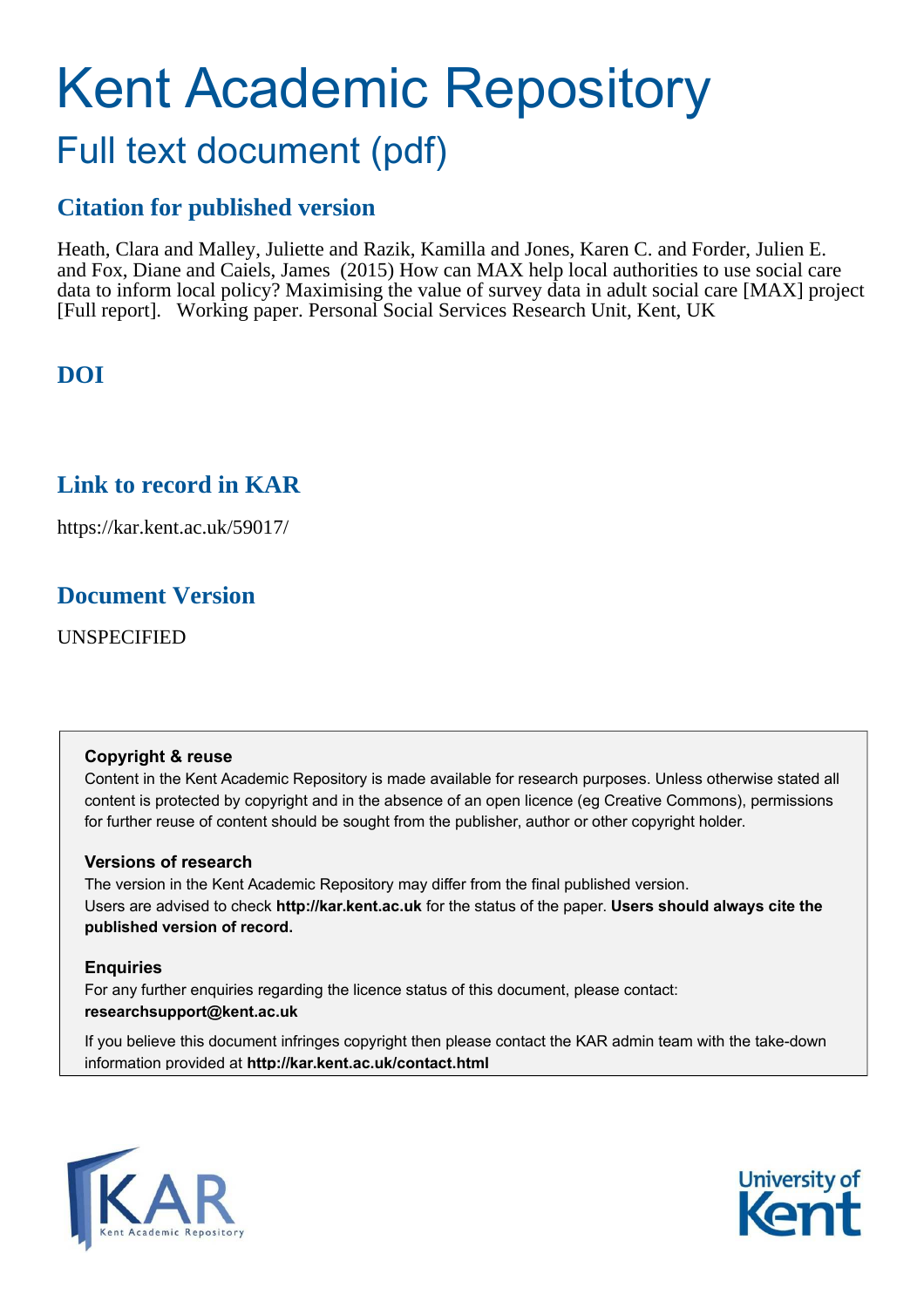# **CORU** quality and outcomes of<br>person-centred care<br>policy research unit

# **How can MAX help local authorities to use social care data to inform local policy?**

# **Maximising the value of survey data in adult social care [MAX] project**

Clara Heath, Juliette Malley, Kamilla Razik, Karen Jones, Julien Forder, Diane Fox, James Caiels and Jennifer Beecham

February 2015 Working Paper 2896





THE LONDON SCHOOL OF ECONOMICS AND **POLITICAL SCIENCE** 

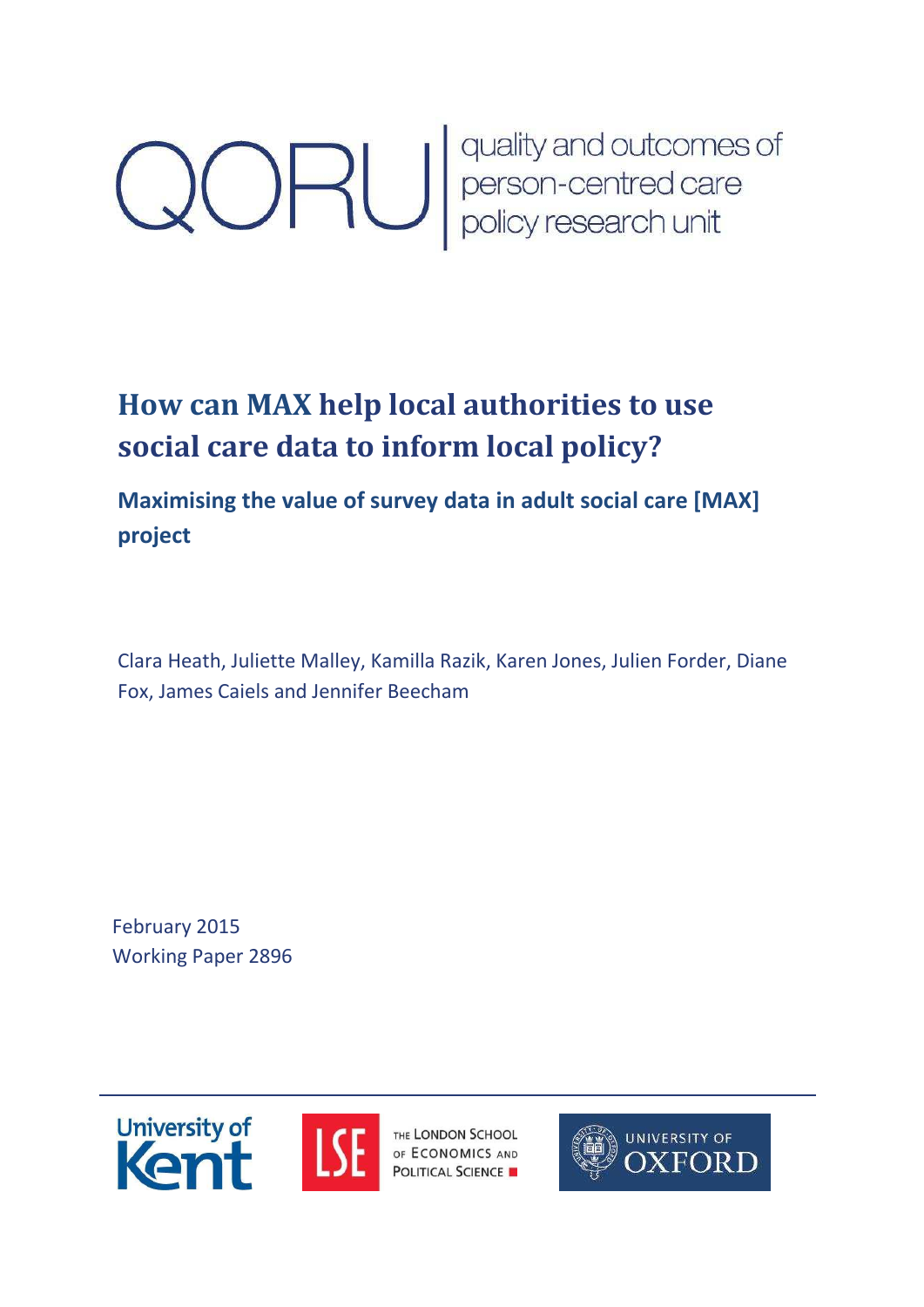The Policy Research Unit in Quality and Outcomes of person-centred care Research Unit (QORU) is a collaboration involving researchers in health and social care from the Universities of Kent, Oxford and the London School of Economics (LSE) funded by the Department of Health.

Our aim is to improve the quality of health and social care of people with long-term conditions through generating high-quality evidence about need, quality and outcomes of person-centred care.

### **CONTACT**

**QORU** Personal Social Services Research Unit University of Kent **Canterbury** CT2 7NF

Email: [qoru@kent.ac.uk](mailto:qoru@kent.ac.uk) 

[www.qoru.ac.uk](http://www.qoru.ac.uk/)

### **Disclaimer**

This is an independent report commissioned and funded by the Policy Research Programme in the Department of Health. The views expressed are not necessarily those of the Department.

### **Acknowledgements**

This working paper based on evidence collected during the first phase of the Maximising the value of survey data in adult social care (MAX) project which is being conducted under the application theme of QORU. Further information about the project can be found on the project website [www.maxproject.org.uk](http://www.maxproject.org.uk/) or by emailing the project team [maxproject@kent.ac.uk](mailto:maxproject@kent.ac.uk) 

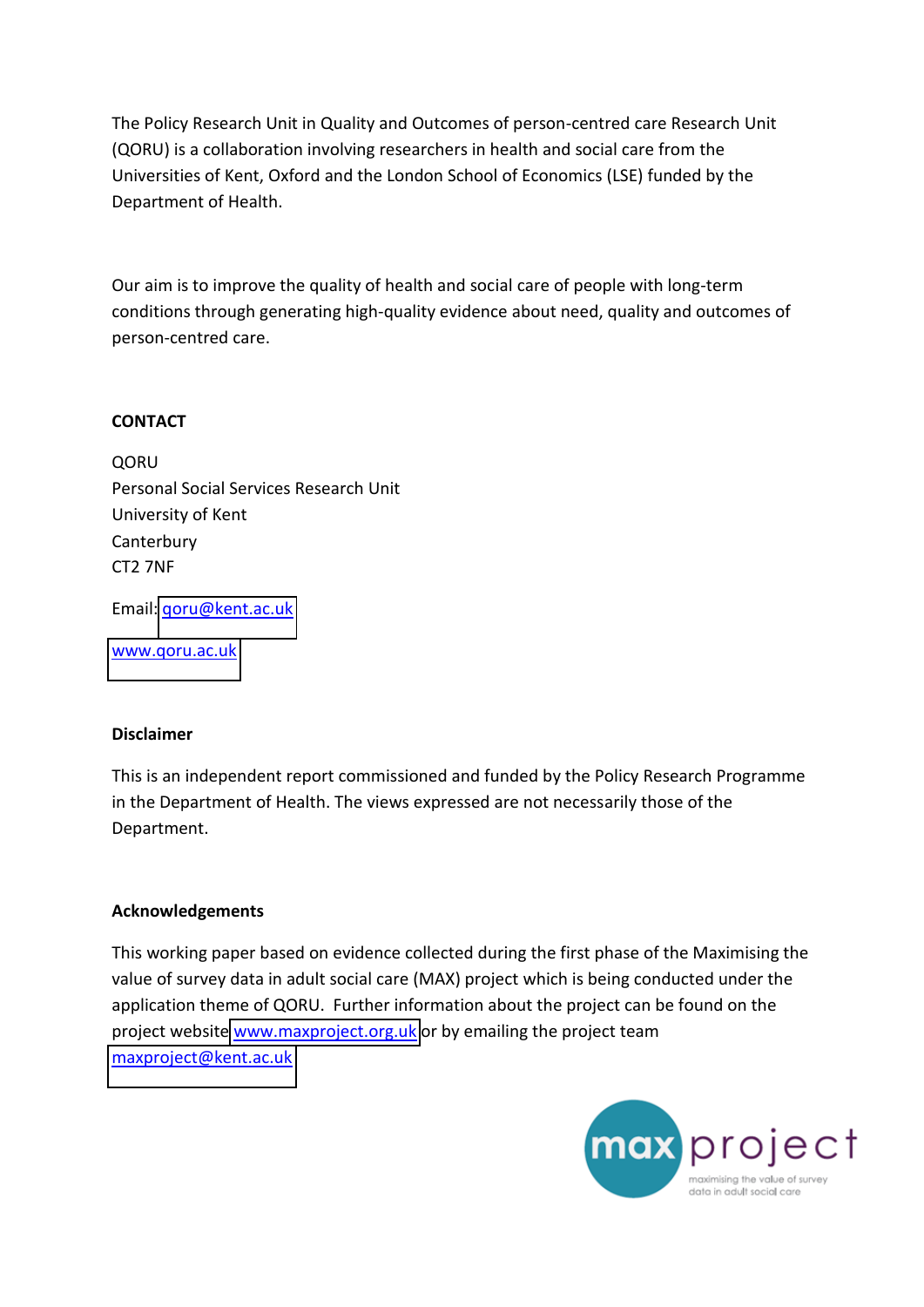# **Contents**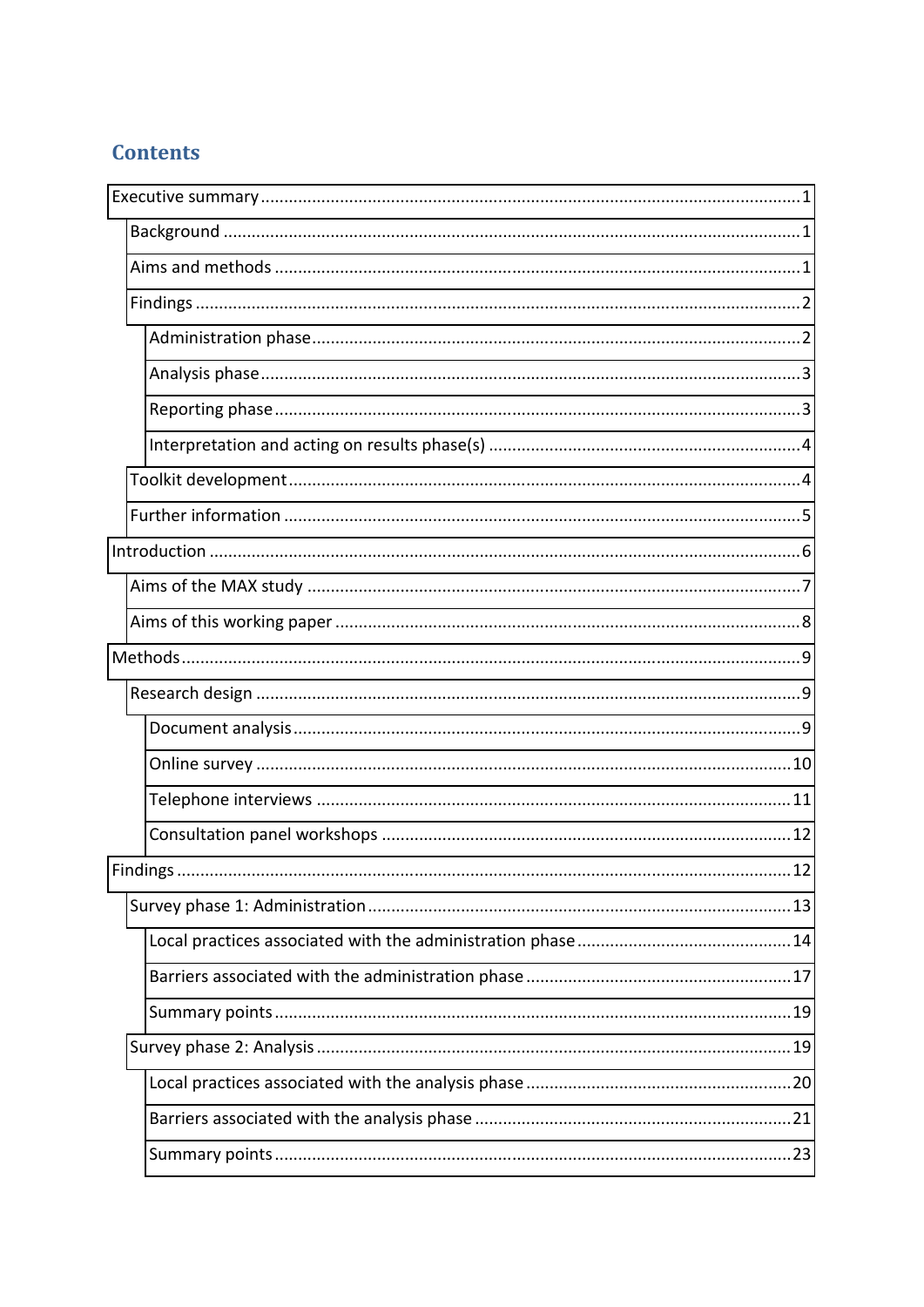| Local practices associated with the interpretation and acting upon result phases29      |
|-----------------------------------------------------------------------------------------|
| Barriers associated with the interpretation and acting upon survey results phases32     |
|                                                                                         |
|                                                                                         |
|                                                                                         |
|                                                                                         |
|                                                                                         |
|                                                                                         |
| Appendix 1: The Adult Social Care Outcomes Framework: indicators populated by ASCS      |
| Appendix 2: Representativeness of MAX participants by activity: LA type and region 42   |
| Appendix 3: Overview of report features used to classify LA reports included in the MAX |
| Appendix 4: Overview of key themes used to analyse responses to the MAX online survey   |
| Appendix 5: The MAX online survey (conducted via Survey Monkey)46                       |
| Appendix 6: Key nodes and themes identified and developed during the telephone          |
|                                                                                         |

| Box 1: Local practice examples: engaging with key stakeholders before the sampling and     |
|--------------------------------------------------------------------------------------------|
| Box 2: Local practice examples: modifying the surveys to meet local information needs . 16 |
| Box 3: Local practice examples: modifying the sampling strategy to minimise burden or to   |
| Box 4: Local practice examples: further analysis of ASCS and PSS SACE data being used for  |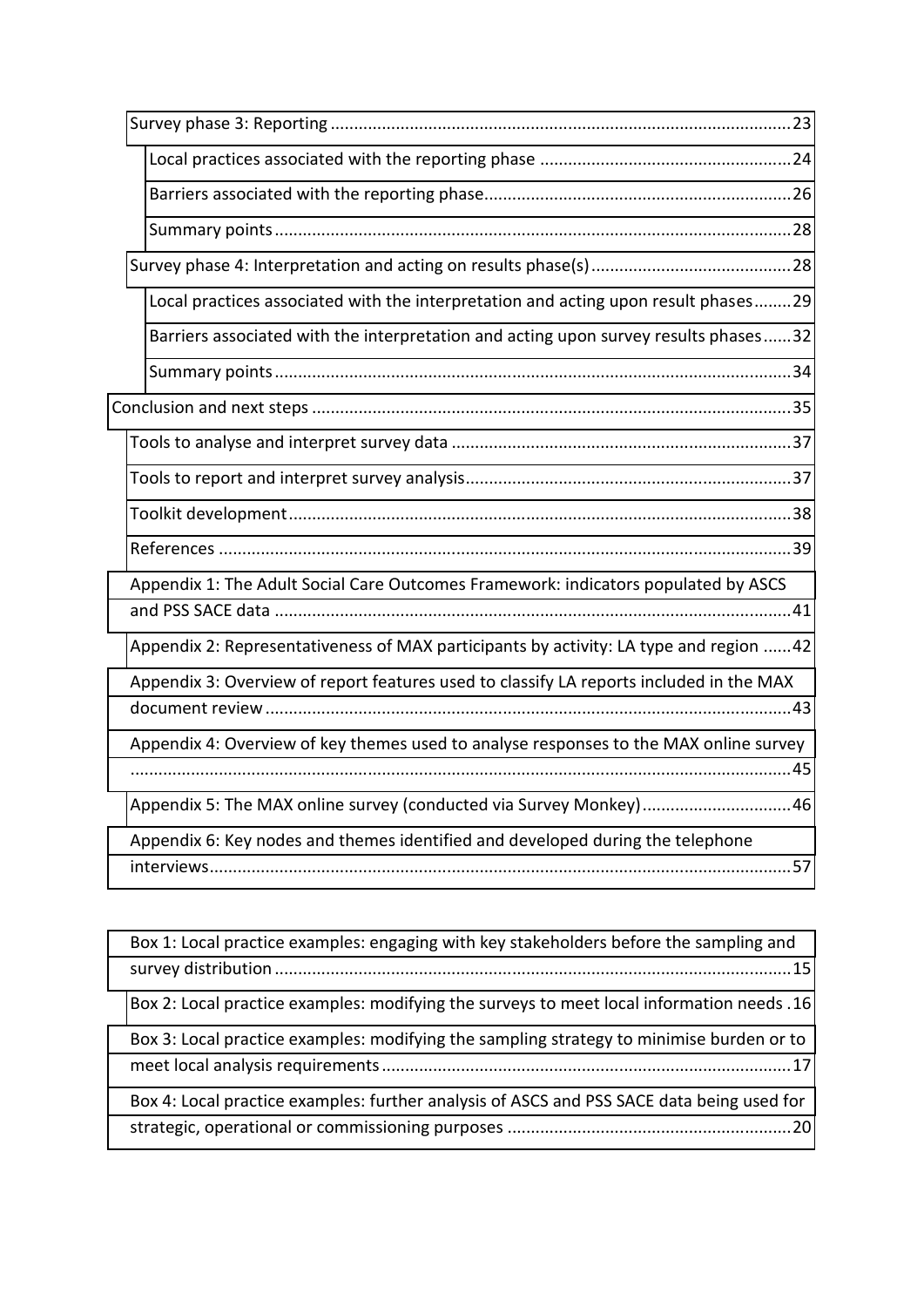| Box 5: Local practice examples: the use of reporting strategies to fulfil information needs |
|---------------------------------------------------------------------------------------------|
| Box 6: Local practice examples: using reports on ASCS and PSS SACE data to engage with      |
| Box 7: Local practice examples: using supplementary data and pooled data to make sense      |
| Box 8: Local practice examples: engaging with LA colleagues to understand and act upon      |

| Figure 3: The importance of engagement during the administration phase 14                   |
|---------------------------------------------------------------------------------------------|
| Figure 4: The potential of further ASCS and PSS SACE data analysis 19                       |
| Figure 5: Key functions of reporting: encouraging engagement with and use of ASCS and       |
| Figure 6: Local authority (LA) use of ASCS and PSS SACE data for local purposes $[N = 100$  |
| Figure 7: Potential importance of interpreting ASCS and PSS SACE data 29                    |
| Figure 8: the extent to which ASCS and PSS SACE data feed into local policy and practice 32 |

| Table 1: Distribution and response rates for the most recent ASCS and PSS SACE data       |
|-------------------------------------------------------------------------------------------|
| Table 2: Overview of the key objectives and activities for the four phases of the MAX     |
|                                                                                           |
| Table 4: Analysis and interpretation consultation panel workshops: aims and objectives 12 |
| Table 5: Number of additional questions and comments boxes within ASCS and PSS SACE       |
| Table 6: How the MAX toolkits can support local authorities at different stages of the    |
| Table 7: Representativeness of MAX participants by LA REGION and TYPE (N = 152 LAs) by    |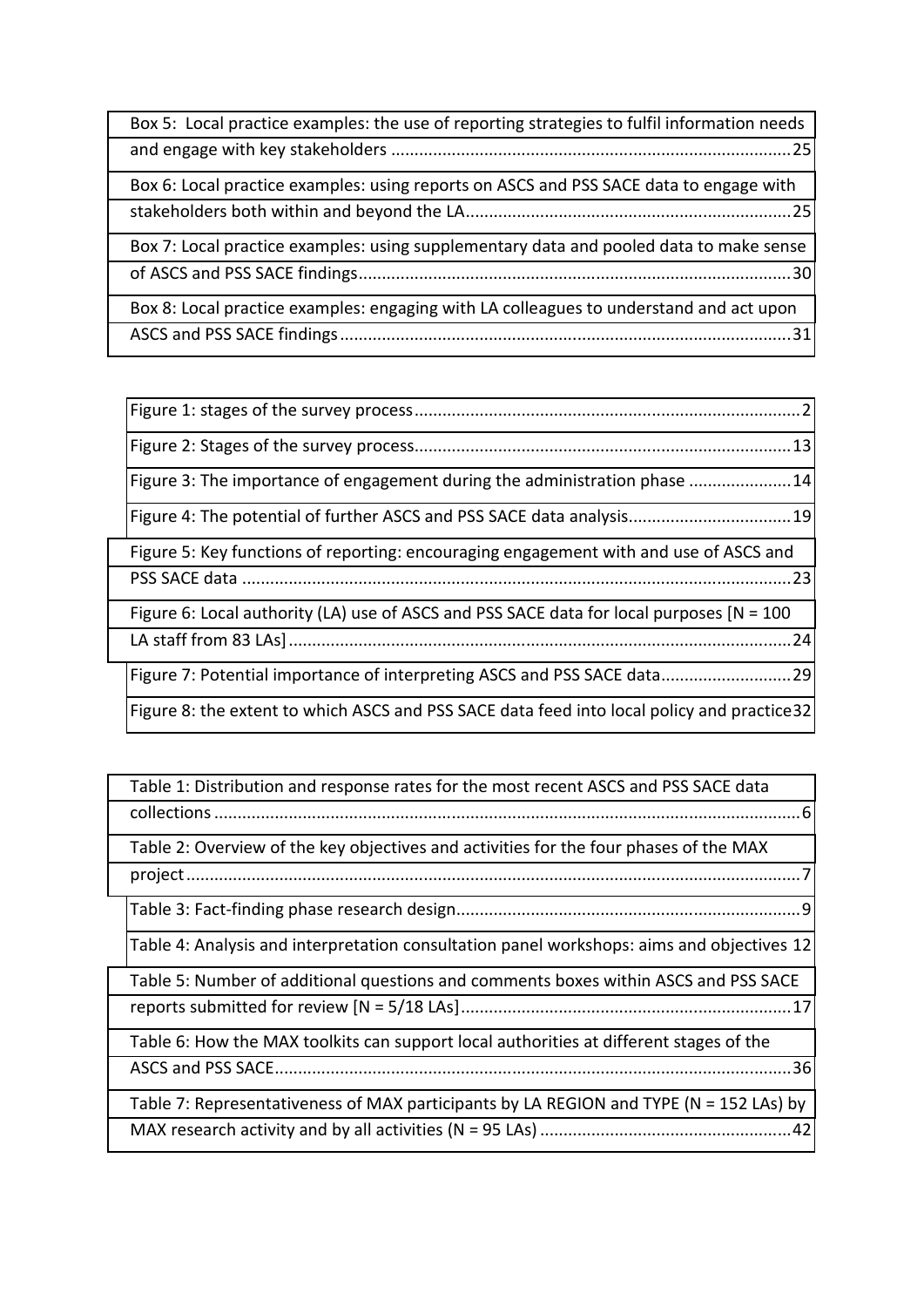<span id="page-6-2"></span><span id="page-6-1"></span><span id="page-6-0"></span>

| Table 8: Overview of report types used to classify and compare LA reports included in the |  |
|-------------------------------------------------------------------------------------------|--|
|                                                                                           |  |
| Table 9: Overview of key features used to classify and compare reports included in the    |  |
|                                                                                           |  |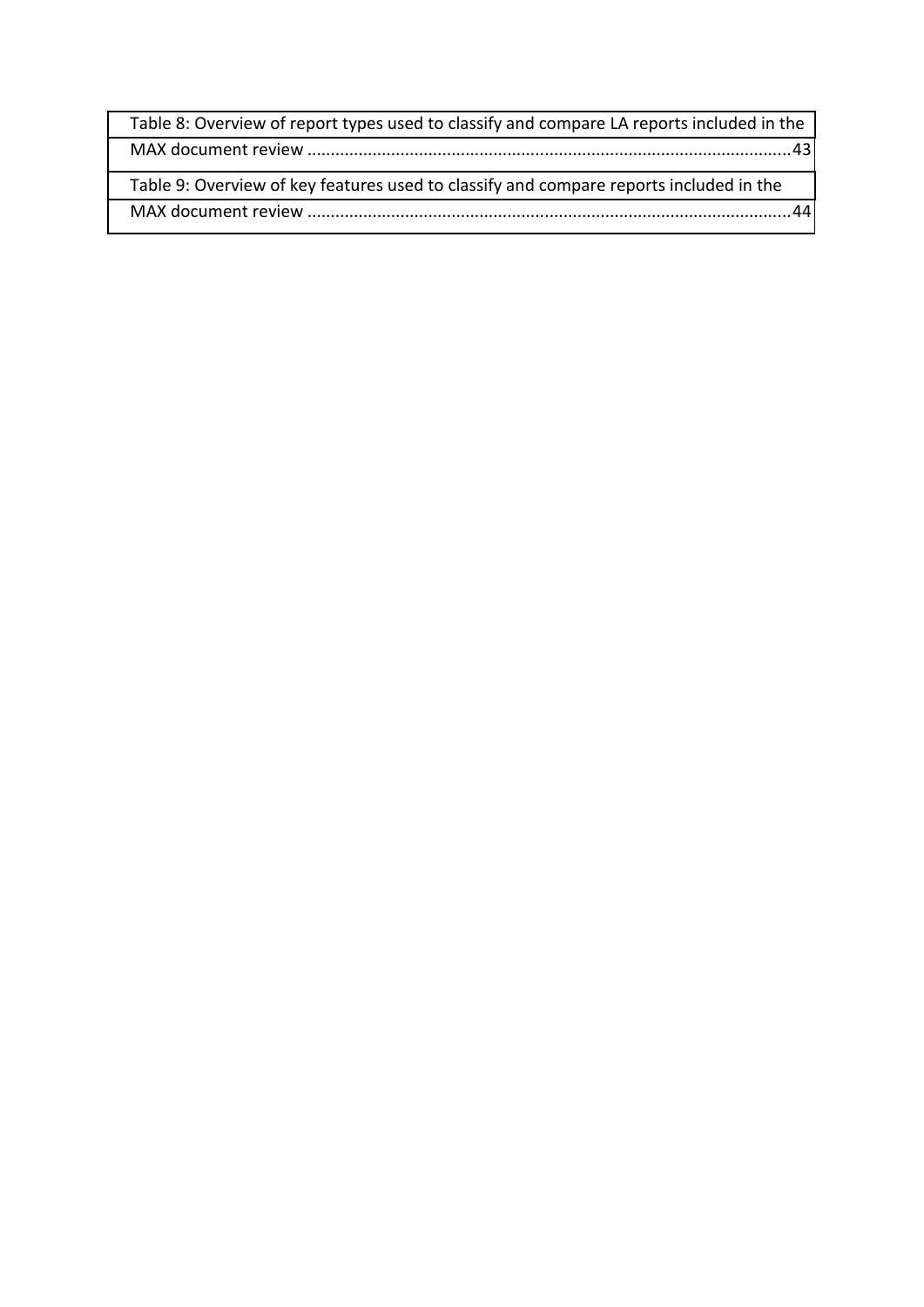# **Executive summary**

### **Background**

- 1. All local authorities (LAs) in England are required to conduct annual surveys of their adult social care service users (Adult Social Care Survey [ASCS]) and biennial surveys of the informal carers (Personal Social Services Survey of Adult Carers in England [PSS SACE] or carers' survey) they support. The Department of Health encourages LAs to use the outcomes data generated by these surveys to inform local service delivery and improvement choices.
- <span id="page-7-0"></span>2. The data from the ASCS and PSS SACE are also used to populate measures in the Adult Social Care Outcomes Framework (ASCOF 2013) that place an emphasis on using the indicators to support local policy-making and guide local decision-making. However, anecdotal evidence from LAs indicates that the survey-based indicators (and the surveys more generally) are often being used locally in a very limited way (e.g. performance monitoring, and internal and external reporting).
- 3. The 'Maximising the value of survey data in adult social care (MAX)' project is funded by the Department of Health and is being conducted by researchers at the Quality and Outcomes of person-centred care Research Unit (QORU).

### **Aims and methods**

- <span id="page-7-2"></span>4. The aim was to find ways to maximise the local value of ASCS and PSS SACE data for LAs. In particular, the objective was to explore relevant practice, and identify any issues with regard to the use of the survey. Identification of the issues, particularly the barriers, will allow the subsequent toolkit development to focus on potential solutions and the means to overcome the barriers.
- 5. The MAX project has recently completed the fact-finding phase (Phase 1) which aimed to assess how LAs are currently using ASCS and PSS SACE data to inform local decision-making, what potential further uses could be made of the data and, as a result, identify a set of tools to both encourage and support LAs to make greater local use of the data.
- <span id="page-7-1"></span>6. Three activities were conducted during the fact-finding phase of the MAX project:
	- a. *Document analysis* involving a review of 46 reports on survey data produced by councils for internal and external circulation. The reports were submitted by 19 LAs between April and October 2013.
	- b. *Online survey* 100 staff members from 83 LAs completed an online survey that consisted of 19 questions (multiple-choice and open-ended) between June and July 2013.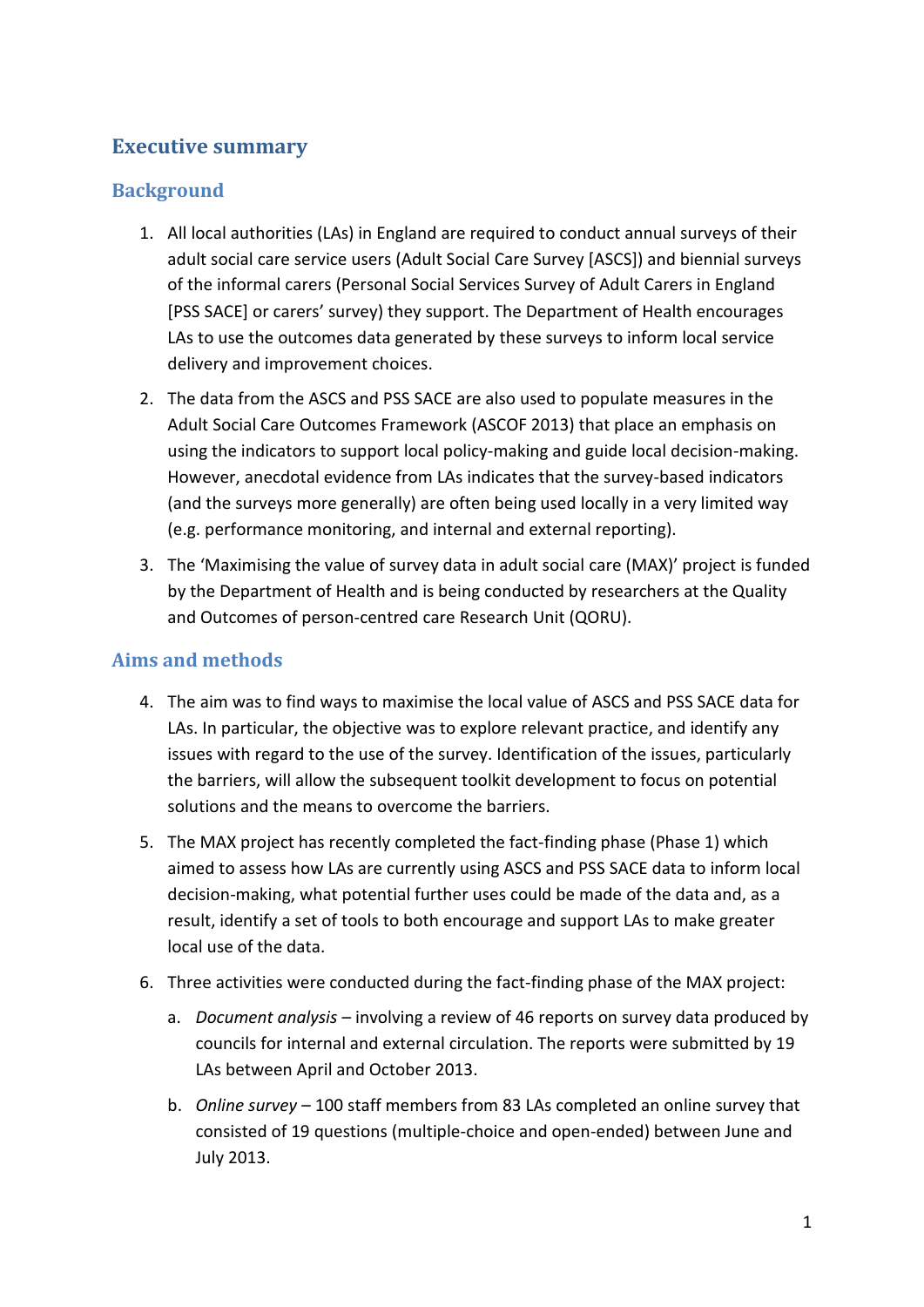- c. *Telephone interviews 30 staff members (including information* officers/analysts, practitioners, managers and commissioners) from 16 LAs took part in telephone interviews between August and September 2013.
- 7. Two 'analysis and interpretation' consultation panel workshops were also conducted in the early stages of the problem-solving development phase in 2014 to further explore how data from the ASCS and PSS SACE could be analysed and interpreted for local purposes, and to discuss the different tools that could be developed to support these processes.

### **Findings**

- <span id="page-8-0"></span>8. Overall, we found that LA staff are keen to use the reported experience and views of the service users and carers they support to inform local practice and service delivery, and are generally in favour of collecting such feedback with the ASCS and PSS SACE.
- 9. However, there appeared to be some differences across LAs between the perceptions of, and use of, survey data to inform local policy and practice. Data collected by the MAX project team identified a number of barriers associated with conducting each phase of the survey. This analysis helps us to understand why many LAs find it difficult to use the survey data to inform local policy and social care practice. Examples of local practices were also identified, with the aim of maximising the use of the survey data in the authority.
- 10. In organising the analysis, it was helpful to distinguish four phases of the survey  $process - see Figure 1.$  $process - see Figure 1.$



### **Figure 1: stages of the survey process**

### <span id="page-8-1"></span>**Administration phase**

11. The administration phase concerns how the survey is conducted, including how the sample frame is constructed and how responses are elicited from the sample population.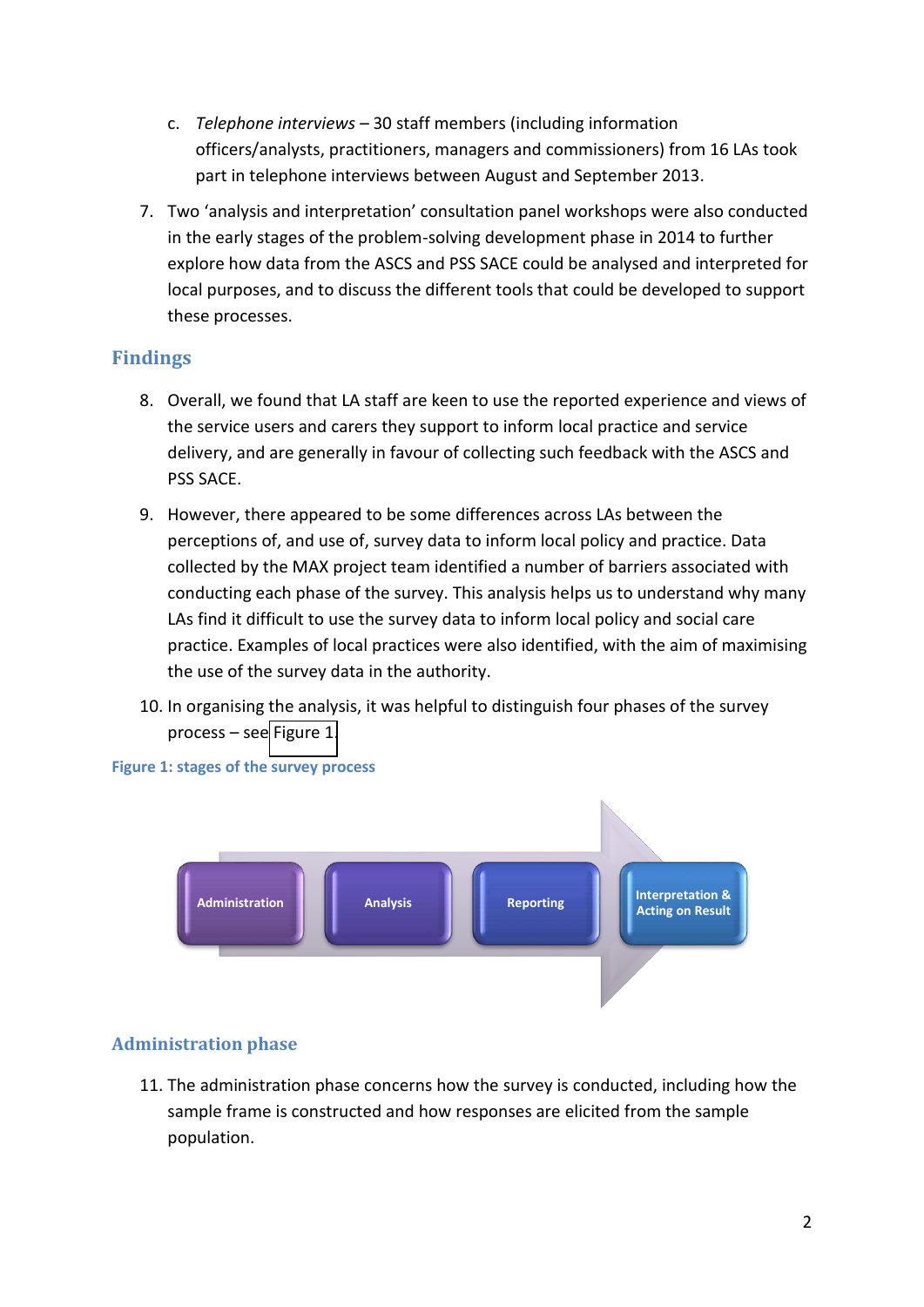- 12. Administration was considered to be resource-intensive and often placed additional strain on already limited time and resource capacities.
- 13. Three local practices emerged with potential to help the administrative process: (1) engaging key ASCS and PSS SACE stakeholders from the outset; (2) modifying the surveys to satisfy local information needs; and (3) modifying the sampling frame to fulfil both HSCIC and local requirements.
- 14. MAX proposes to develop tools that highlight the purpose and value of ASCS and PSS SACE, through the development of engagement tools and promotional materials (e.g. presentations and fact-sheets). These tools would highlight the importance of planning and engagement before the circulation of the surveys and also at every stage of the survey process.

### <span id="page-9-0"></span>**Analysis phase**

- 15. The data from the ASCS and PSS SACE are used to populate a number of indicators in the ASCOF and a number of demographic questions that can be used to inform local policy decisions, particularly where analyses go beyond generating descriptive statistics.
- 16. Reports on ASCS and PSS SACE data tended to focus on descriptive statistics rather than analysis exploring the relationship between survey variables or differences between respondent groups.
- 17. A number of barriers were identified that have the potential to impact on the analysis phase, including difficulties with:
	- a. Identifying local information needs
	- b. Managing and analysing ASCS and PSS SACE data, and
	- c. Being allocated sufficient time to conduct further analysis
- <span id="page-9-1"></span>18. MAX toolkits could help support local authorities to conduct more advanced analysis to better utilise the ASCS and PSS SACE data by providing 'how to' guides and training (via the information-sharing events), including on how to navigate the survey data and conduct further analysis.

### **Reporting phase**

19. The reporting of ASCS and PSS SACE data is an important dissemination process, and reports circulated both within and beyond the LA (e.g. to potential consumers of data, such as managers, commissioners and providers, or to both previous and future survey respondents) have the potential to fulfil a number of functions beyond the communication of key findings.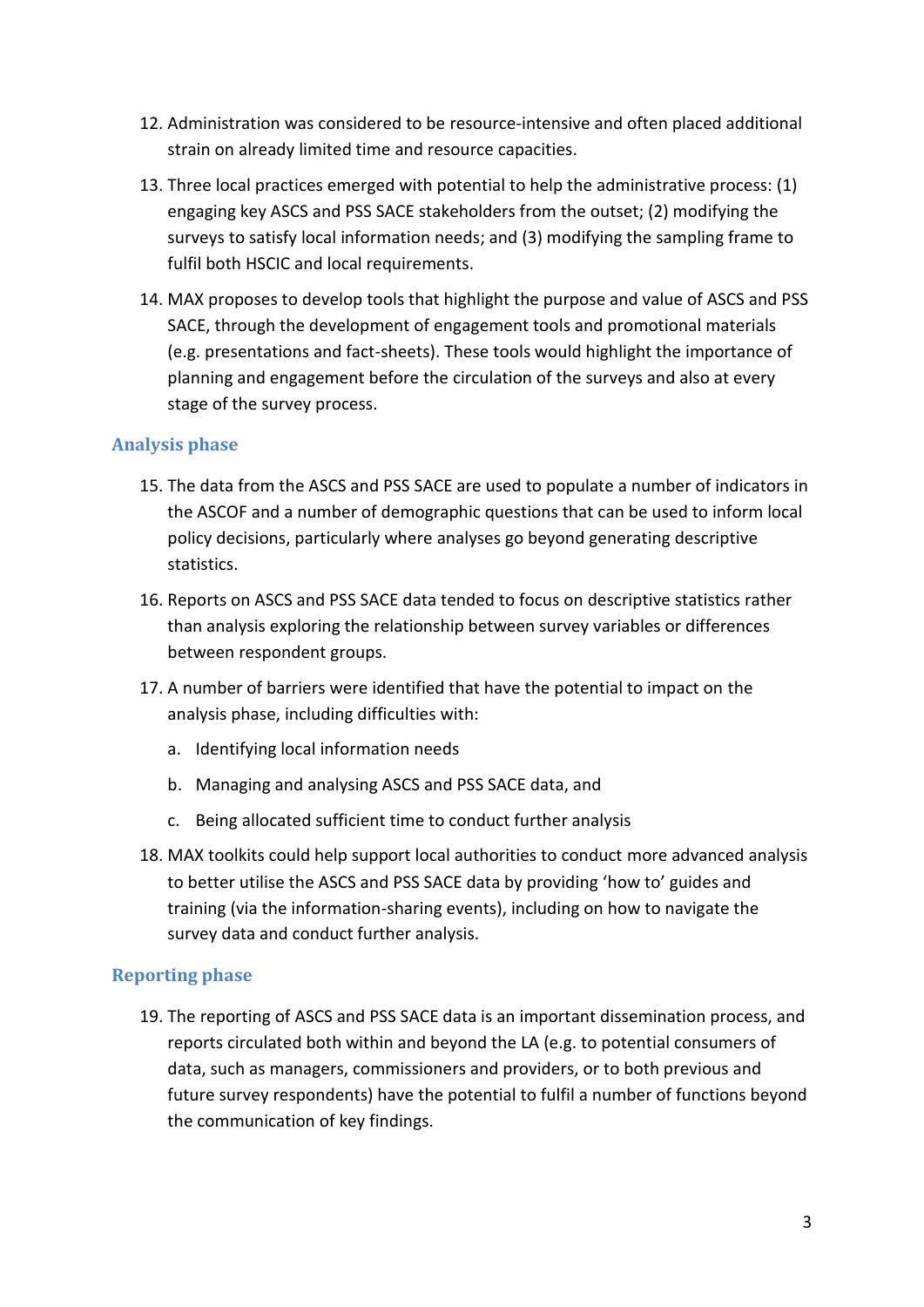- 20. Two important challenges emerged: (1) making sure that reports could fulfil the information needs of report recipients; and (2) how to get key stakeholders engaged with the results of analyst-initiated ASCS or PSS SACE analysis.
- <span id="page-10-0"></span>21. A range of barriers were highlighted and can be categorised as difficulties with (1) identifying and engaging with the relevant audiences within the organisation; and (2) meeting data literacy needs.
- 22. MAX tools can be used to support LAs to effectively communicate findings to different audiences through the development of 'how to' reporting guides and templates (e.g. for reports, tables and charts).

### **Interpretation and acting on results phase(s)**

- 23. ASCS and PSS SACE data can provide insights into the experiences and perspectives of service users and carers. However, the value of these insights will depend on the quality of interpretation of the data analyses and reporting. In acting on the results, decision-makers need to understand the implications.
- 24. In a number of LAs, there were examples of the kinds of analysis and activities that could be done to help improve interpretation and decision-making, but in others these tasks were seen as more challenging. We identified a range of barriers that were concerned with people making sense of the survey data: in particular, some staff expressed uncertainty about how to approach ASCS and PSS SACE and how to identify the causes of reported outcomes.
- 25. MAX tools could support local authorities by demonstrating what the data and findings mean for local policy and practice: for example, providing guidance on how to interpret ASCS and PSS SACE, including details on how to conduct further analysis, drawing on additional sources of information and making sense of benchmarking comparisons.

# **Toolkit development**

- 26. Overall, the MAX team proposes a number of tools to help LAs maximise their use of ASCS and PSS SACE data, including case studies of local practice covering the four survey phases. In this regard, the initial focus will be on the development of 'how to' guides and tools to help LAs (1) analyse and interpret survey data, and (2) report and interpret analysis findings.
- 27. The tools will be tested and refined, in collaboration with consultation panel members where applicable, during the relevant phases of the current ASCS and PSS SACE data collections and during further consultation panel workshops.
- 28. Engagement tools to identify relevant stakeholders and promote the value of ASCS and PSS SACE for informing policy and practice will subsequently be developed to encourage more widespread involvement among key stakeholders.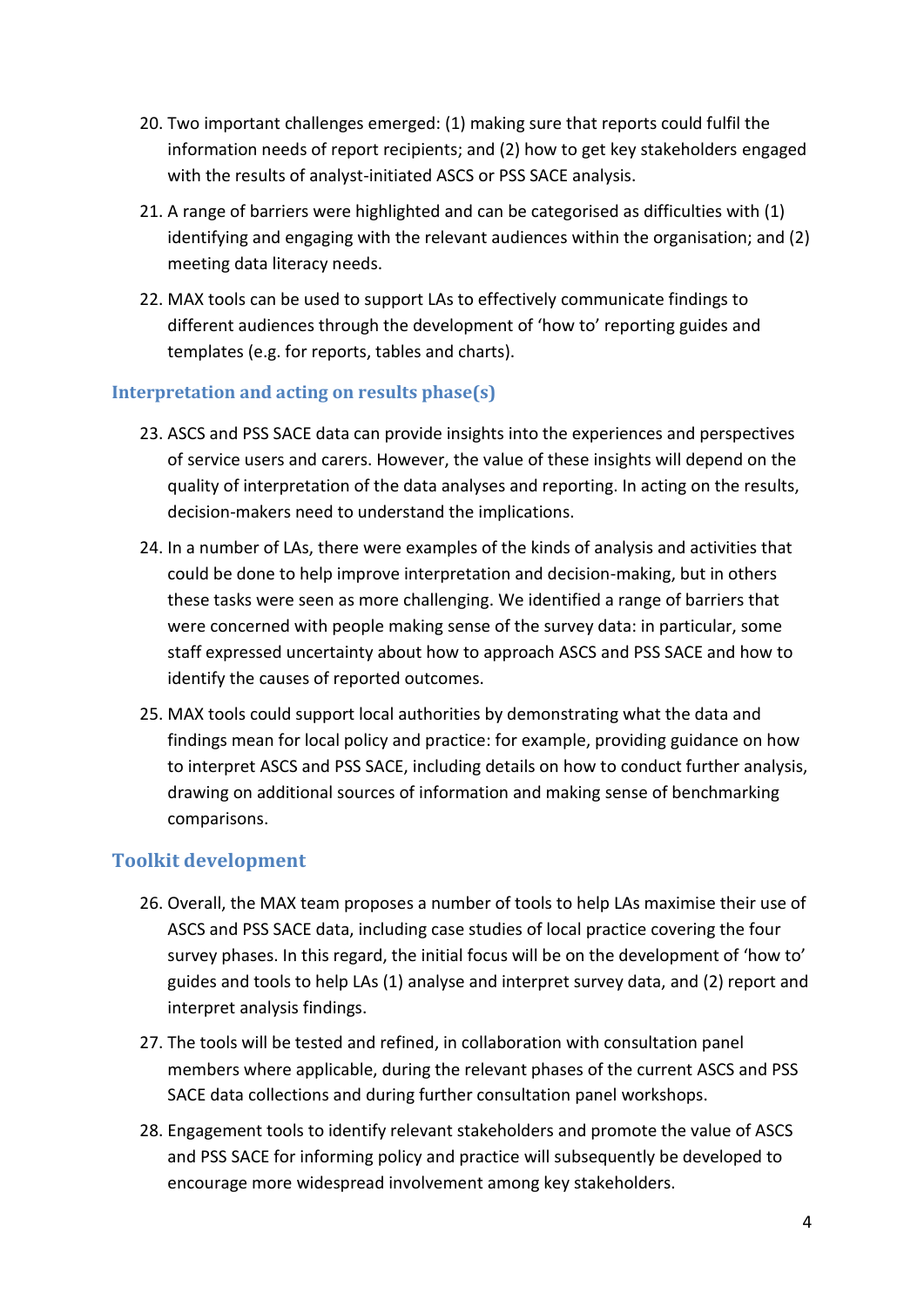<span id="page-11-0"></span>29. Toolkits will be promoted at various information-sharing events and within dissemination plans during 2015, and the final toolkits will be launched at the end of the year.

### **Further information**

<span id="page-11-1"></span>30. To find out more about the MAX project team or to join the mailing list, please go to our project website [www.maxproject.org.uk](http://www.maxproject.org.uk/) or contact the MAX project team directly, either via email [maxproject@kent.ac.uk](mailto:maxproject@kent.ac.uk) or by calling 01227 823963.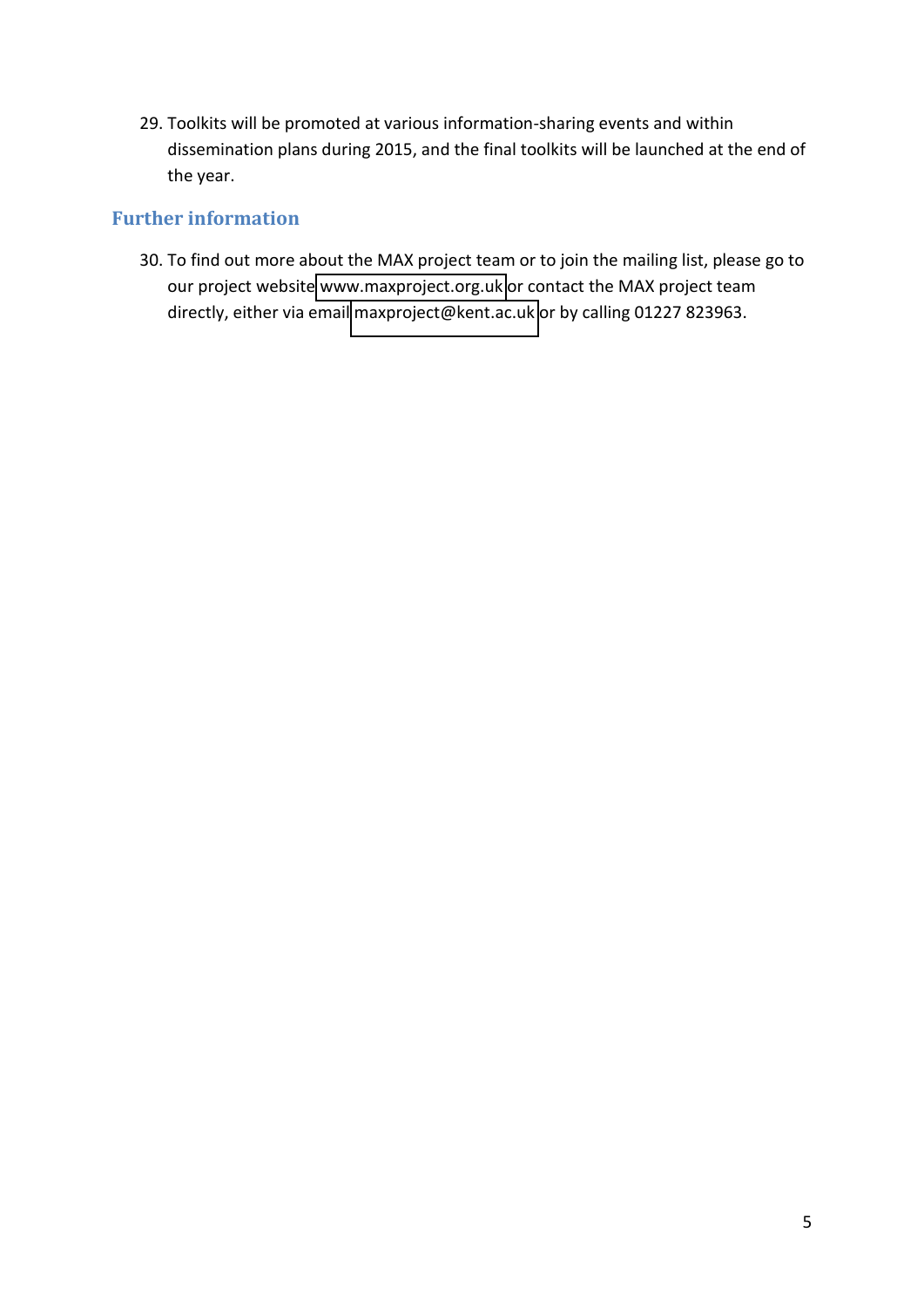# **Introduction**

All local authorities (LAs) in England are required to conduct regular surveys to understand more about the impact of their services on people's lives: annually in the case of adult social care service users, and every two years for the informal carers they support. The Adult Social Care Survey (ASCS) was introduced in 2010-2011 and, replacing the previous user experience surveys (UESs) which focused on specific services (e.g. equipment and minor adaptations survey, 2009/10), was the first time all service users had been surveyed on a national basis using the same methodology and questionnaires (Health and Social Care Information Centre, 2013a). The Personal Social Services Survey of Adult Carers in England (PSS SACE) was introduced in 2012-13 and aims to provide local data on whether services have improved carers' ability to care and to live a life outside the caring role (Health and Social Care Information Centre, 2012). The Health and Social Care Information Centre (HSCIC) collects and reports on ASCS and PSS SACE data, and provides guidance on the key tasks that LAs are required to complete during the administration of the ASCS and PSS SACE.  $1$  Generic guidance on how to run, analyse and report on user experience surveys is also provided on the HSCIC website<sup>2</sup> which comprises presenting data, writing reports and things to consider when analysing data. The key features of the most recent data collections – the third for the ASCS and the first for the PSS SACE  $-$  are summarised in [Table 1](#page-11-1) below:

<span id="page-12-1"></span>

| <b>Survey</b>         | <b>Data collection</b><br>period | No. of surveys<br>distributed | No. of surveys<br>completed | <b>Response rate</b> |
|-----------------------|----------------------------------|-------------------------------|-----------------------------|----------------------|
| ASCS <sup>3</sup>     | Jan-Mar 2014                     | 197.055                       | 73.815                      | 37%                  |
| PSS SACE <sup>4</sup> | Oct-Nov 2012                     | 126.755                       | 57.860                      | 46%                  |

### <span id="page-12-0"></span>**Table 1: Distribution and response rates for the most recent ASCS and PSS SACE data collections**

Questions from the ASCS and PSS SACE are used to populate ten of the measures in the Adult Social Care Outcomes Framework (ASCOF) (Department of Health, 2013), summarised in [Appendix 1.](#page-46-0) The ASCOF fulfils three key functions (Department of Health, 2012):

- To support local authorities (LAs) to improve the quality of care and support locally by providing robust, nationally comparable information on outcomes and experiences of local people.
- To foster greater transparency in the delivery of adult social care, by enabling local people to hold their council to account for the quality of the services they provide.
- From a national perspective, to measure the performance of the adult social care system as a whole, and its success in delivering high-quality, personalised care and support.

 $3$  HSCIC (2014)

1

<sup>1</sup> <http://www.hscic.gov.uk/socialcare/usersurveys>

<sup>2</sup> <http://www.hscic.gov.uk/social-care/running-and-using-surveys>

<sup>4</sup>HSCIC (2013b)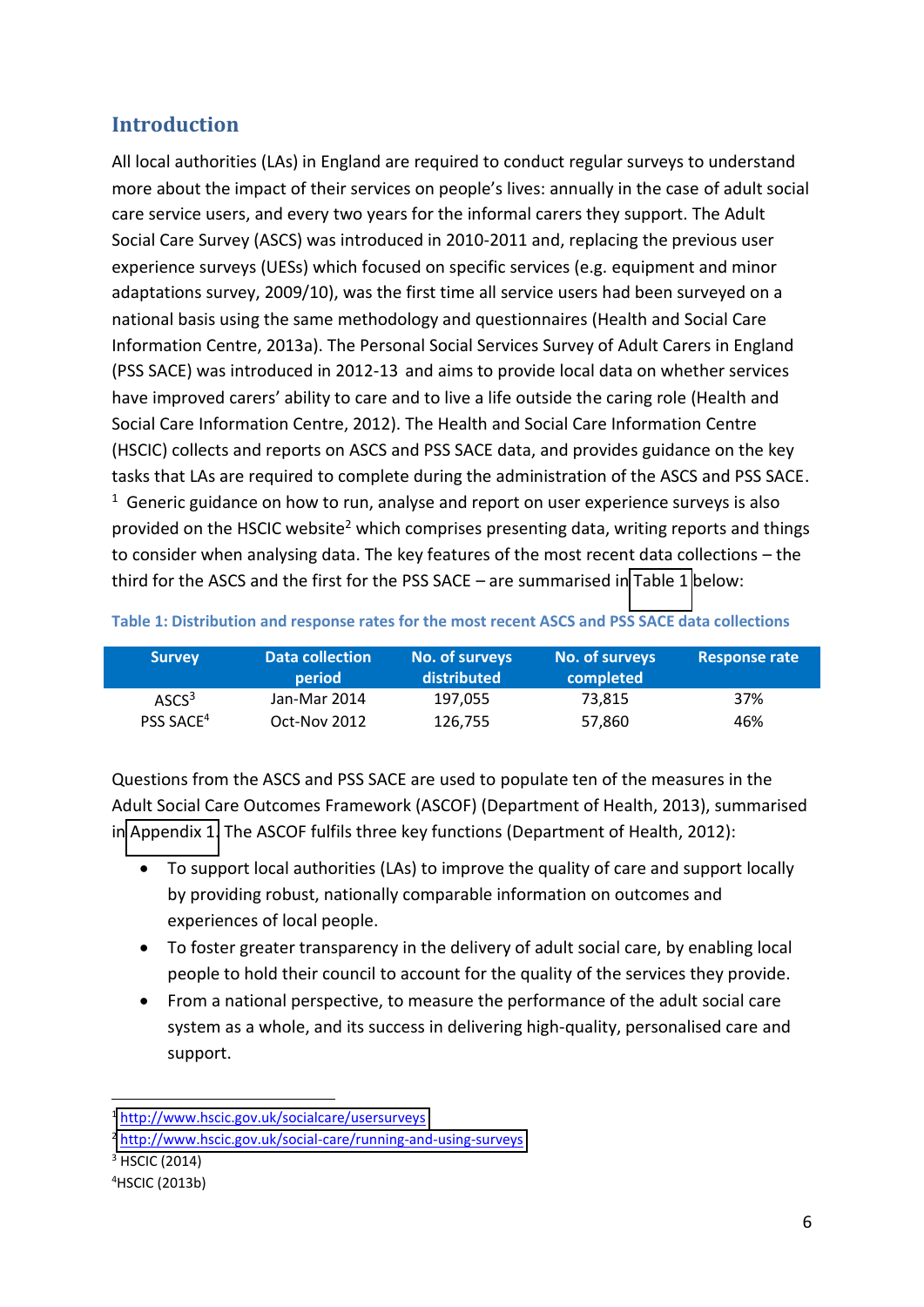The ASCOF differs from the previous Performance Assessment Framework in the emphasis it puts on using the indicators to support local policy-making and guide local decision-making. Yet, in some LAs at least, the survey-based indicators (and the surveys more generally) are being used in a very limited way to inform policy and practice locally. Anecdotal evidence suggests a number of reasons for this: some LAs feel the surveys provide insufficient evidence to inform local priorities, while others find it challenging to conduct the detailed analysis required to make ASCS and PSS SACE data useful with the level and type of resources available to them. Indicators drawn from the ASCS and PSS SACE seem set to continue to be part of the ASCOF, and therefore a requirement for LAs. As a consequence, there is a need to find ways to enable LAs to maximise their use of the survey data to ensure that the valuable resources and time of all involved, from LA staff to respondents, are not wasted.

# <span id="page-13-0"></span>**Aims of the MAX study**

The 'Maximising the value of survey data in adult social care (MAX)' project aims to assess how local authorities are currently using ASCS and PSS SACE data, what potential further uses could be made of the data and, as a result, develop a set of tools to both encourage and support LAs to make greater local use of the data. One set of tools for each survey will be developed by the project team, in collaboration with LA staff where appropriate, through four overlapping phases of activity (see [Table 2](#page-12-1) below).

| <b>Phase</b>                   | <b>Objectives</b>                                                                                                                                              | <b>Activities</b>                                               |
|--------------------------------|----------------------------------------------------------------------------------------------------------------------------------------------------------------|-----------------------------------------------------------------|
| <b>Fact finding</b>            | To identify current LA perceptions, use of and/or<br>barriers to using ASCS and PSS SACE data and also the<br>kinds of support LA staff MAX team could provide | Online survey, telephone<br>interviews, document<br>review      |
| Problem-solving<br>development | To develop tools with key stakeholders that will<br>support LAs to maximise their use of ASCS and PSS<br>SACE data; to share knowledge and develop skills      | Consultation panel<br>workshops, information-<br>sharing events |
| <b>Testing</b>                 | To test and evaluate the relevance, accessibility and<br>usability of the tools developed during the previous<br>phase with key stakeholders                   | Tool testing,<br>Information-sharing<br>events                  |
| Promotion                      | To publicise and promote the project, and support the<br>use of the final toolkits                                                                             | Blogs, presentations and<br>official launch events              |

### **Table 2: Overview of the key objectives and activities for the four phases of the MAX project**

The fact-finding phase (Phase 1) was designed primarily to support the development of toolkits, and data were gathered:

 To *test* our assumptions about the challenges that LAs face in using the ASCS and PSS SACE to influence local policy and practice,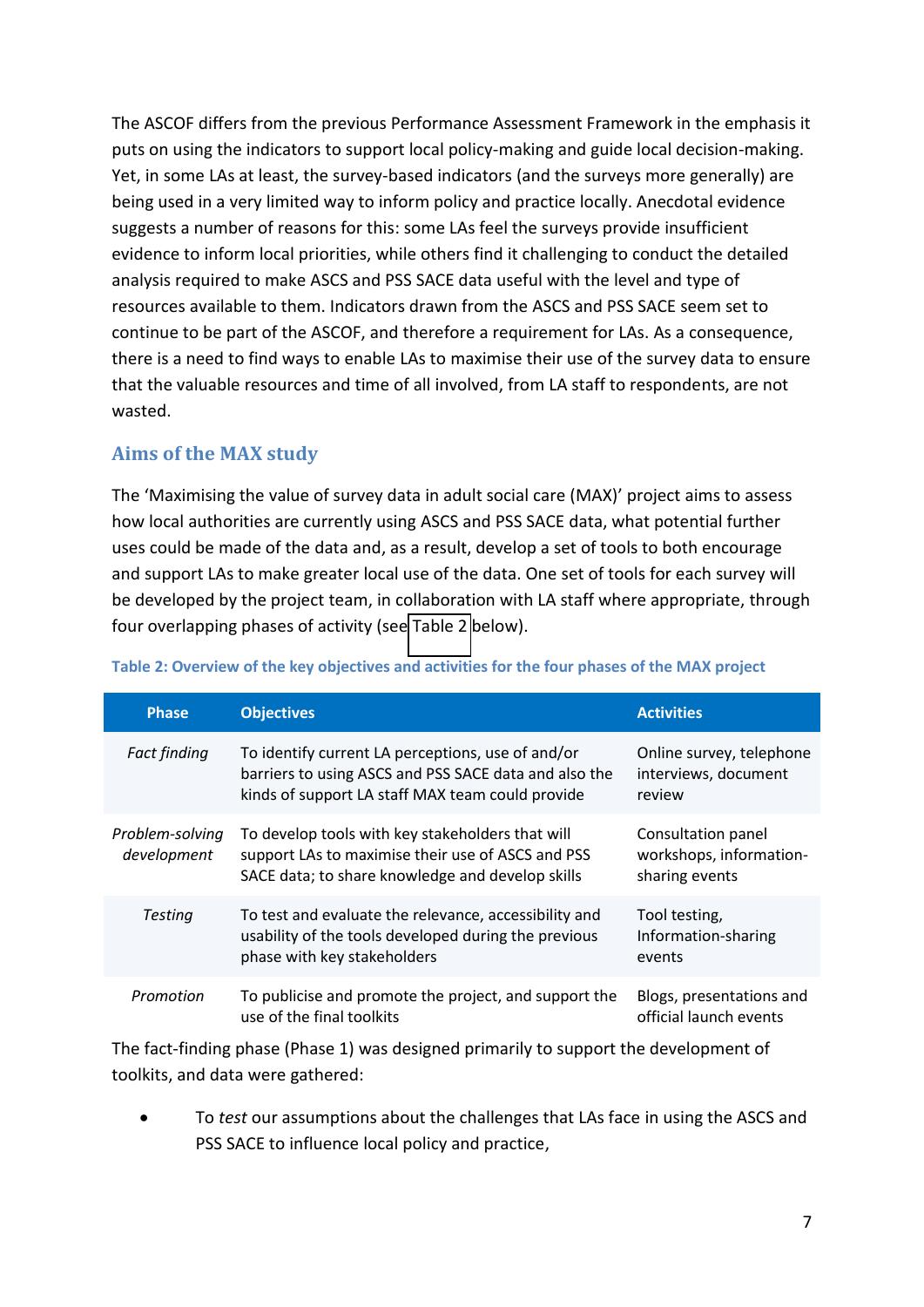- <span id="page-14-0"></span> To *understand* how the ASCS and PSS SACE are used by LAs to influence local policy and practice,
- <span id="page-14-1"></span> To *establish* how LAs would like to use the ASCS and PSS SACE to influence policy and practice, and
- To *identify* the ways in which the MAX team can support LAs to maximise the value of the surveys.

Although the data we have gathered allow for some reflection on the policy aims of ASCOF (i.e. the reality of outcomes-based management for local government), this is not the focus of this working paper. Here we concentrate on the implications for toolkit development.

# <span id="page-14-3"></span>**Aims of this working paper**

<span id="page-14-2"></span>This working paper is based on the evidence generated during the Phase 1 research activities and, where applicable, the consultation panel workshops from Phase 2 conducted in early 2014. We first describe the methods employed during the Phase 1 activities and the data gathered. We then present the findings and explore how the MAX toolkits can support local authorities. The aim at this stage of the project – and the subject of this working paper - is to explore relevant practice and to describe any issues that were identified with regard to the use of the survey. Identification of the issues, particularly the barriers, will allow the subsequent toolkit development to focus on potential solutions and the means to overcome the barriers, as well as to suggest new ways to maximise the use of the survey data.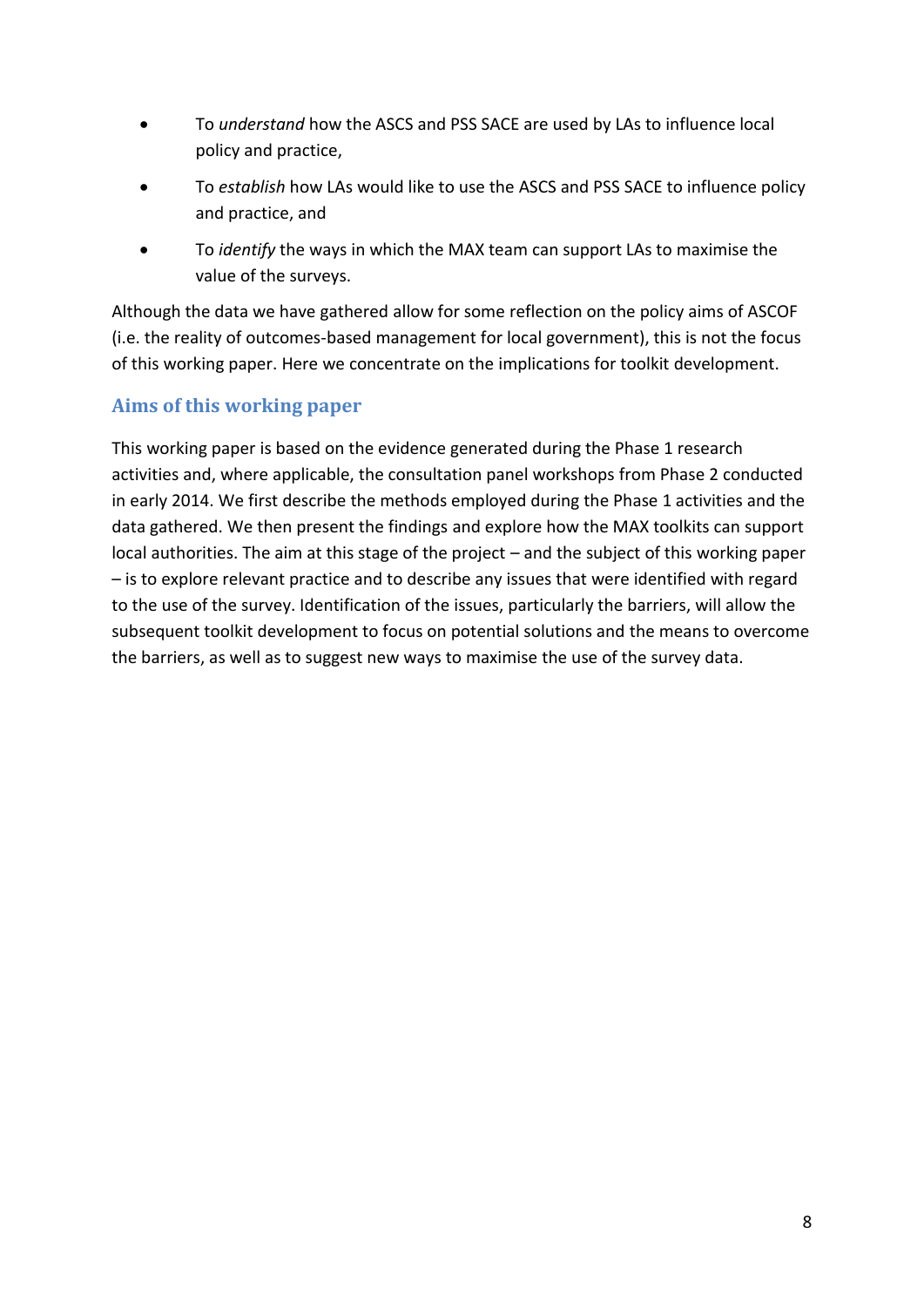# **Methods**

# **Research design**

[Table 3](#page-14-3) sets out the details of the mixed-methods approach employed within the factfinding phase. Ethical approval for the entire MAX project was obtained from the Social Care Research Ethics Committee. The MAX project also has approval from the Association of Directors of Adult Social Services (ADASS).

### **Table 3: Fact-finding phase research design**

<span id="page-15-0"></span>

| <b>Activity</b>        | When             | <b>Details</b>                                                                                                                                                                                       |
|------------------------|------------------|------------------------------------------------------------------------------------------------------------------------------------------------------------------------------------------------------|
| Document<br>analysis   | Apr-Oct<br>2013  | Review of 46 reports based on survey data produced by councils for<br>internal and external circulation (e.g. to senior management, survey<br>respondents, local accounts). Submitted by 18 LAs      |
| Online survey          | Jun-July<br>2013 | 19 questions (multiple-choice & open-ended) sent to all council<br>survey leads in England. Completed by 100 staff from 83 LAs                                                                       |
| Telephone<br>interview | Aug-Sep<br>2013  | Semi-structured interviews, following up on responses to online<br>survey. 30 staff (including information officers/analysts,<br>practitioners, managers and commissioners) from 16 LAs participated |

Two 'analysis and interpretation' consultation panel workshops were also conducted in the early stages of the *problem-solving development phase* and are discussed throughout this working paper where relevant. To date, 139 staff from 95 upper-tier LAs have taken part in MAX activities.<sup>5</sup> The representativeness of these participants is summarised in [Appendix 2.](#page-47-0)

### **Document analysis**

1

The primary aim of the document review was to gain an understanding of the ways in which LAs currently analyse, report and use data from the ASCS and PSS SACE. This was achieved by collecting LA-produced reports and identifying the types of questions LAs want to address with the survey data, the types of statistical and/or thematic analyses conducted on the data, and the use of additional questions, comments boxes and supplementary data sources to fulfil local research priorities and make sense of the findings. The main audiences for the reports and the reporting style (e.g. use of tables and charts, style of writing) were also explored, and will be discussed further in a subsequent working paper.<sup>6</sup>

<sup>&</sup>lt;sup>5</sup> This figure includes LA staff who attended the Analysis and Interpretation consultation panel workshops in February and March 2014.

<sup>&</sup>lt;sup>6</sup> To be made available on the project website **www.maxproject.org.uk** in Spring 2015.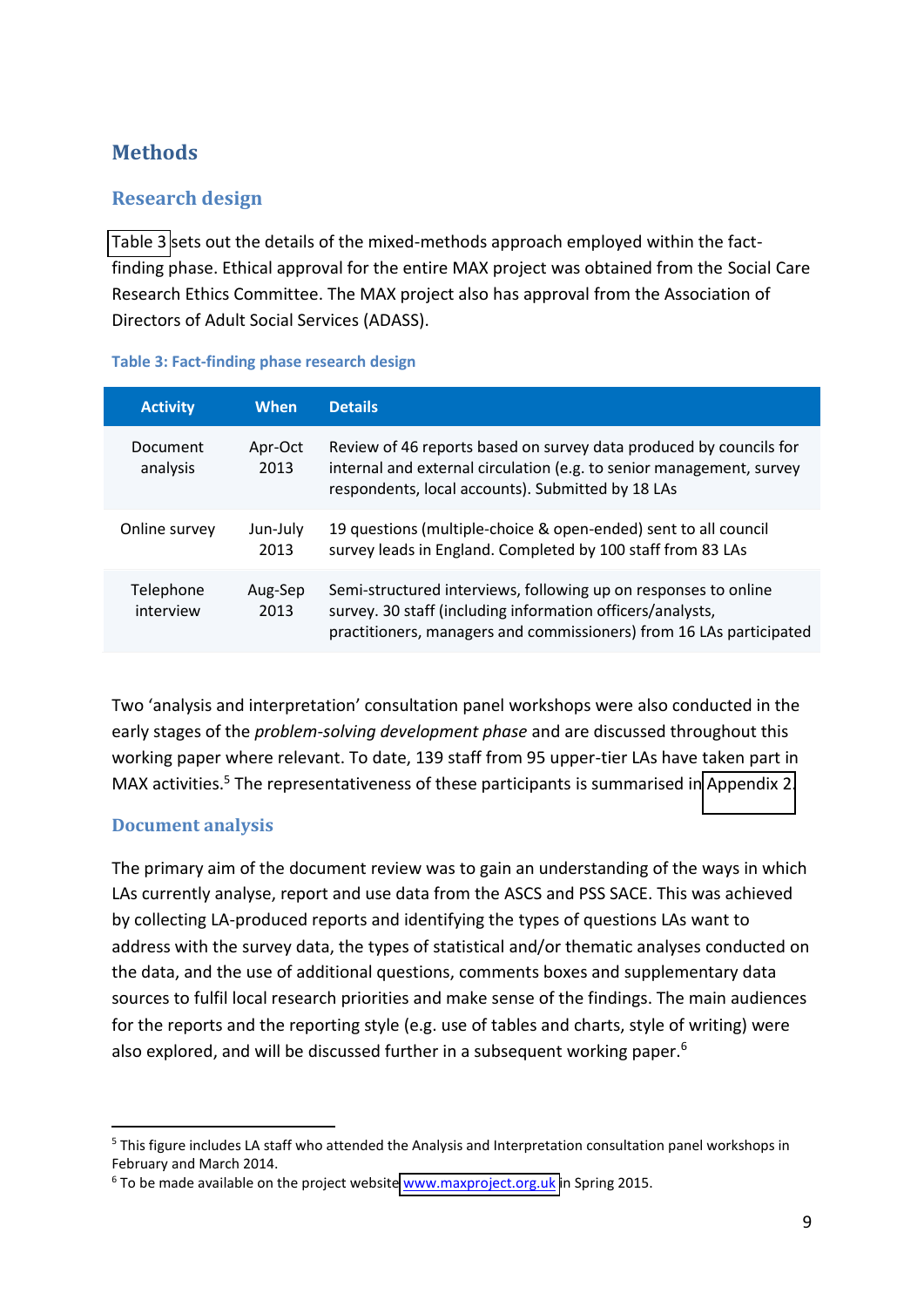### <span id="page-16-0"></span>*Analysis of reports*

Prior to the review, the MAX project team created checklists of key report features (see [Appendix 3\)](#page-48-0) and Excel spreadsheets for each survey to enable the recording and comparison of individual reports. Two members of the MAX project team carried out the review and used the completed Excel spreadsheets to identify key reporting and analysis themes.

### *The sample*

Forty-six reports, 23 for each survey, submitted by 18 LAs were included in this review (see [Appendix 2\)](#page-47-0). Publicly available reports (e.g. Local Accounts and Joint Strategic Needs Assessments) accessed via the LA websites were also inspected but, due to the difficulties in identifying sources drawn from ASCS and PSS SACE data, were excluded from the current analysis.

### **Online survey**

The primary aim of the MAX online survey was to gain an overview of current LA perceptions and use of ASCS and PSS SACE data, the range of barriers experienced during the survey process, and the areas where LA staff would like MAX to provide support. An invitation to complete the online survey was sent to the Survey Lead at every LA in England by the Health and Social Care Information Centre (HSCIC) in late May 2013. A similar request was also sent by the MAX project team to individual LA staff who had contacted the team in response to an earlier introductory email circulated by the HSCIC and had expressed an interest in participating in the project. To raise awareness and aid recruitment, advertisements were added to the project website, and details of the survey were included in an article published in the Social Services Research Group (SSRG) June newsletter and a blog published on the Social Care Evidence in Practice (SCEiP) website. The survey was administered via Survey Monkey<sup>™</sup> during June and July 2013 and consisted of 19 multiplechoice and open-ended questions.

### *Analysis of survey responses*

The analysis of survey responses was carried out by one member of the MAX project team (but was checked and verified by a second member) and explored a range of issues, including the perceptions of the ASCS and PSS SACE, current uses of the survey data, barriers and facilitators to using survey data, and areas where LA staff require support (see [Appendix 4](#page-50-0) for full overview and [Appendix 5](#page-51-0) for the online survey).

### *The sample*

One hundred members of staff from 83 different LAs across England completed the survey (see [Appendix 2\)](#page-47-0). Seventy-three respondents are responsible for the analysis and reporting of the ASCS, the PSS SACE or both (i.e. analysts, information officers, etc.); 25 were managers; 2 were anonymous.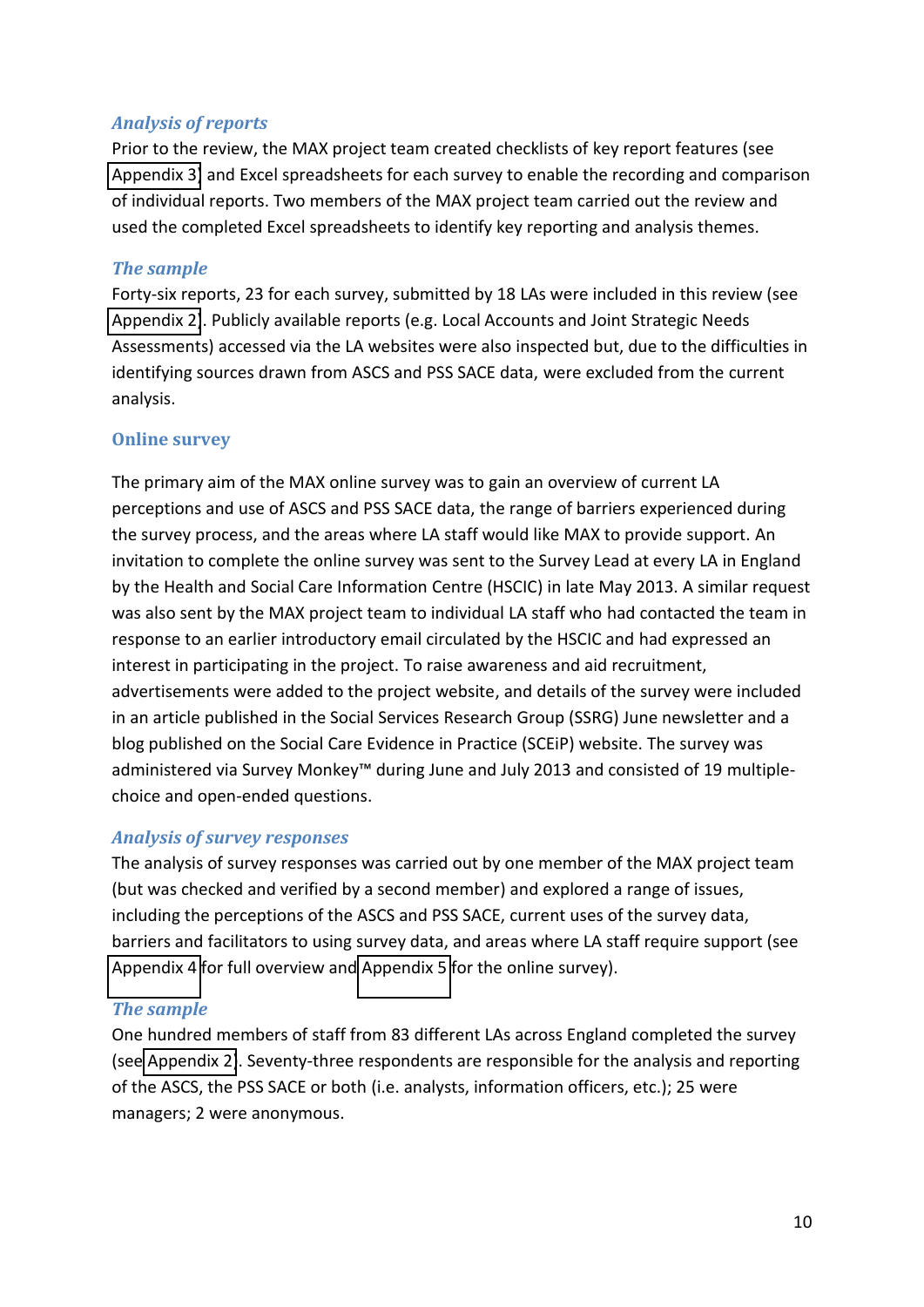### **Telephone interviews**

<span id="page-17-0"></span>An invitation to take part in a follow-up telephone interview (TI) was included in the MAX online survey, and 48 respondents expressed an interest in participating. An inclusion review of this sample was conducted by three members of the MAX project team, and 14 respondents from 12 LAs were selected using maximum variation purposive sampling to capture the widest possible range of perspectives. In particular, we sought to include staff who had expressed a range of negative, positive and more moderate views about the ASCS and PSS SACE, and staff who were using the survey data in different ways or were experiencing different challenges. Additionally, we sought the views of staff with a variety of job roles, and included staff working in LAs of various types (unitary, metropolitan, shire, inner London borough, outer London borough) and in a number of regions. The selected survey respondents were contacted via e mail to provide further information and arrange a convenient time for interview.

<span id="page-17-2"></span>The original sample of TI respondents consisted mainly of analysts, information officers and performance managers. In order to capture the perspectives from other staff groups, a second invitation was circulated by the interviewee to relevant colleagues (e.g. practitioners, operational managers, carers' leads and commissioners) within their organisation and also by a commissioner involved in the research project advisory group to his contacts.

The interviews were semi-structured, and questions were based on the results of the online survey and document review. While a guide of possible topics and prompts was developed to support the interviews, the questions remained open-ended to allow respondents to answer in their own words. Three members of the MAX project team conducted the interviews, and each lasted between 20 and 80 minutes.

### *Data analysis*

An agency transcribed the audio recordings verbatim. The transcripts were then analysed by two members of the MAX project team using the framework approach (Ritchie et al., 2003), which consists of five steps for managing the data:

- identifying initial themes or concepts
- <span id="page-17-1"></span>• constructing an index
- labelling the data (indexing)
- sorting the data by themes
- summarising or synthesising the data

The themes and concepts for the initial framework were drawn from the online survey analysis  $-$  and also informed the interview topic guide  $-$  and were developed and refined during the analysis of the transcripts (see [Appendix 6](#page-62-0) for final node classifications).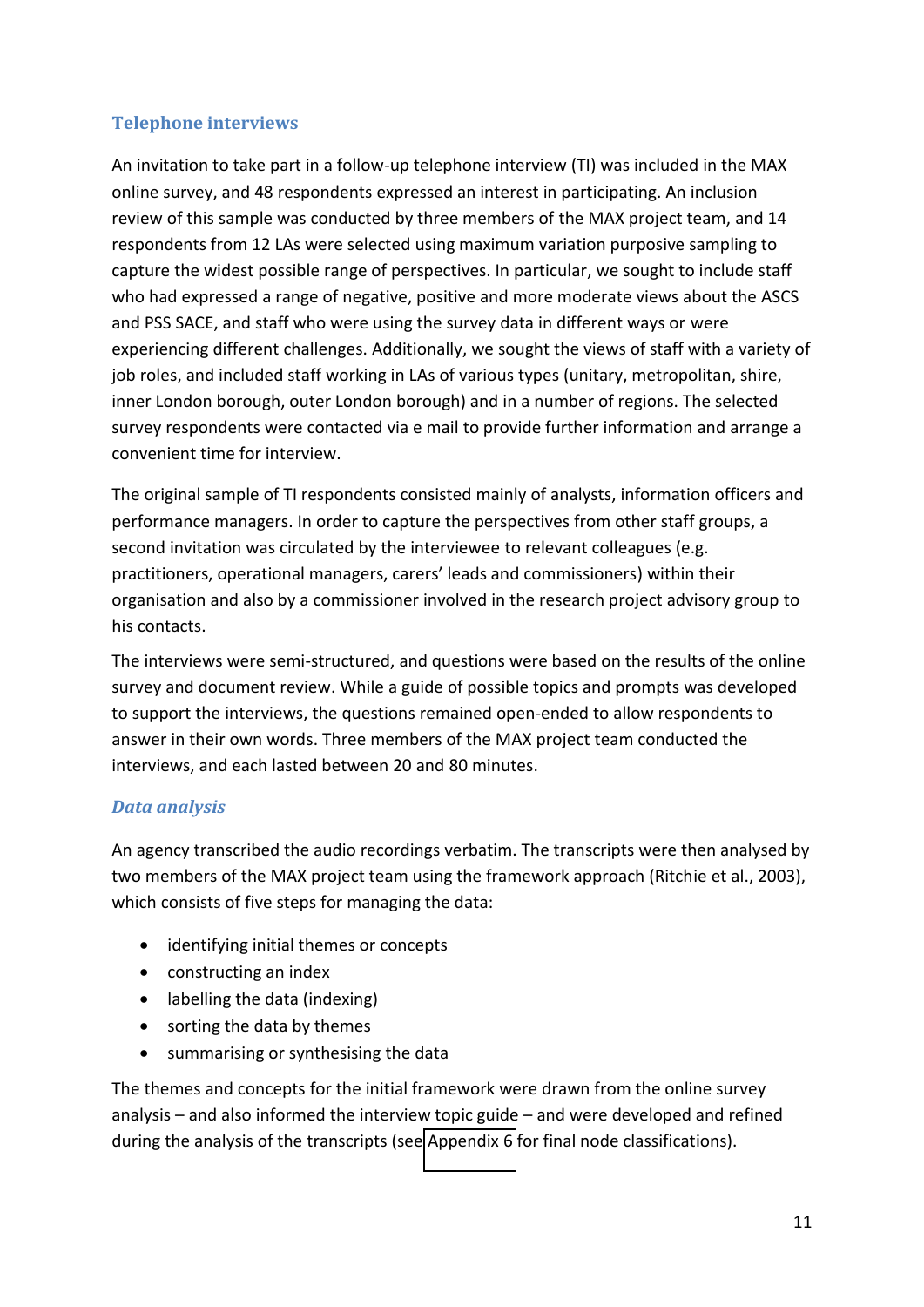### *The sample*

Thirty telephone interviews were completed with staff from 16 local authorities between August and October 2013 (see [Appendix 2\)](#page-47-0).

### **Consultation panel workshops**

Consultation panel workshops were organised in the early stages of the *problem-solving development phase* to further explore how data from the ASCS and PSS SACE could be analysed and interpreted for local purposes, and to discuss the different tools that could be developed to support these processes. Three activities were designed to fulfil these objectives and are summarised in [Table 4](#page-17-2) below. Each activity was completed by four small breakout groups and was recorded using activity sheets pre-designed to capture a range of information to feed into the development of appropriate tools.

<span id="page-18-1"></span>

| <b>Aims and objectives</b>                                                                                                                  |  |
|---------------------------------------------------------------------------------------------------------------------------------------------|--|
| To explore the role that planning can play in improving the ability of LAs to<br>analyse and interpret their data                           |  |
| To <i>understand</i> what questions LAs are interested in answering with the data<br>and what prompts LAs to conduct more detailed analysis |  |
| To <i>identify</i> the tools that could be developed to facilitate planning and enhance<br>the value of the survey for local purposes       |  |
| To further explore the challenges LAs face when undertaking detailed analysis<br>and to identify solutions                                  |  |
| To explore how the use of additional questions and supplementary data<br>sources can aid the interpretation of ASCS and PSS SACE data       |  |
| To <i>understand</i> the circumstances in which additional questions and data<br>sources can be useful to LAs and explore the useful tools  |  |
|                                                                                                                                             |  |

### **Table 4: Analysis and interpretation consultation panel workshops: aims and objectives**

### <span id="page-18-0"></span>*The sample*

Workshops were conducted in the north and south of England and were attended by 41 organisational representatives from 31 local authorities (see [Appendix 2\)](#page-47-0).

# **Findings**

Overall, the findings indicate that LA staff are keen to use the reported experience and views of the service users and carers they support in order to inform local practice and service delivery, and are generally in favour of collecting such feedback with the ASCS and PSS SACE. In particular, 93% of the MAX online survey respondents agreed that the 'surveys provided useful information about the views of services users and carers', and only 24% believed that 'money invested in the ASCS and PSS SACE could be better spent on frontline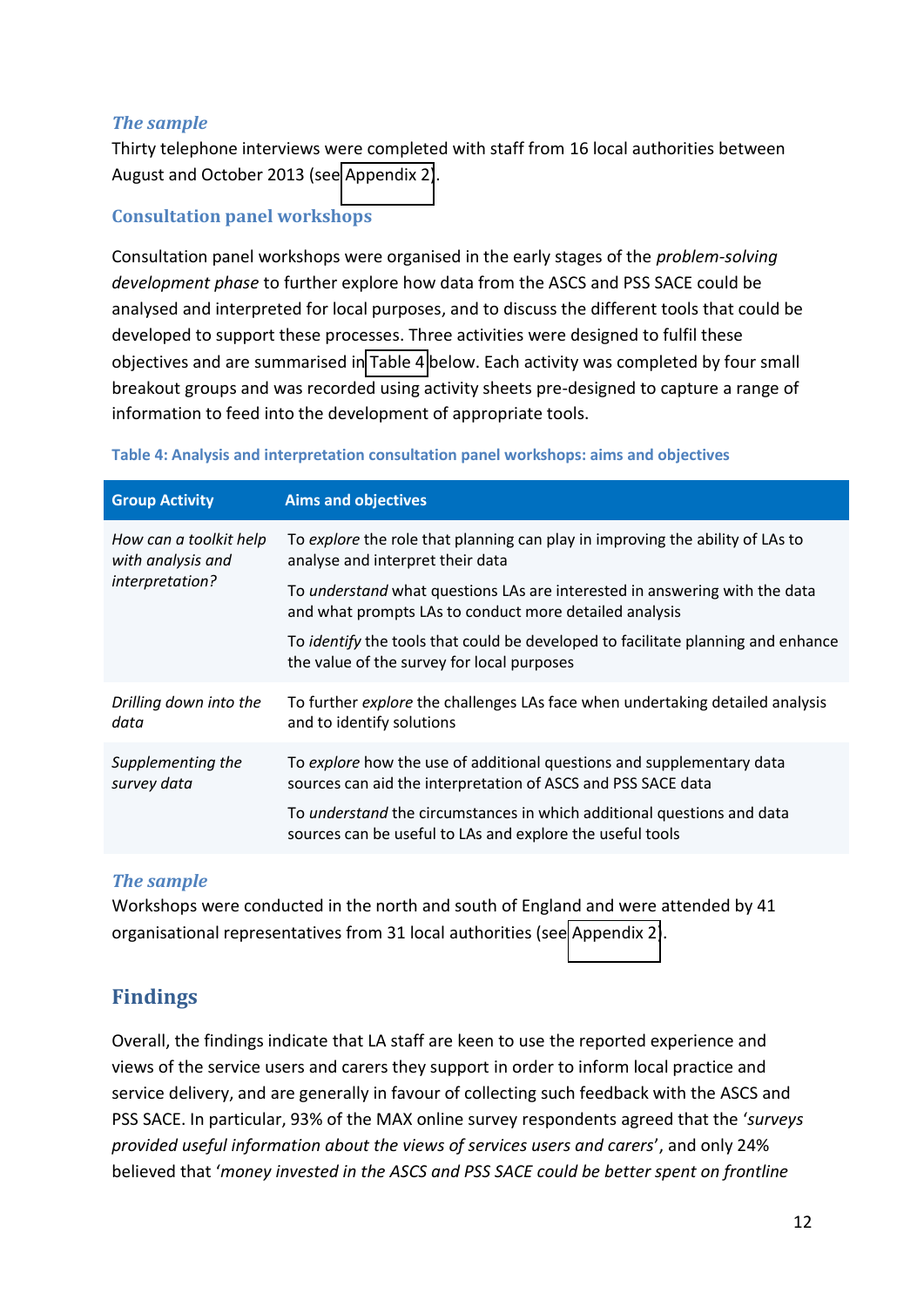<span id="page-19-1"></span>services<sup>'.7</sup> However, variations between the perceptions and use of survey data to inform local policy and practice appear to exist between organisations.

In this findings section we will explore LA staff feedback collected during the MAX Phase 1 activities to try to understand the reasons underlying these variations. Throughout we will focus in particular on:

- 1. Examples of local practices that seek to maximise the use of the survey data to inform local policy and social care practice
- 2. Barriers associated with conducting each phase of the survey that help to understand why many LAs find it difficult to use the survey data to inform local policy and social care practice.

The material will be structured around the four stages of the survey process outlined below.

<span id="page-19-0"></span>

### **Figure 2: Stages of the survey process**

# **Survey phase 1: Administration**

Administration concerns how the survey is conducted, including how the sample frame is constructed and how responses are elicited from the sample population. The HSCIC guidance can help ensure that the appropriate stakeholders both within and beyond the LA (e.g. commissioners, care home managers, potential survey respondents) are engaged with the surveys from the outset. Such collaborations, in turn, can help to boost response rates and also identify the local modifications to the survey and sampling frames that need to be made to ensure that both HSCIC requirements and local research interests are simultaneously fulfilled. The achievement of these functions, summarised in [Figure 3](#page-19-1) below, has the potential to alleviate barriers and time/resource burdens at other stages of the survey process and will be discussed where relevant throughout this working paper.

.

<sup>7</sup> <http://www.maxproject.org.uk/category/blog/>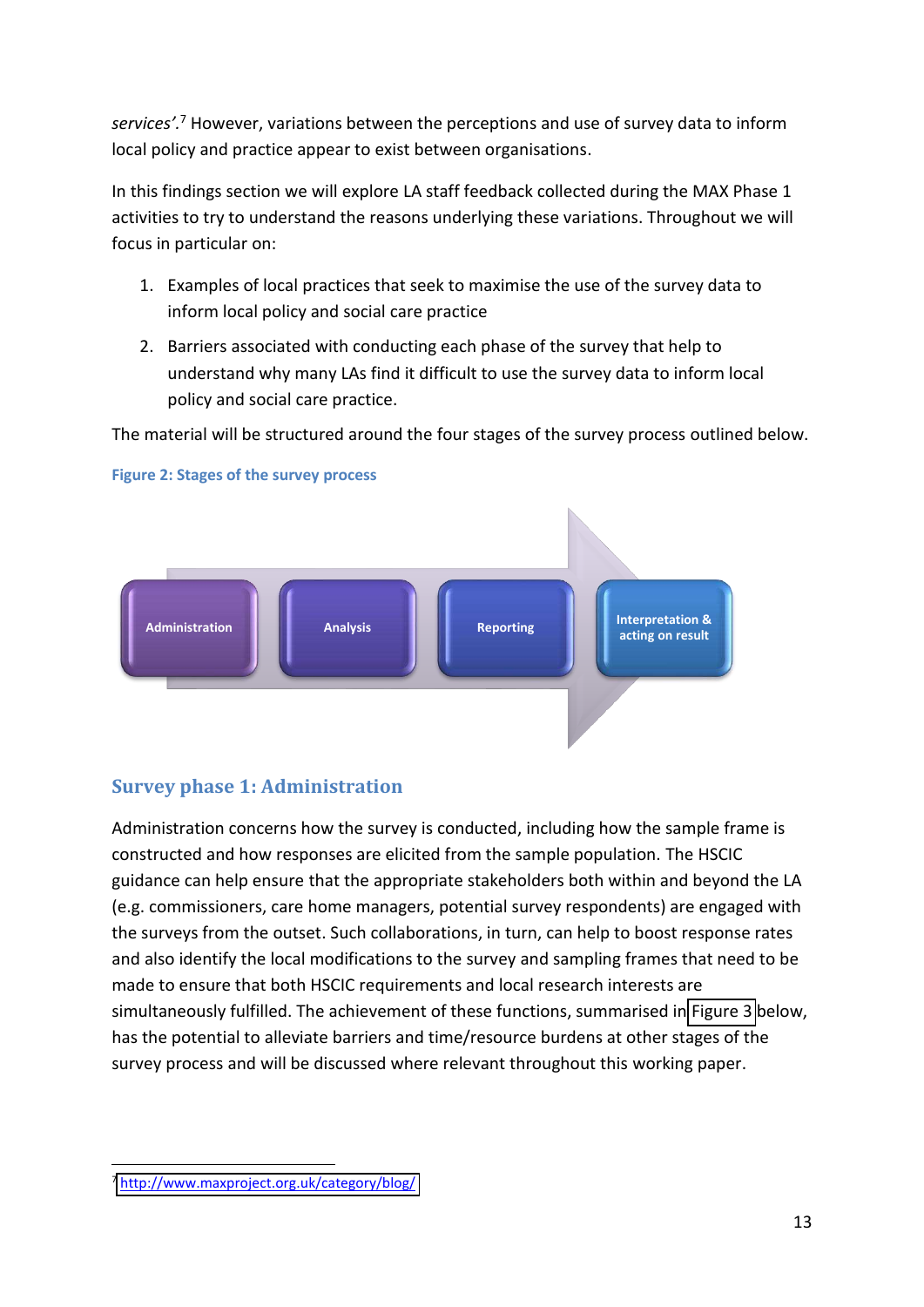### **Figure 3: The importance of engagement during the administration phase**

**Engage key stakeholders in the survey process**

1

**Modify survey and sample to fulfil information needs**

**Boost response rates (esp. for care home residents)**

<span id="page-20-0"></span>However, evidence collected from the MAX online survey indicated that the ASCS and PSS SACE were considered to be a significant resource to undertake and often place additional strain on already limited time and resources capacities. Respondents cited many examples of how the administration of the surveys can be time-consuming, including the organisation of the mental capacity checks, the administrative tasks associated with data collection (e.g. sending out reminder letters, checking postal addresses), the data-cleaning exercise, and the compiling of results onto spreadsheets as part of the annual data returns.<sup>8</sup> Such activities have the potential to serve as a barrier to maximising the value of ASCS and PSS SACE data, but a number of local practices have been identified to help the administrative process, as follows.

### **Local practices associated with the administration phase**

The fact-finding phase identified three local practices carried out within the administration survey phase that were used by LAs to help with the administrative process within their organisations: (1) engaging key ASCS and PSS SACE stakeholders from the outset, (2) modifying the surveys to satisfy local information needs, and (3) modifying the sampling frame to fulfil both HSCIC and local requirements.

### *Engaging key ASCS and PSS SACE stakeholders from the outset*

Evidence collected from the interviews, online survey and document review showed that involving key stakeholders in the ASCS and PSS SACE process *before* sampling occurs can help maximise the local use of survey data. Open discussions with potential consumers of the data (e.g. managers, commissioners and providers) can, for example, highlight the modifications to the surveys or sampling frame that are required to fulfil local research and analysis needs. Interviewees reported that such discussions could also encourage other LA staff to take 'ownership' of the ASCS and PSS SACE - in other words, become more engaged and both perceive and treat the surveys as a local, as well as a national, piece of research  $$ which, in turn, was identified by a number of Phase 1 respondents as being a facilitator to using the survey data. Equally, a few interviewees felt that active discussions with potential providers of the survey data (i.e. survey respondents) and, where applicable, their 'gatekeepers' (e.g. care home managers) have the potential to dispel misconceptions about

<sup>8</sup> [http://www.maxproject.org.uk/local-authority-views-and-use-of-the-adult-social-care-survey-and-carers](http://www.maxproject.org.uk/local-authority-views-and-use-of-the-adult-social-care-survey-and-carers-survey/)[survey/](http://www.maxproject.org.uk/local-authority-views-and-use-of-the-adult-social-care-survey-and-carers-survey/)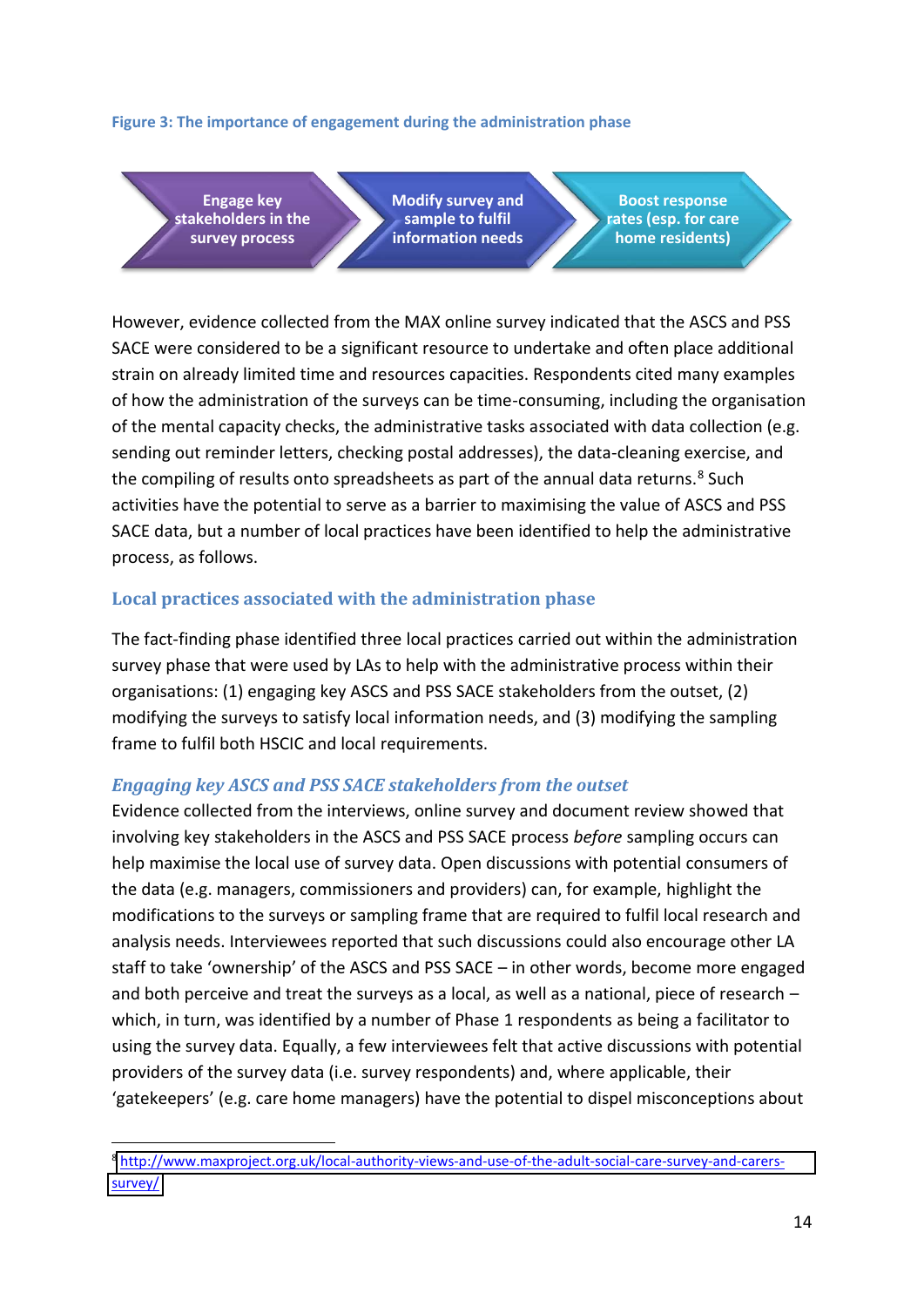the purpose of the surveys and, in turn, enhance response rates. Negotiations with other LA staff involved in the administration of the ASCS and PSS SACE (e.g. front-line staff, backoffice staff) were also seen as important to ensure the administrative processes run smoothly. A number of local engagement processes around the administration of the survey were noted, which are summarised i[n Box 1](#page-20-0) below.

### **Box 1: Local practice examples: engaging with key stakeholders before the sampling and survey distribution**

Cross-departmental meetings involving a range of staff were organised in two LAs in advance of the survey distribution to enable analysts to describe the purposes of the ASCS and PSS SACE, and also provide opportunities for potential consumers to add questions or comments boxes.

<span id="page-21-0"></span>Analysts from several LAs made contact with colleagues involved in the administration of the surveys (e.g. back-office staff, such as print room and post room technicians) and data collection (e.g. providers, telephonists and care workers) to forewarn them about the surveys and, where applicable, arrange times for particular processes, such as the printing of the surveys, to be completed.

### *Modifying the surveys to satisfy local information needs*

According to the guidance provided by the Health and Social Care Information Centre, there is capacity within the ASCS and PSS SACE surveys for LAs to add questions and comment boxes (within reason) to fulfil local information needs.<sup>9</sup> Staff from a number of LAs acknowledged the potential value of such survey modifications and requested or approved local changes, despite concerns about how the increase in length might affect response rates and administrative burden. As one commissioner stated:

*I'm loathe to say add in more questions, but there is something about supplementary questions that might just elicit some of that information [needed to inform commissioning decisions]* 

[Commissioner, Telephone Interview]

Research participants told us that adding questions, in particular questions with open-ended responses, could provide the context and specificity needed to make sense of the closedended (i.e. multiple-choice) questions - in other words, the reasons why people have answered the way that they  $d\sigma^{10}$  – and, in some cases, could negate the need for further local research:

*I'd prefer to listen to people and talk to people and get a feel for what the carers are Saying .... I think probably I focus more on that [the comments] because that's what real people are saying, isn't it? It's not easy always to capture what you want to say* 

.

<sup>&</sup>lt;sup>9</sup> For an example, refer to sections 31.1 to 31.9 of Personal Social Services Adult Social Care Survey Guidance Document に 2013-14 (HSCIC, 2013a)

<sup>&</sup>lt;sup>10</sup> Quote taken from the responses to the MAX online survey provided by an analyst for commissioning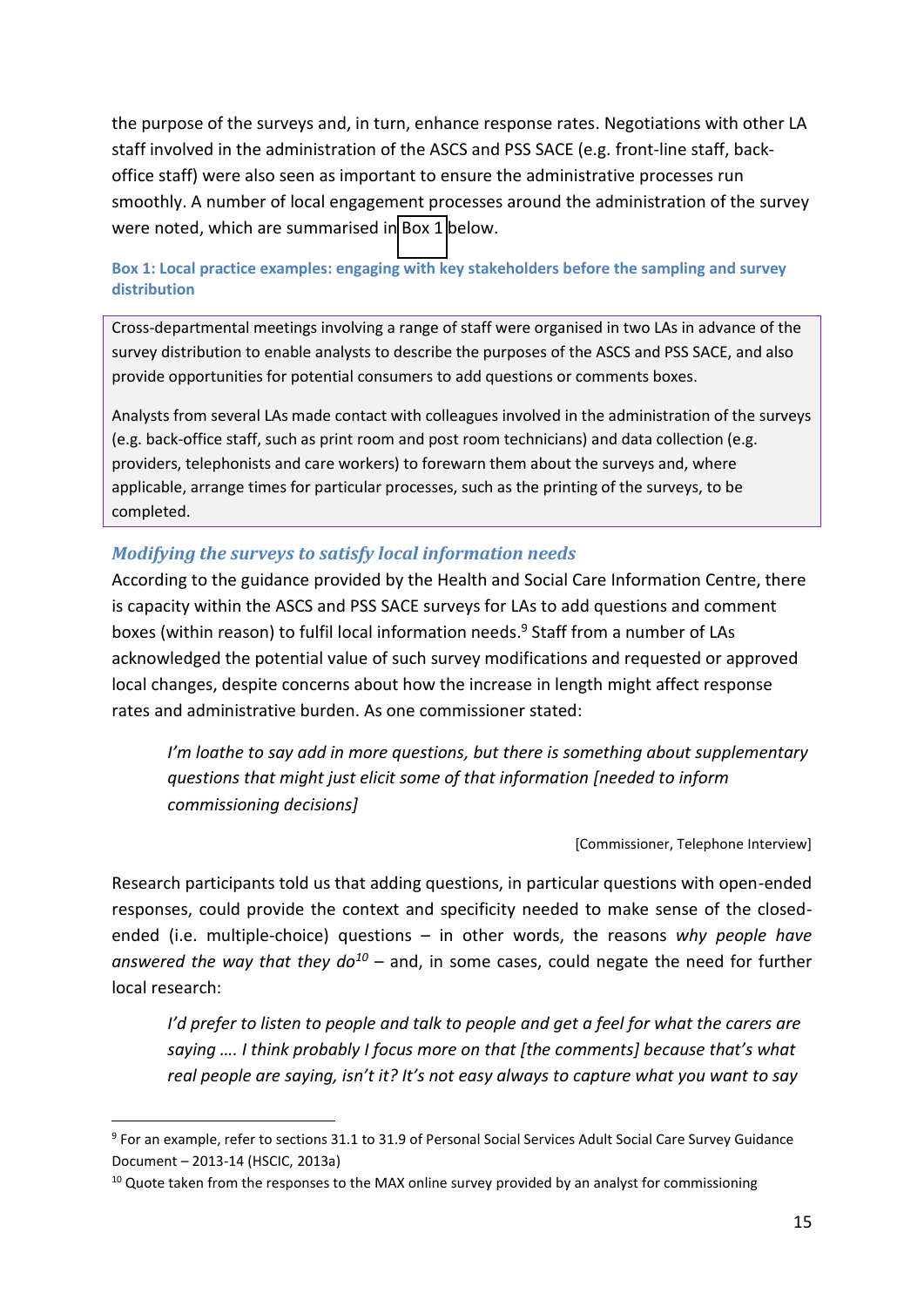<span id="page-22-1"></span>*in a tick box. So the yes and no answers are okay to a point but you've got to know what went wrong to be able to fix it or to be able to make sure those mistakes aren't made again* 

[Commissioner, Telephone Interview]

A number of research participants, especially commissioners, expressed a preference for qualitative data. Such a preference may explain why the LAs included in the document review added comments boxes to their surveys more frequently than questions (see [Table](#page-22-2)  [5\)](#page-22-2). The benefit of adding further questions and comments boxes to meet local needs was reported by three local authorities engaged in the Phase 1 activities, and is summarised in [Box 2](#page-21-0) below.

### **Box 2: Local practice examples: modifying the surveys to meet local information needs**

### <span id="page-22-0"></span>*ASCS*

Managers added three questions to evaluate the success of existing complaints procedures and also the proposal to develop an online form, and found evidence to suggest that further promotion and alternative modes of communication (preferably via telephone 'hot line' or call centre) were needed.

### *PSS SACE*

Last data collection coincided with the re-letting of service contracts so managers requested the inclusion of questions about the types of services that were important to carers and used the responses to inform commissioning decisions

<span id="page-22-2"></span>Carers' team requested the addition of two questions to evaluate the success and awareness of a recently implemented service for carers and found that over 70% of respondents had not heard of it. This finding highlighted a need for more effective promotion and led to leaflets being made more widely available

### *Modifying the sampling frame to fulfil HSCIC and local requirements*

The Health and Social Care Information Centre sets out guidance around selecting the sample and the number of service users that need to be sampled to achieve the minimum requirement (Health and Social Care Information Centre, 2013a). Based on the guidance, the telephone interviews revealed that some LAs are modifying, or planning to modify, their sampling frame to improve response rates to ensure the required sample size is met (see [Box 3](#page-22-1) below).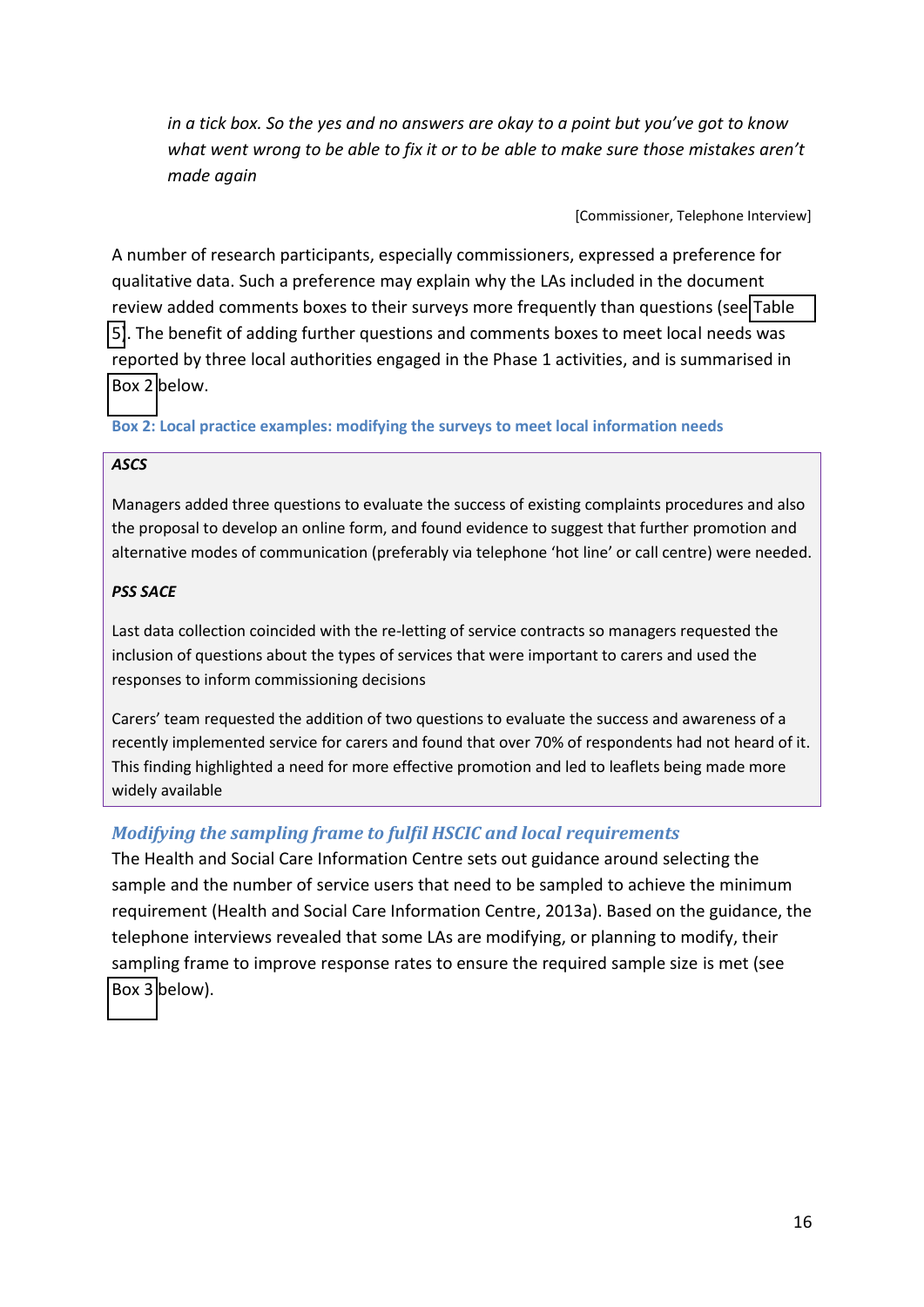**Box 3: Local practice examples: modifying the sampling strategy to minimise burden or to meet local analysis requirements** 

### *ASCS*

Double samples of nursing home and care-home residents were drawn from the outset to avoid the potential need to re-sample, as was the case during the previous data collection.

Sample of particular service user group was increased to ensure sufficient sample for further analysis was achieved.

### *PSS SACE*

.

Plan to sample the entire population during the next PSS SACE was agreed upon after low response rates (of about 30-40%) during previous data collection meant that staff were unable to conduct requested provider-level analysis.

### **Barriers associated with the administration phase**

### *Adding questions and comments boxes to the surveys*

In practice, local authorities seldom added questions and comments boxes to the ASCS and PSS SACE (see [Table 5\)](#page-22-2), as suggested by our inspection of the 46 survey reports submitted for review. Two recent reports from the Health and Social Care Information Centre (HSCIC) confirms that the majority of LAs  $-$  90/152 for the ASCS and 98/152 for the PSS SACE  $-$  did not make changes to the survey content prior to circulation.<sup>11</sup> From the document review, the majority of these additional questions were used to evaluate existing services, but other issues were also explored, including the specific outcomes-related issues (e.g. satisfaction and the reasons why service users were not happy with their services).

**Table 5: Number of additional questions and comments boxes within ASCS and PSS SACE reports submitted for review [N = 5/18 LAs]**

|                             | <b>ASCS</b> | <b>PSS SACE</b> |
|-----------------------------|-------------|-----------------|
| <b>Additional questions</b> |             |                 |
| <b>Comment boxes</b>        |             |                 |

Potential explanations for this finding emerged from the telephone interviews and were substantiated by discussions at the consultation panel workshops conducted with LA staff in early 2014. It appears that administrators of the surveys, usually analysts, are aware of the potential to add questions and comments boxes, but there was some uncertainty about what changes were considered acceptable by the HSCIC. Some administrators were also unaware of the information needs of their colleagues or are unsure about what questions to

<sup>&</sup>lt;sup>11</sup> Data sources: Personal Social Services Adult Social Care Survey, England 2013-14, Provisional release report (HSCIC, 2014, p17) and Personal Social Services Survey of Adult Carers in England 2012-13, Final report, experimental statistics (HSCIC, 2013b, p41). See also HSCIC (2015, p14)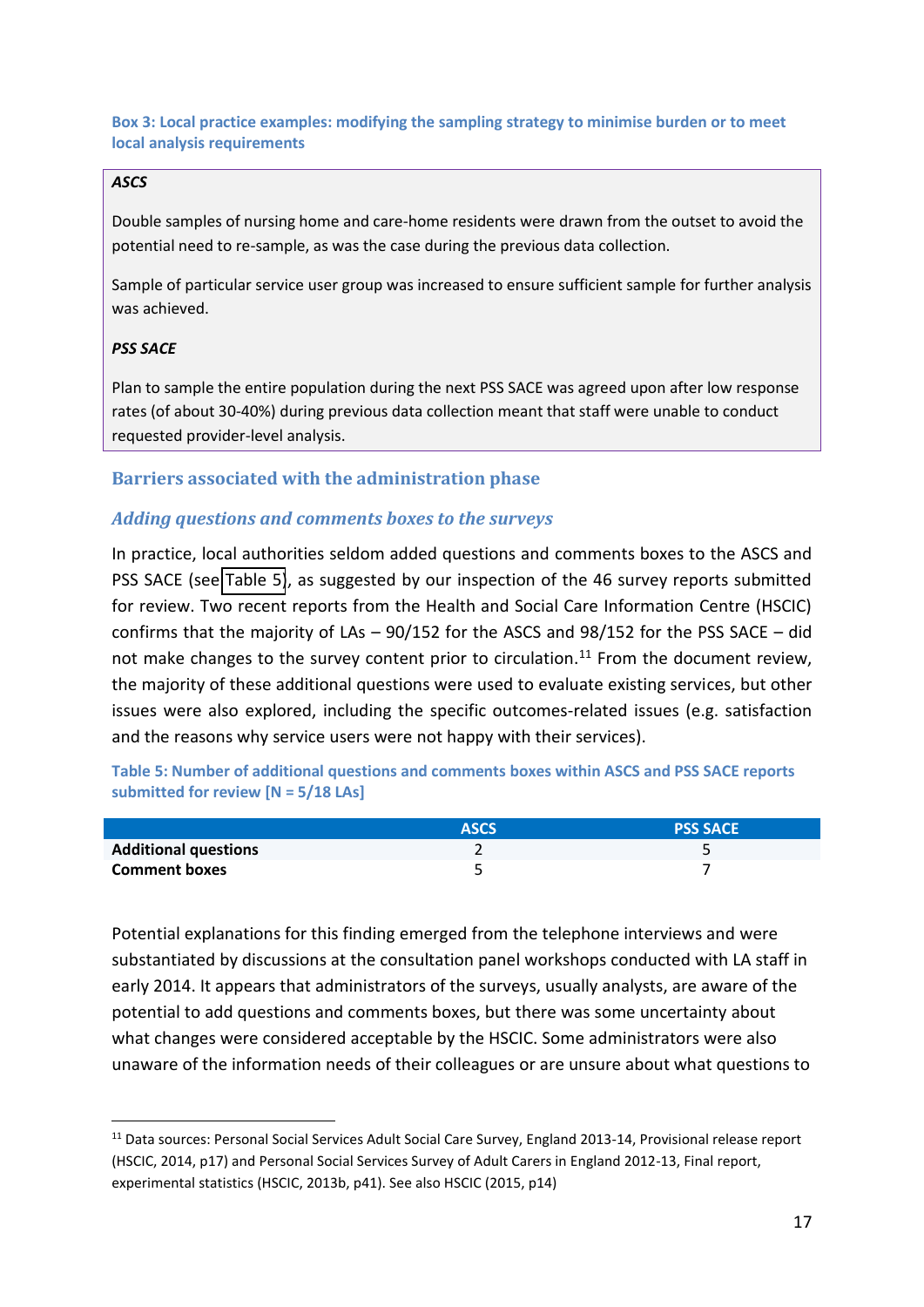add.<sup>12</sup> Our analysis suggested that potential consumers of the survey data (e.g. the managers and commissioners who make decisions about local service delivery) were not always aware of the scope for local changes.

<span id="page-24-0"></span>Other LA staff expressed concern about the impact of adding questions – and the resultant  $increases$  in the length of the survey  $-$  on respondent expectations and response rates, and often chose not to add non-compulsory or further questions. Two analysts, for example, stated that their respective managers excluded the optional questions about service impact in the ASCS as they felt that respondents would expect and demand more from their services or, having previously complained about the length of the surveys, would feel less inclined to participate.

### *Fulfilling HSCIC and local sampling requirements*

<span id="page-24-1"></span>Guidance from the Health and Social Care Information Centre outlines how the sample should be selected based on the stratified random sampling process. This process involves breaking the eligible population into groups and drawing an independent random sample within each group. Local authorities are provided with a spreadsheet to enable them to estimate the number of people they will need to sample in each stratum to achieve a margin of error of no more than +/-5% (Health and Social Care Information Centre, 2013).

Ensuring that a range of client groups are represented in the final sample was reported to be one of the most challenging and time-consuming aspects of the survey process, and fraught with a number of barriers. Such barriers have the potential to impact on the response rates and the need to draw a further sample to boost the achieved sample size, and include:

- Small populations in some of the sampling strata, which could be compounded by the challenge of attaining the required sample of care home residents.
- Changes to respondent status between sampling and survey mail-out (e.g. respondent dies or moves into a residential home).
- Lack of motivation among recipients of social care, which appeared to be associated with survey fatigue, lack of motivation, confusion about the purpose of the surveys or uncertainty about whether received services were delivered by the council. The issue of survey fatigue was raised by a number of analysts and managers, and is particularly relevant to small LAs where the majority or entire population is sampled for each survey.
- <span id="page-24-2"></span> Gatekeepers to potential recipients (e.g. care home managers, family members) may be equally uncertain about the purpose of the surveys and consequently are often unwilling or slow to conduct mental capacity checks or permit residents to engage

1

 $12$  This particular problem appeared to be compounded when staff were working in organisations that had recently undergone a restructure, as they often did not know whom to ask for guidance.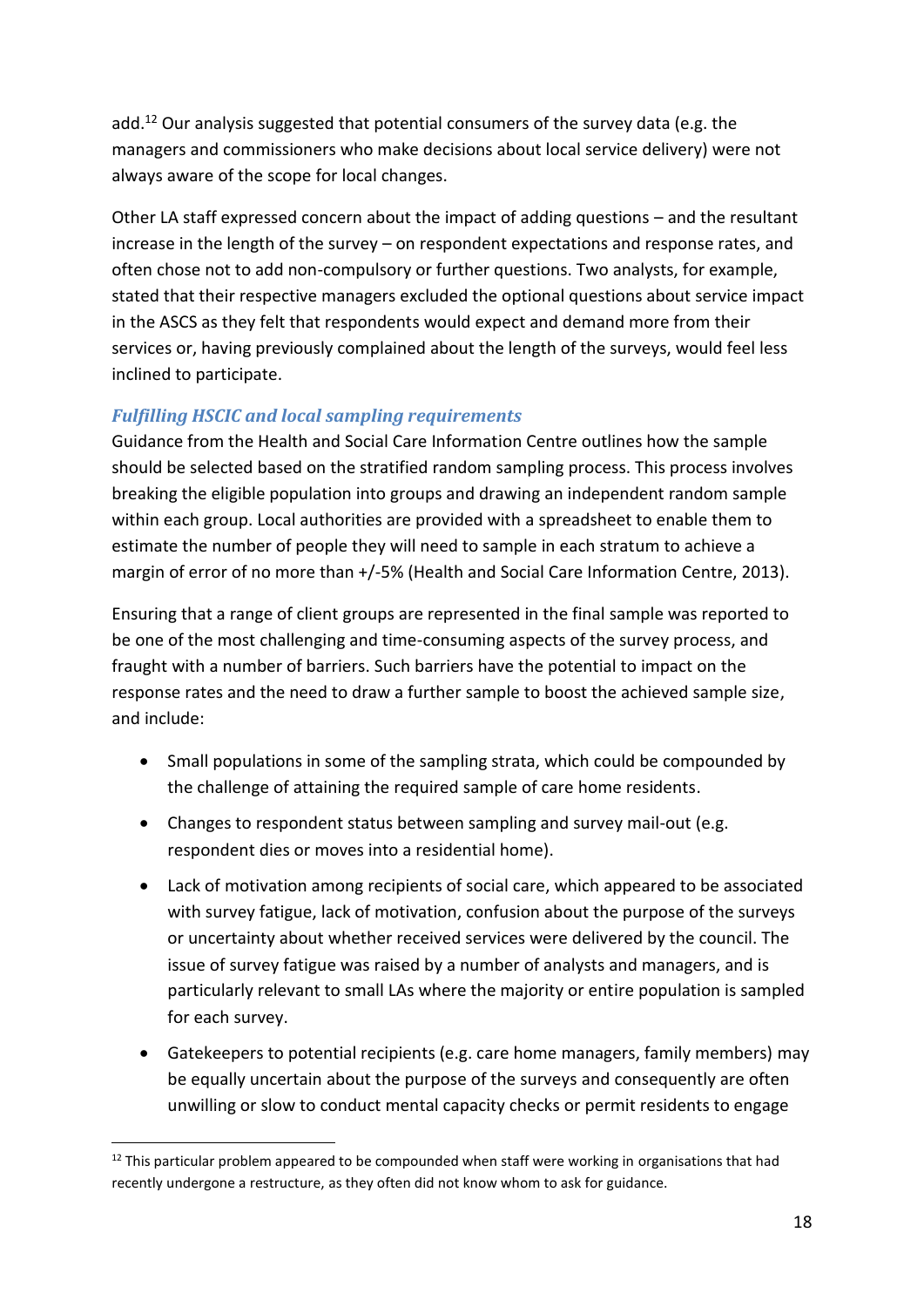<span id="page-25-0"></span>with the surveys. Although the questionnaire and associated literature provided by the HSCIC contain assurances that the surveys are not designed to evaluate services, some interviewees felt that such suspicions may account for the reluctance of some care home managers and staff to take part.

### <span id="page-25-1"></span>**Summary points**

Overall, the findings indicate that planning and engagement among key stakeholders within the LA before the circulation of the surveys  $-$  and also at every stage of the survey process  $$ have the potential to maximise the local use of ASCS and PSS SACE data. These findings will inform the development of a range of engagement tools and promotional materials, and these are described further in the discussion section of the working paper.

# **Survey phase 2: Analysis**

The data from the ASCS and PSS SACE are used to populate a number of indicators in the Adult Social Care Outcomes Framework (ASCOF) (see [Appendix 1\)](#page-46-0), including quality of life (ASCOF 1A and 1D) and satisfaction with services (ASCOF 3A and 3B), and in combination provide *assured, benchmarked local data on outcomes to support local services* (Health and Social Care Information Centre, 2013a). The surveys also include a number of demographic questions that can be used to explore:

- The factors that affect quality of life (e.g. the length of time spent caring for another, feeling safe and/or in control) and in turn help us understand the impact of social care services on helping service users and carers achieve good outcomes;
- Variations in quality of life and satisfaction with services among sub-groups of care recipients (e.g. characterised by primary client group, ethnicity, age).

The thematic analysis of open-ended questions can also provide the contextual information needed to understand the rationale underlying the responses to quantitative (i.e. multiplechoice) questions, and these combined data sources can be used by LAs decision-makers to inform local policy and planning, and/or identify where further analysis is required.

The achievement of these functions during analysis, summarised in [Figure 4](#page-24-2) below, can support the interpretation and acting upon results stages of the survey process that have the potential to maximise the local use of ASCS and PSS SACE data.

### **Figure 4: The potential of further ASCS and PSS SACE data analysis**

**Variations in QOL and satisfaction among different respondent groups**

**Reasons and factors underlying variations and/or response choices**

**Areas where further analysis or investigation is required**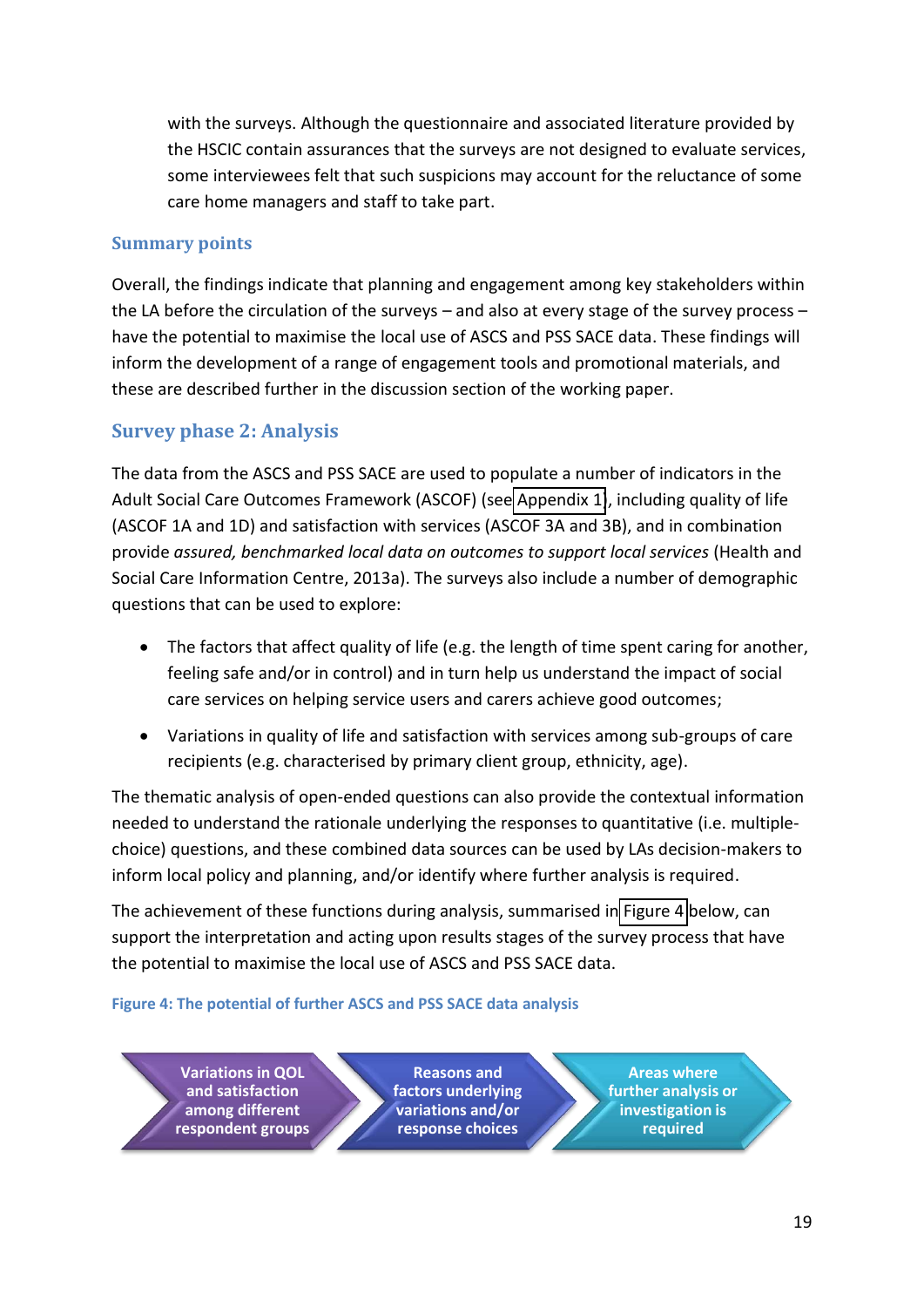### **Local practices associated with the analysis phase**

[Box 4](#page-25-1) provides local practice examples of how local authorities are carrying out further analysis to inform commissioning or strategic planning, and/or understand discrepancies in data.

**Box 4: Local practice examples: further analysis of ASCS and PSS SACE data being used for strategic, operational or commissioning purposes** 

'No help' responses (i.e. respondents do not receive additional help from a family member, neighbour or friend etc.) combined with ADL ratings by analyst to identify people who may require additional assistance/services now or in the future [ASCS - conducted by analyst]

<span id="page-26-0"></span>Analysing responses to the eight individual measures of the composite SCRQoL ASCOF domain and comparing current and previous year results to identify possible causes of recent decline [ASCS – conducted by commissioner]

Physical ailments of carers cross-referenced with other survey responses to identify carers and service users who may require additional assistance/services now or in the future [PSS SACE conducted by analyst, on own initiative]

Group-level analysis was carried out on individual survey responses to identify the issues that affect particular service-user groups (e.g. mental health, physical disability) or carers of particular serviceuser groups. Reports of these issues then served as a starting point to establishing the actions that need to be taken to boost low scores - in relation to regional comparators - across all ASCOF domains  $[ASCS]$  and  $PSS$  SACE – conducted by manager]

District-level comparisons conducted by two separate LAs to identify issues underlying noted differences in reported outcomes and to identify areas of local practice. Findings taken to regional service management teams to facilitate discussions about service improvements [ASCS - conducted by analysts at the request of other colleagues]

Despite the importance of the analysis phase, MAX Phase 1 activities revealed a number of issues:

- The majority of reports submitted for review were based solely or primarily on descriptive statistics: responses to individual survey questions were most commonly described in terms of percentages (e.g. '63% of respondents...') and/or frequencies  $(e.g. '63$  respondents  $....')$ .
- Only a minority of reports (ASCS: 5/23; PSS SACE: 6/23) included the results of further analysis conducted on their survey data (e.g. cross-tabulations) to investigate the relationship between survey variables or differences between respondent groups (e.g. characterised by client grouping, services received, age, gender, ethnicity). A considerable portion of this further analysis focused on the ASCOF indicators, in particular service user- and carer-reported quality of life. Only one LA appeared to conduct statistical tests as part of further analysis to determine whether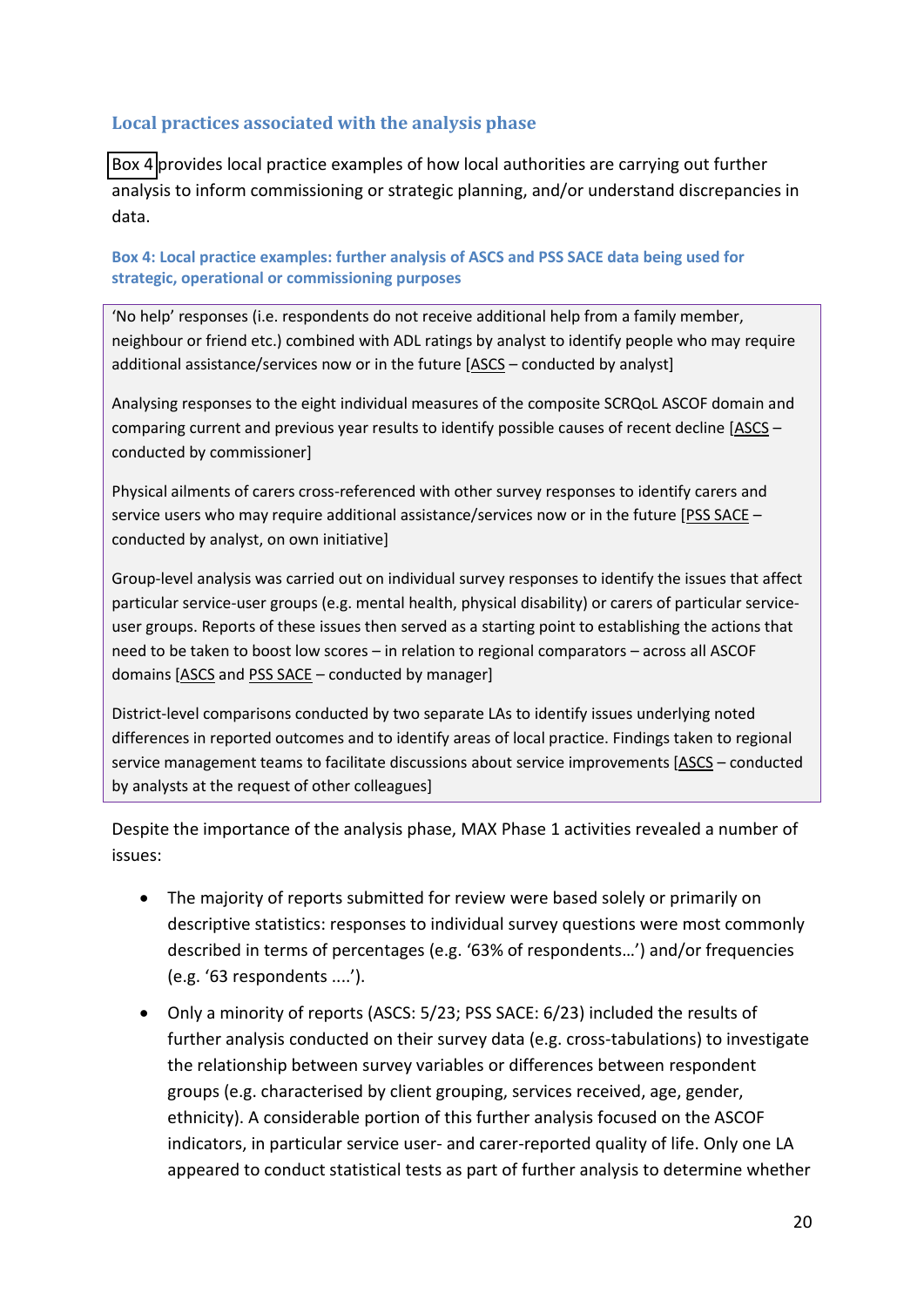observed patterns were statistically meaningful or could have been arrived at by chance.

 Benchmarking comparisons (i.e. between or within organisation comparisons, usually of ASCOF scores) were the second most common type of analysis conducted on the survey data (behind reporting descriptive statistics) and were described in the majority of reports (ASCS: 17/23, PSS SACE: 12/23). The widespread prevalence of such comparisons and also the use of external benchmarking data, such as that provided by CIPFA (Chartered Institute of Finance and Public Administration) and ADASS (Association of Directors of Adult Social Services) or regional LA groups, was confirmed by the other research activities.

### **Barriers associated with the analysis phase**

The online survey and telephone interviews revealed a number of barriers that can help us to understand why so few LAs appear to conduct further analysis. The barriers can be categorised as problems with:

- Identifying local information needs
- Managing and analysing ASCS and PSS SACE data, and
- Being allocated sufficient time to conduct further analysis

### *Identifying local information needs*

As we have already noted, several analysts felt that more could be done to identify the information needs of their colleagues. Accordingly, improved communication of these needs might lead to more focused and useful analyses being conducted. An important aspect of this communication (and the lack thereof) is feedback on analysts' reports to indicate whether their findings were helpful or whether alternative forms of analysis would have been more appropriate.<sup>13</sup> Telephone interview data suggest that difficulties in identifying local information needs may be further compounded by ASCS and PSS SACE consumers (e.g. managers and commissioners) conducting their own analysis of the data. Although this analysis is used to inform the planning and delivery of services, duplication of effort is only avoided if the results are shared with analytical colleagues. Poor sharing of analysis and results also denies analysts the opportunity to conduct analysis of value and justify the development of skills to improve their analytical capabilities.

### *Managing and analysing ASCS and PSS SACE data*

.

A number of analysts and their managers expressed uncertainty about how to approach ASCS and PSS SACE data and identify what relationships (and therefore variables) to explore in order to meet known or anticipated local information needs. As a result of this

<sup>&</sup>lt;sup>13</sup> Comments made by some report recipients (e.g. managers and commissioners) during the telephone interviews suggests a need for ASCS and PSS SACE data to be conveyed concisely and in a more user-friendly manner, and is discussed further in other sections of this report.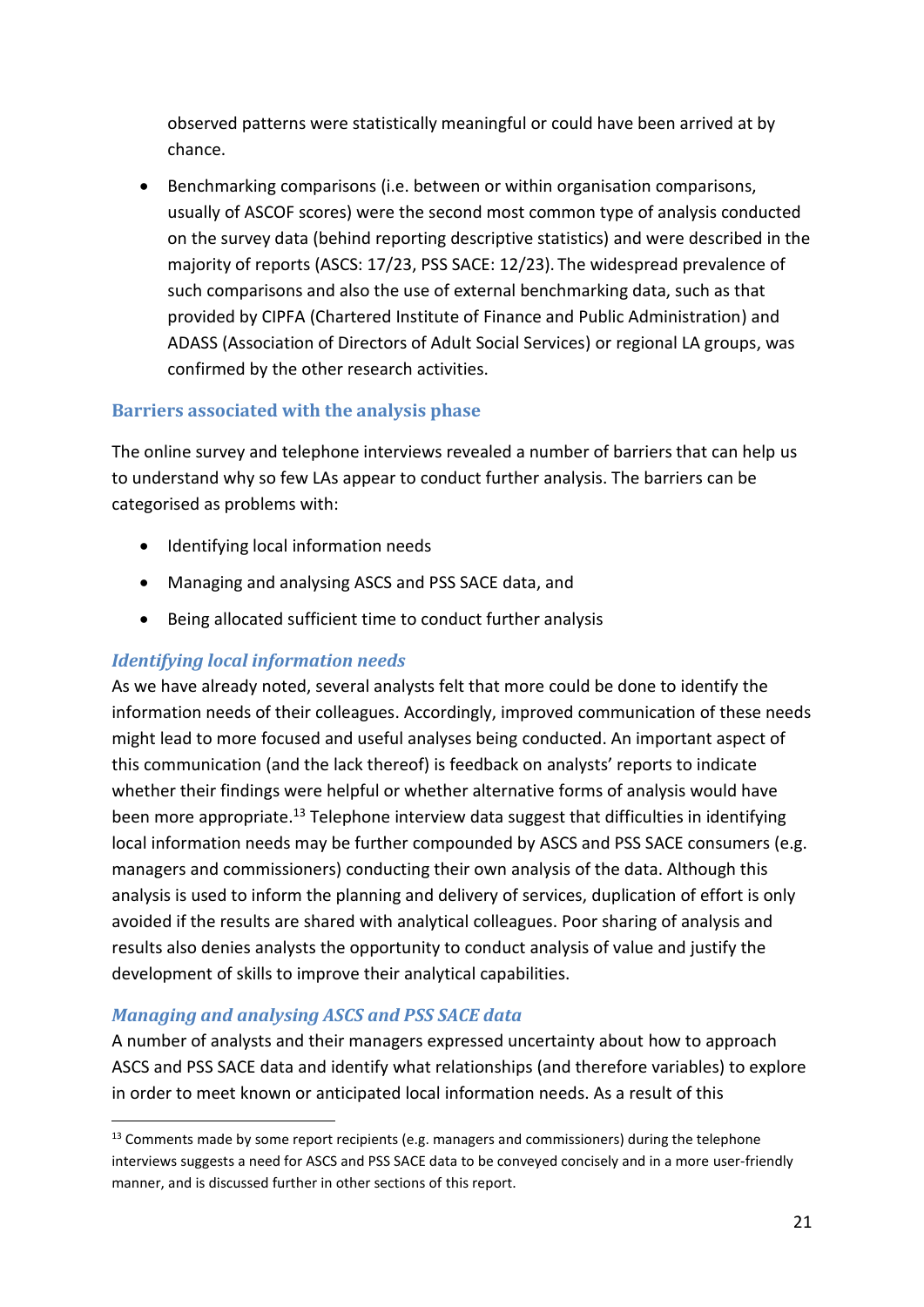uncertainty, descriptive analysis (e.g. frequencies and percentages of responses to specific questions) was frequently conducted, but further analysis of the data was relatively rare. The analysis of the telephone interviews and responses to consultation panel workshop activities suggested that a barrier was the volume of data that the surveys produce, as one analyst observed:

*It's trying to find the right pieces and the right questions to analyse or crossreference with and break down, and that's the part I think we're not doing so well* [Analyst, Telephone Interview]

<span id="page-28-0"></span>Other barriers that were identified were limits on the methodological capacity in LAs needed to manage ASCS and PSS SACE data (e.g. to deal with the small sample sizes of some subgroups or apparent discrepancies in data). Analytical skills (e.g. to conduct crosstabulations), software skills (e.g. to use Excel or statistical programmes) or statistical understanding (e.g. to conduct chi square tests) needed to conduct effective analysis were sometimes lacking. Data analysis training was frequently cited as a resource that is required to make full use of the ASCS and PSS SACE data, as was appropriate computer software.

### <span id="page-28-1"></span>*Being allocated sufficient time to conduct further analysis*

Not surprisingly, time was cited as a significant barrier to analysis, with just under half of the MAX online survey respondents stating time constraints. Some staff felt that the administration of the survey and preparation of the data for reporting to the HSCIC are so time-consuming that this left them little time for the later stages of the survey process, in particular analysis. As one analyst stated:

*it is so time-consuming and resource-intensive to administer the survey that the most important part [the results] often warrants less attention*

[Analyst, Online survey]

Competing claims on time and other priorities as set by senior managers were factors in limiting analysis time.

Similar time pressures to get on with other priorities were also noted by some of the LA managers who participated in the telephone interviews, and may explain why access to sufficient resources, such as fully trained staff, does not always guarantee that ASCS and PSS SACE data can be used for strategic and commissioning purposes as hoped:

<span id="page-28-2"></span>*My team just haven't got the capacity to be proactive... We're usually constantly reactive to demands for information for current projects and so, say, reporting the results of the ASCOF indicator and headline results about the survey can be done quickly and get the message through to the senior managers of the results and how*  we've fared nationally and through benchmarking. But to go into further detail and *start, say, a project, we've not really got the resources to do that detail.... I think it's always the intention of getting the responses to look at where we can make*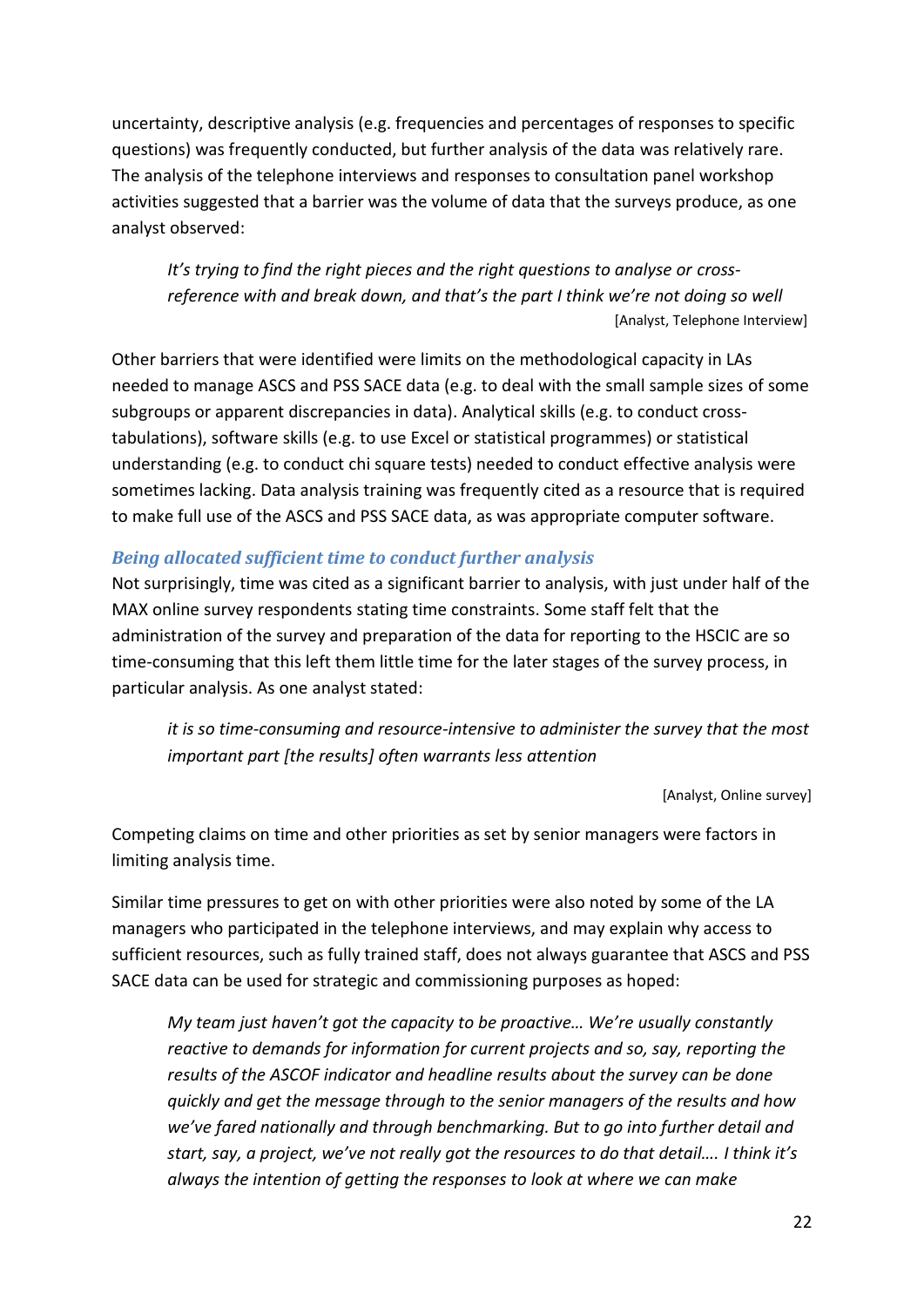*improvements for next time. That's very much the intention. But at the same time, there are so many projects on the agenda here, so many new initiatives coming in and improvements coming in, looking at all sorts of different things to help make improvements, that--, there's just so many other things being worked on.* 

[Manager, Telephone Interview]

These findings suggest that capacity to analyse the survey results was limited in some cases. However, at this stage we cannot comment on whether capacity was in any sense too limited without a better understanding of the nature of competing claims on analysts' time.

### <span id="page-29-1"></span>**Summary points**

In summary, the findings from Phase 1 activities provide indications on how the toolkits could help support local authorities to conduct more advanced forms of analysis to better utilise the ASCS and PSS SACE data. In particular, there appears to be scope for further analysis of survey data locally, allowing LAs to gain better understanding of local issues. Our proposal for analysis tools is outlined in the discussion section.

# **Survey phase 3: Reporting**

<span id="page-29-0"></span>The reporting of ASCS and PSS SACE data is an important stage in the survey and dissemination processes, and reports circulated both within and beyond the LA (e.g. to potential consumers, such as managers, commissioners and providers, or to both previous and future survey respondents) have the potential to fulfil a number of functions beyond the communication of key findings. An internal report to decision-makers within the organisation (e.g. managers and commissioners), for example, can present a range of findings, including the results of analysis of unmet need. Such analysis can potentially highlight possible causes and/or actions and, as a consequence, may help to enhance operational management and, in turn, inform the delivery of adult social care services. An external report, on the other hand, can demonstrate how survey data can be used to produce specific and desirable changes to the way the local care system operates (e.g. changes in services) and, by doing so, simultaneously justify and motivate previous and future participation. These functions are summarised in [Figure 5](#page-28-2) below, and indicate that reporting also has the potential to alleviate barriers and time/resource burdens at other stages of the survey process: the increased use of ASCS and PSS SACE data among LA decision-makers, for example, can reduce the need for further local research and will be addressed in the developing toolkits.

**Figure 5: Key functions of reporting: encouraging engagement with and use of ASCS and PSS SACE data** 

**Promote local value of ASCS & PSS SACE**

**Inspire local use to improve service delivery**

**Engage LA staff, providers & future respondents**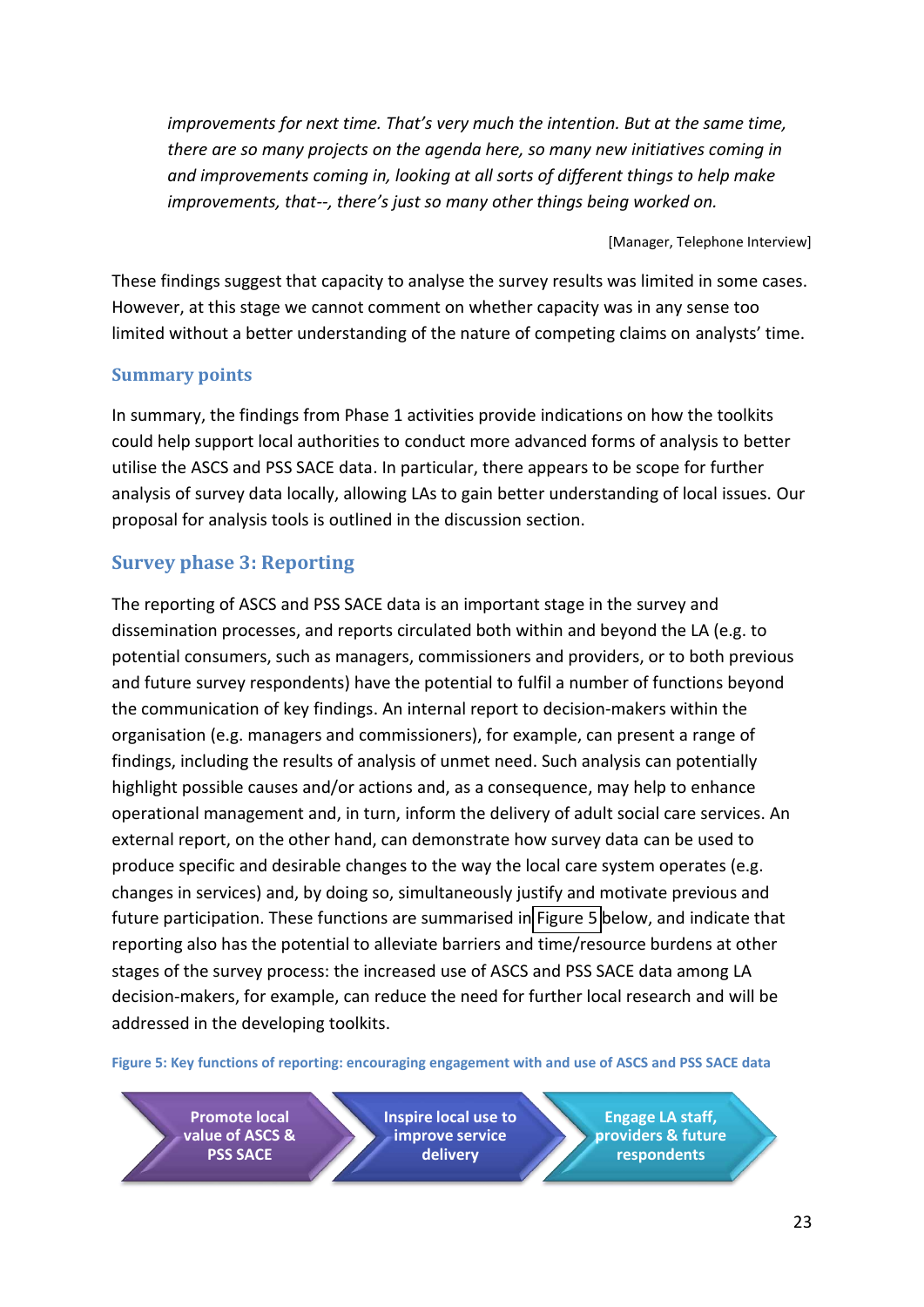<span id="page-30-0"></span>The responses to the MAX online survey (see [Figure 6](#page-29-1) below) show that the data from the ASCS and PSS SACE are used for a range of local purposes, most commonly for reporting, being shared with LA colleagues through *internal reporting* mechanisms or with the public through *accountability* and *feedback* mechanisms. However, survey data are used much less often for activities that result in changes to the planning and/or delivery of adult social care services, with approximately half or less of the online survey respondents stating that their organisations used the data to improve *operational management*, to feed into *business plans*, such as Joint Strategic Needs Assessments, or to inform commissioning.



**Figure 6: Local authority (LA) use of ASCS and PSS SACE data for local purposes [N = 100 LA staff from 83 LAs]** 

### Source: MAX Online Survey

[Figure 6](#page-29-1) also illustrates that organisations are most enthusiastic about using survey data for benchmarking performance. Evidence from the interviews and document analysis appeared to substantiate this finding: 29 of the 46 reports submitted for review, for example, included the results of such comparisons. These reports focused on the ASCOF indicators, but benchmarks varied, with LAs comparing themselves to comparator LAs or other LAs within their region, as well as with the national average, and the previous data collections.

### <span id="page-30-1"></span>**Local practices associated with the reporting phase**

The fact-finding phase identified two important elements within the reporting survey phase: (1) the designing of reports to fulfil the information needs of report recipients; and (2) the use of the results of analyst-initiated ASCS or PSS SACE analysis to engage with stakeholders.

### *Designing reports to fulfil the information needs of report-recipients*

The importance of modifying the style and content of ASCS and PSS SACE reports to suit the data literacy levels and information needs of the intended report recipients was highlighted by a number of analysts during the telephone interviews. They described a number of ways they adapted their reports to help ensure they were read and acted upon by the intended audience. Such strategies have the potential to help the engagement process among key stakeholders and are outlined in Box 5 below.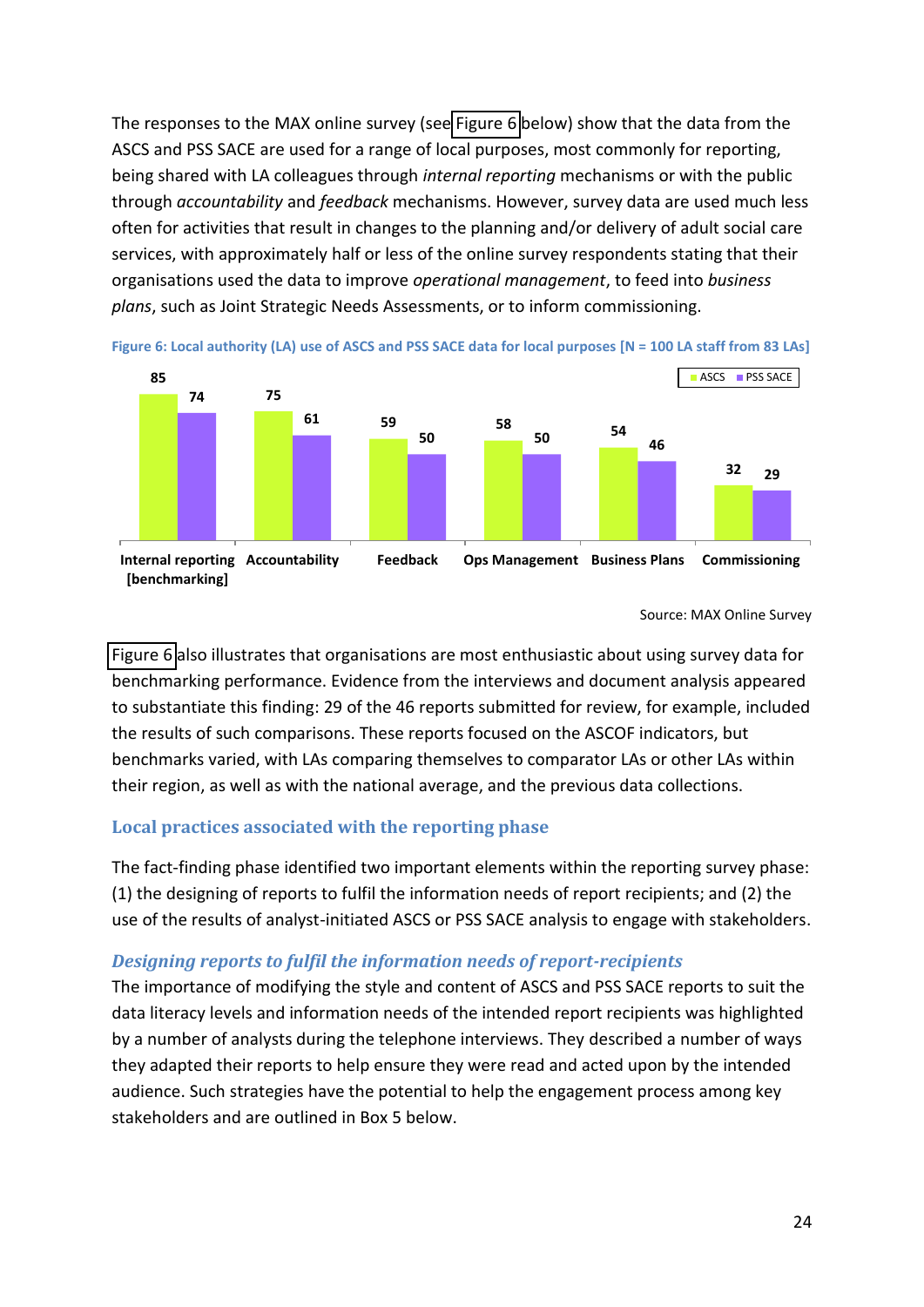### <span id="page-31-0"></span>**Box 5: Local practice examples: the use of reporting strategies to fulfil information needs and engage with key stakeholders**

Reporting on noticeable trends or marked deviations rather than summarising the entire dataset

Referencing both quantitative and qualitative analysis, and drawing on data from supplementary sources

Avoiding unnecessary statistical terminology or providing supporting guidance as required

Using visually appealing charts and imagery to efficiently convey data and also capture the interest of the intended audience

Including features that facilitate [1] the navigation of the report (e.g. contents pages); [2] a rapid review of the key findings (e.g. a synopsis at the beginning of the report); and [3] further reading as required (e.g. links to relevant appendices and further reports)

Presenting a balanced overview (i.e. including both positive AND negative results) and examples of positive action (i.e. clear demonstrations of how survey findings improve service delivery)

Comments and complaints about particular services and service providers being linked back to other sources of centrally held data where possible, and fed back to commissioning team for their reference

### *Using reports of ASCS and PSS SACE analysis to engage with key stakeholders*

The power of reports or analysis to inspire interest in the ASCS and PSS SACE, in particular with those who are not currently engaged with the surveys, was commented upon by a number of analysts, and examples of strategies to engage stakeholders both within and beyond the LA were noted during the telephone interviews and online survey. These are summarised in [Box 6](#page-30-1) below.

### **Box 6: Local practice examples: using reports on ASCS and PSS SACE data to engage with stakeholders both within and beyond the LA**

Comments from PSS SACE were organised by organisational objectives where possible and then passed to the commissioning team to provide feedback on existing services and providers, as well as to guide the future procurement of external services

Comments and complaints about particular services and service providers were linked back to other sources of centrally held data where possible, and fed back to the commissioning team for their reference

Comments from PSS SACE survey about specific services were fed back to providers to highlight and praise good practice or, conversely, enable the identification of service improvements as required

Carer profiles based on PSS SACE and census data were developed and sent to providers to guide service provision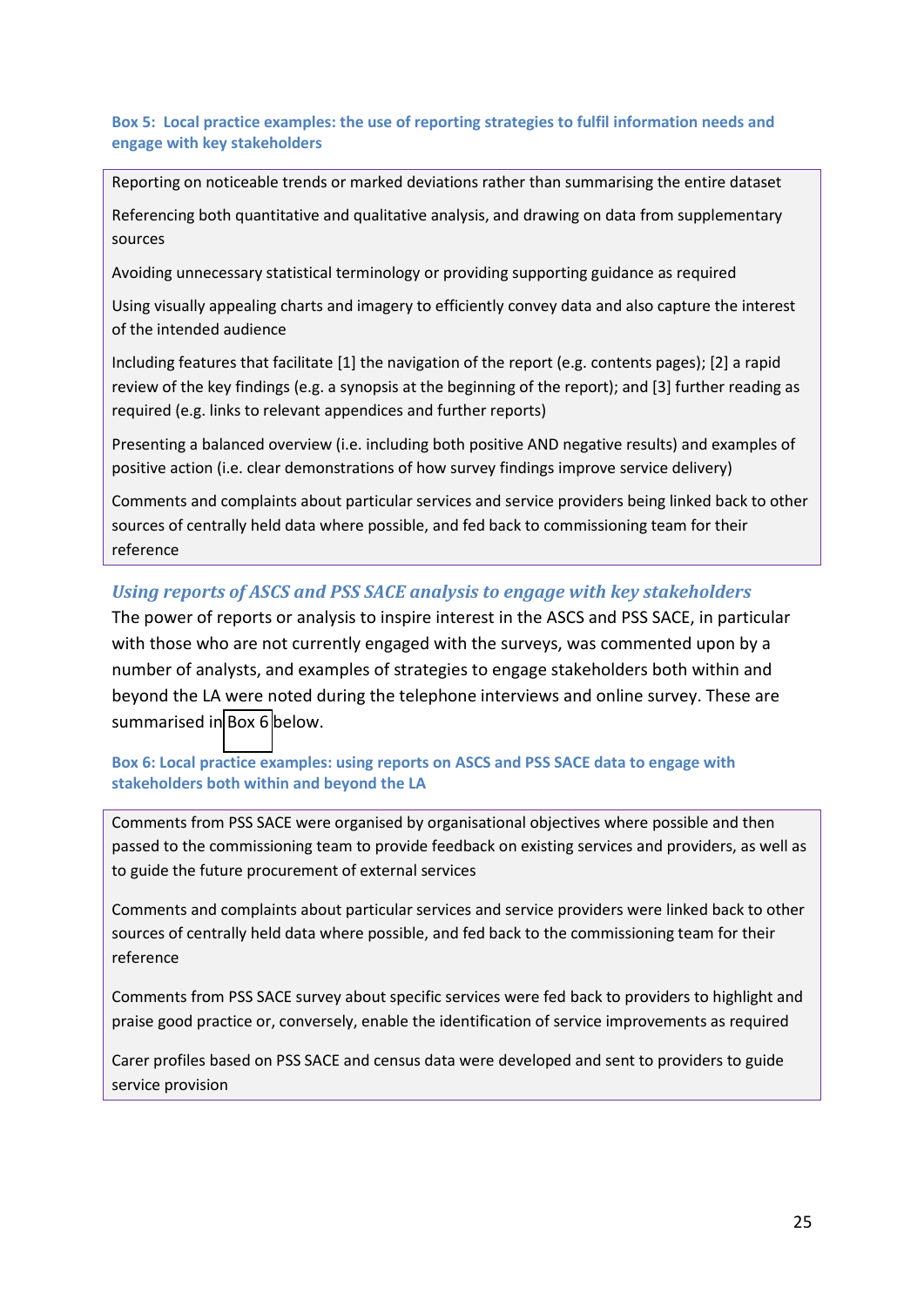### **Barriers associated with the reporting phase**

A range of reporting barriers were highlighted during the Phase 1 activities, and can be categorised as difficulties with [1] identifying and engaging with the relevant audiences within the organisation, and [2] meeting data literacy needs.

### *Identifying and engaging with relevant audiences within the LA*

Analysts reported that they experienced difficulties in identifying the relevant audiences for their reports. This problem was particularly associated with the ASCS which, because it covers the entire population of service users, has theoretical relevance to a wide range of teams and services.<sup>14</sup> 'Stakeholder maps' were used by some analysts to try to overcome this problem, but several respondents still commented on the challenge of convincing potential report recipients of the relevance of the survey results to their job role:

*We have tried to engage staff in the past; I just don't think it's on the top of their* priority... I think it was probably easier in the old surveys where we did home care or *equipment for the kind of the operational managers and the staff to sit up and take notice and say, 'Well actually, you know, this is me.'* 

[Analyst, Telephone Interview]

An apparent challenge is in demonstrating the value of ASCS and PSS SACE analysis and reports beyond benchmarking. Indeed, the perception that the main function of the surveys was for benchmarking undermined the recognition of the potential of other forms of analyses to help decision-makers. As one analyst stated, this task was not easy:

*A challenge for me is to change people's perception that this isn't just a statutory return and it's more holistic than that and we need to be on the case all of the year with it* 

[Analyst, Telephone Interview]

A related issue was in maintaining the interest of stakeholders throughout the survey, as noted by several Phase 1 participants during the telephone interviews or consultation panel workshop discussions. A challenge was in presenting the survey data to different audiences, where in some cases overly numerical or technical reports could lead to disengagement. As one analyst stated:

*I think it's because people don't necessarily understand it and it's numbers on a* page....for some of the groups of staff ... people have said, 'Well you're turning people's feelings into a number'...Which I can totally get, I mean it doesn't *necessarily sit comfortably unless you understand that that number has a purpose .. it's a summary of somebody's feelings and it's a way of being able to tell when you've* 

.

<sup>&</sup>lt;sup>14</sup> This issue was particularly common in organisations that had recently undergone a major reshuffle.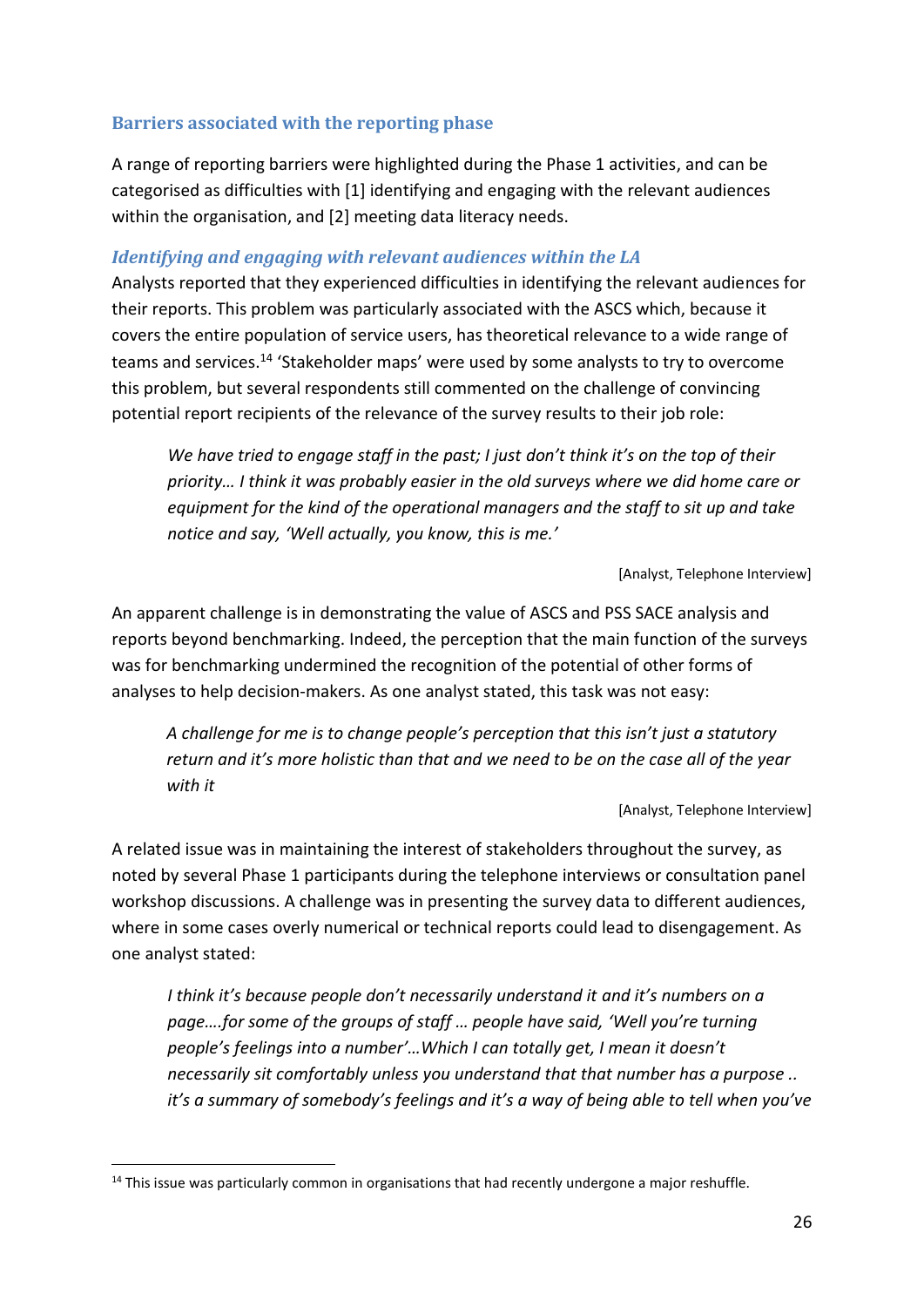*made a difference, if you put it like that people are happier with it, but actually, you know, nobody wants to be a number.* 

[Analyst, Telephone Interview]

This particular observation about conveying people's experiences in numerical terms may do much to explain the disengagement of front-line staff with ASCS and PSS SACE findings noted in the MAX online survey.<sup>15</sup>

Perhaps related to the difficulties many LA staff had in identifying relevant audiences for the ASCS and PSS SACE results, the reports produced (or at least those we reviewed) did not always have a clear focus and were thought to be too long. As we have noted already, most reports primarily described all the survey responses and most did not include further analysis, contextual detail and supplementary sources of data that might otherwise help readers to both understand and act upon reported outcomes. The exception to this was the benchmarking-style reports on ASCOF indicators intended for senior management.

# *Presenting data appropriately: fulfilling local information needs while adapting to the data-literacy levels of the intended audience*

<span id="page-33-0"></span>Producers of ASCS and PSS SACE reports, usually analysts, also experience a range of difficulties in conveying the survey results in a manner that fulfils the range of local information needs and can be fully understood. In most of the internal reports submitted for review, the focus was on reporting ASCOF scores to be used for internal and external benchmarking activities. There appeared to be a potential for other analysis to be included in reports, beyond those based on the 'descriptives' of all the survey responses. Often these reports did not include results on context, which could be produced by further analysis and/or supplementary sources of data (e.g. LA records, census data). Contextual analysis can help decision-makers to make sense of ASCS and PSS SACE results. We might speculate on a number of reasons that such analyses were omitted, including that the producers of the reports, normally the analysts, were unaware of the information needs of the report recipients – as discussed in the previous section – and this might be rectified through closer collaborations between both parties.

<span id="page-33-1"></span>Some producers of ASCS and PSS SACE reports also expressed difficulties with conveying complex terminology in accessible (i.e. easy to understand) terms. Concepts such as significance, weighting and confidence intervals, and the mechanism behind the scoring of the multi-item Social Care Related Quality of Life (SCRQoL) indicator - all important for understanding what the ASCS and PSS SACE data are measuring, and also to demonstrate the robustness of the survey results  $-$  can be particularly challenging to explain in reports.

1

<sup>&</sup>lt;sup>15</sup> Over half of the MAX online survey respondents agreed with the statement *"front-line staff are not interested in the surveys"* (ASCS: 55/91; PSS SACE: 48/91)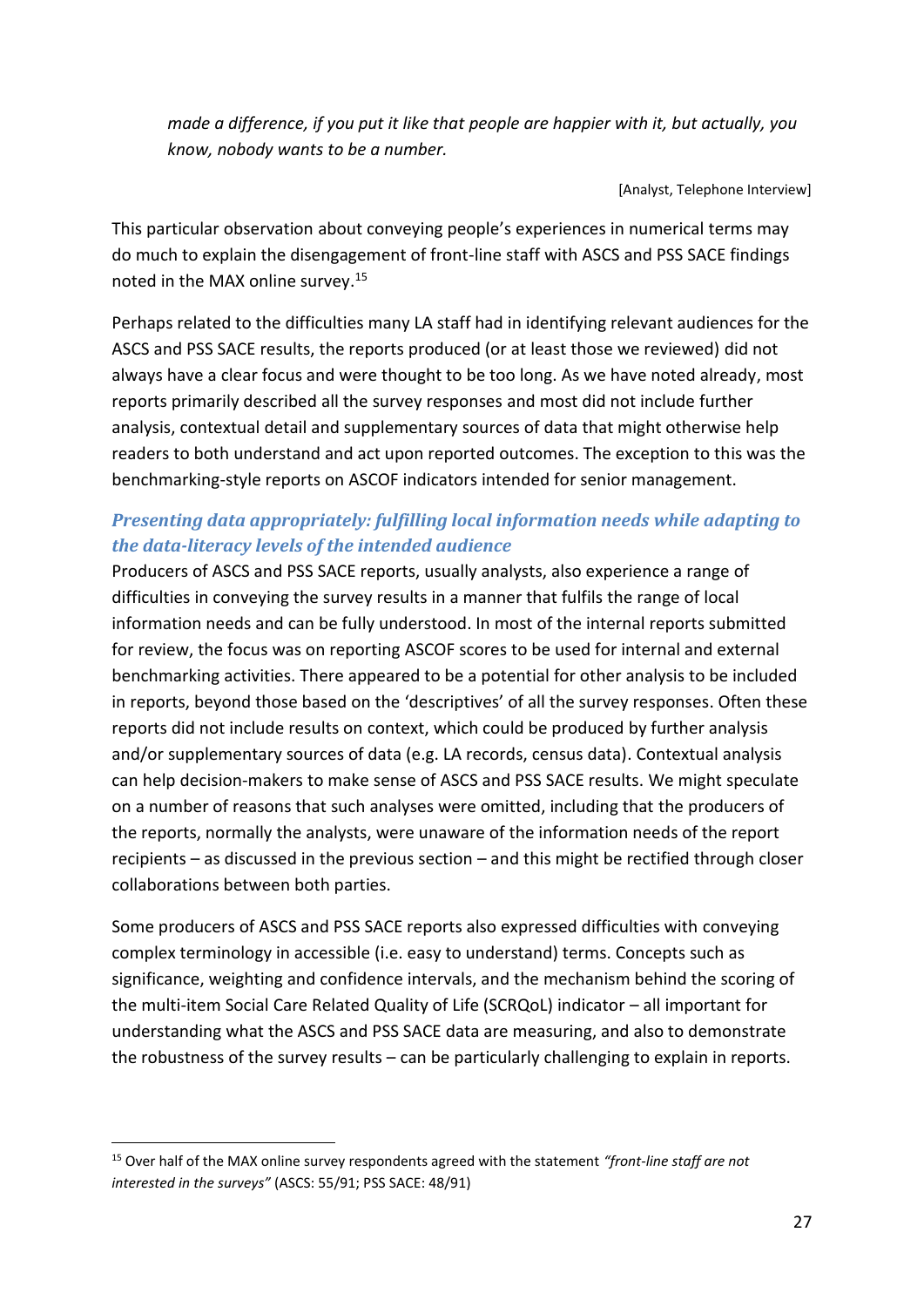<span id="page-34-1"></span>An issue is that quantitative data analysis is not always in the traditional skill-set of decisionmakers in social care. As well as resistance to the idea of 'reducing' experiences to sets of numbers, associated analytical skills on the part of recipients of reports may be relatively limited. For example, statistical concepts such as statistical significance may not be understood by decision-makers:

<span id="page-34-0"></span>when I talk about [a finding/relationships being] statistically valid, I've lost *everybody at that point. Even though it is for my managers, it's lost on them because they don't understand why a survey needs to be statistically valid in the first place hecause it doesn't hit their radar and it's not in their day-to-day job.* 

[Analyst, Telephone Interview]

The importance of finding a good way to convey statistical concepts was evident among respondents, but finding a balance was recognised to be difficult:

*A report that is too mathematical/statistical prevents the audience from understanding the meaning and implications of the results ... Similarly, a report that is textually heavy leads to disengagement. We have tried very hard to get away from a linear 'Question 1 says x and Question 2 says y' approach to reporting on the surveys and have tried to find links between questions and subpopulations of the overall number of respondents to give the survey findings depth and relevance to current service trends and initiatives (e.g. Self Directed Support and Direct Payments).* 

[Information Manager, MAX online survey]

### **Summary points**

Overall, the findings of the Phase 1 activities, summarised in [Box 5](#page-30-0) an[d Box 6](#page-30-1) above, will be further explored during the development and testing of the toolkits, and are described further in the discussion section.

### **Survey phase 4: Interpretation and acting on results phase(s)**

ASCS and PSS SACE data can provide valuable insights into the experiences and perspectives of service users and carers, and pinpoint areas where further investigation and action are required, but the extent to which such insights can feed into local practice and service improvement is determined by how the results are interpreted  $-$  see [Figure 7](#page-34-1) below.

In a number of LAs, there were examples of the kinds of analysis and activities that could be done to help improve decision-making. We also identified some barriers in this regard, focusing on the nature of the data collected.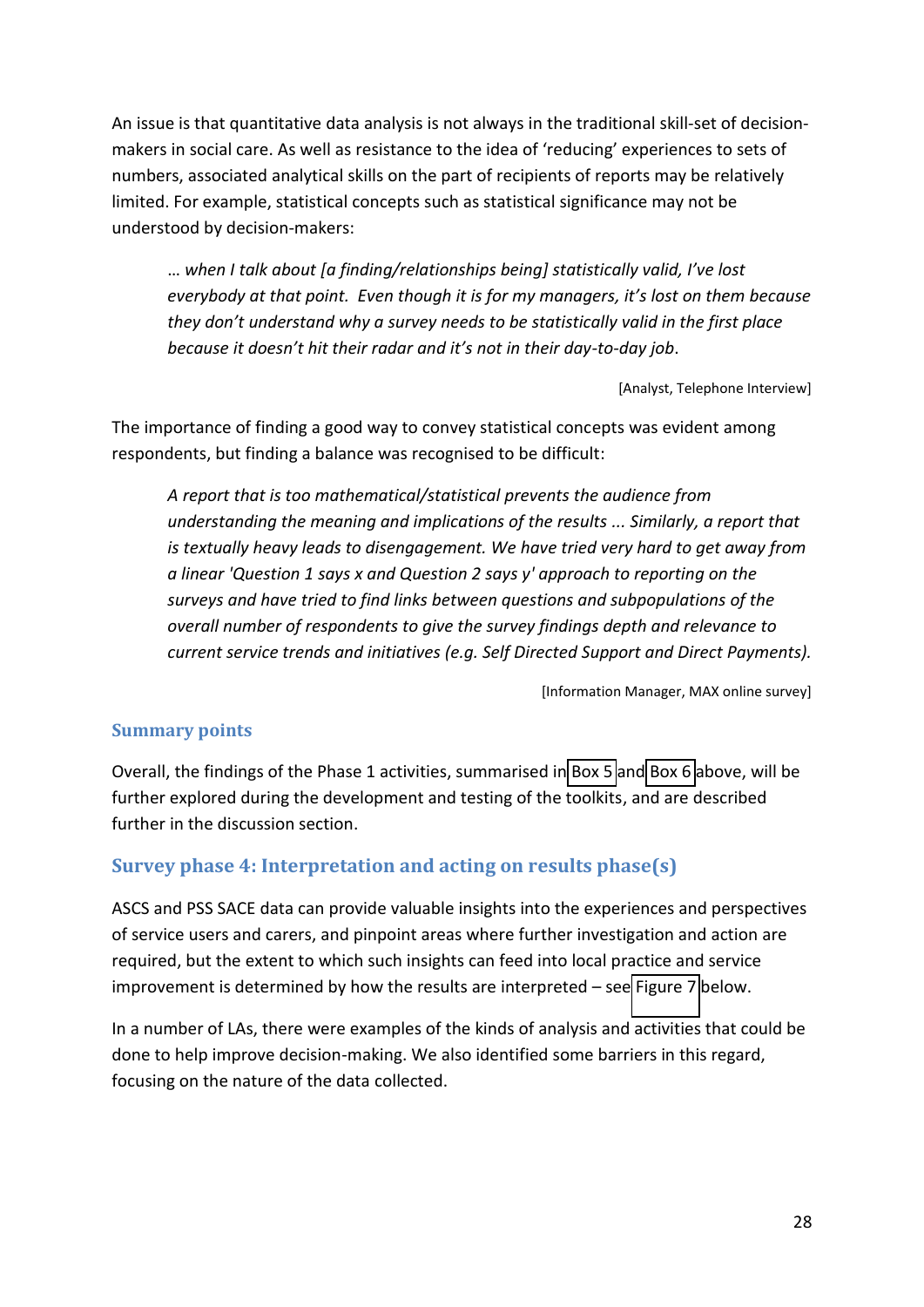### **Figure 7: Potential importance of interpreting ASCS and PSS SACE data**

**Gain insights into service user & carer experience Identify areas of unmet need & good practice Determine 'next** steps' & take **action**

### **Local practices associated with the interpretation and acting upon result phases**

We identified three practices that were used by LA staff to improve the interpretation of results and, where appropriate, stimulate further action:

- Conducting further analysis on the data
- Drawing on supplementary sources of data
- Engaging with LA colleagues to understand and act upon ASCS and PSS SACE findings

### *Conducting further analysis on the data*

.

A number of LA decision-makers are conducting further statistical and/or thematic analysis on ASCS and PSS SACE data to assist interpretation. The value of such activities (e.g. to add context to findings, unravel seeming discrepancies in data – se[e Box 7](#page-35-0) for examples) was discussed by a number of staff during the telephone interviews and, due to the complex nature of outcomes data, was deemed by several managers and commissioners to be essential to understanding the survey findings.

<span id="page-35-0"></span>*You've got to have probably a more resource-intensive approach to managing them [outcomes measures] and that does mean that when you get a result that you can't make any sense of, somebody's got to go away and spend a bit of time looking for signs that will help explain why people one year felt differently from how they felt another year.*

[Commissioner, Telephone Interview]

The use of such analysis to make sense of benchmarking data, for instance, was described by one commissioner as an opportunity to learn from other organisations (i.e. to identify and share effective practice<sup>16</sup>) and also a means of ensuring that the incorrect conclusions  $$ which can arise through more direct comparisons - are avoided:

The whole focus, and I think that's across the country, is about keeping people out of *residential care and keeping them in the community, but actually if you were to look at that score you'd be saying, 'Oh well actually we should stick everybody in residential care because it shows that they've got better quality of life.' So there's* 

<sup>&</sup>lt;sup>16</sup> The Department of Health intended for ASCOF comparisons to be used by individual LAs to identify and share good practice, both with and beyond the organisation, and is further endorsed by supporting guidance developed by the Health and Social Care Information Centre.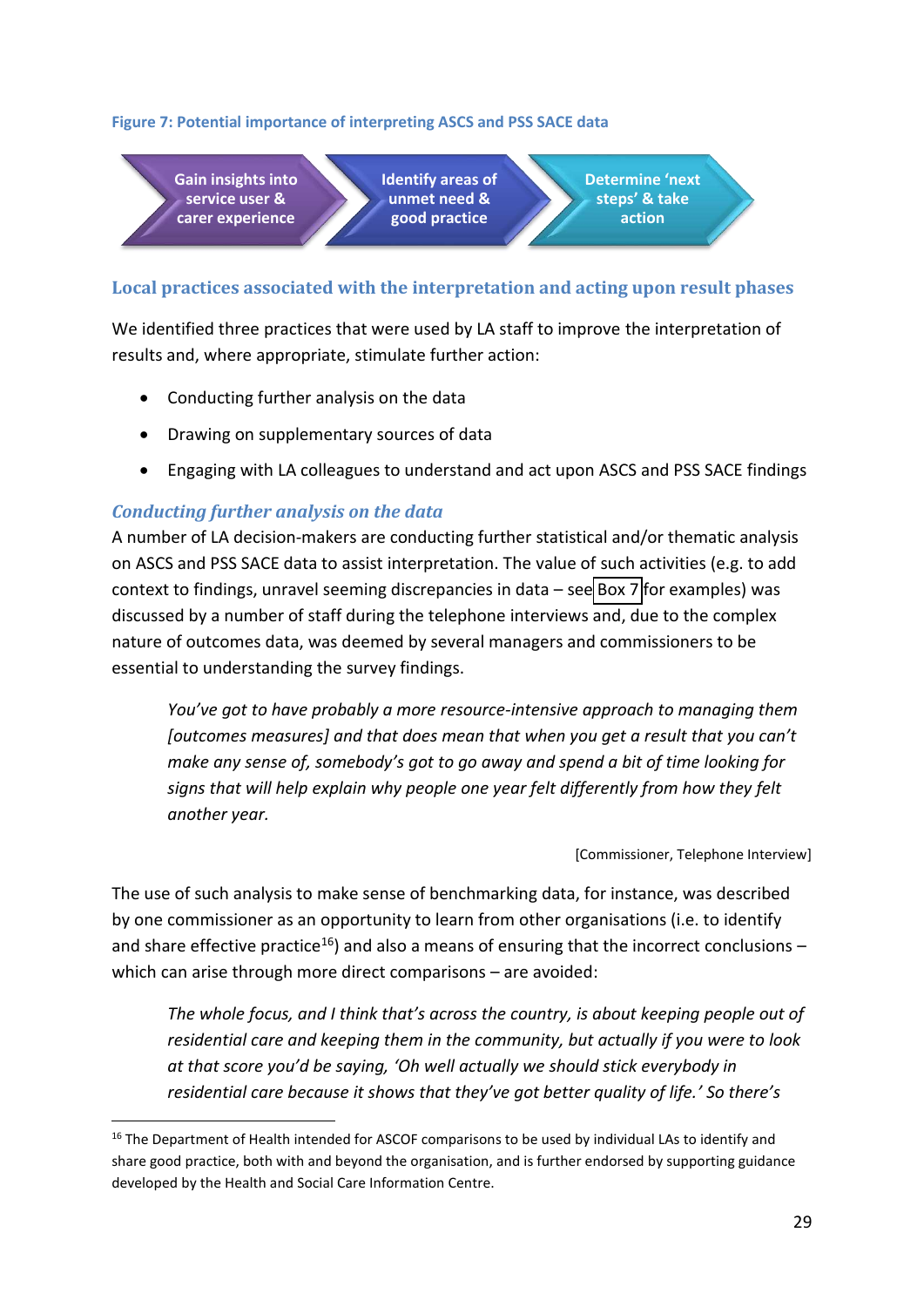*something about needing to unpick that sort of thing a little bit more because otherwise you could go off down a path ...* 

[Commissioner, Telephone Interview]

### *Drawing on supplementary sources of data*

The telephone interviews also uncovered that some LA staff use additional data sources (e.g. from case records, local research, NASCIS, POPPI, PANSI, Census and Household surveys) to complement the survey data and produce a *jigsaw of evidence*<sup>17</sup> to inform local decision-making. One analyst used additional data to help overcome the methodological limitations of the surveys:

<span id="page-36-0"></span>*We try and triangulate the information with other information that runs along with it [the surveys] to give more context so that we're not looking at each response just in isolation; we're saying 'well, you know, if you consider it [the survey findings] alongside this, this and this, then it gives you much more information'. But I think everyone would recognise that it's actually quite limited [on its own]* 

[Analyst Telephone Interview]

Staff from two LAs discussed the value of combining ASCS data with other sources of data, such as the Census, and described how the results of local and national analysis and other relevant information were effectively stored and shared within their organisations (see [Box](#page-35-0)  [7](#page-35-0) below). The reporting of such sources was deemed by decision-makers within their organisations to better fulfil their information needs (than the survey reports circulated by most analysts) and were frequently used to support cross-departmental discussions and strategies.

### **Box 7: Local practice examples: using supplementary data and pooled data to make sense of ASCS and PSS SACE findings**

### **Supplementing data**

LA records: to explore variations and links between reported outcomes and services received (e.g. whether people in receipt of direct payments have more control; care home residents are more satisfied); link unmet needs and/or complaints back to particular services; to target and/or improve information and specific services

Census data: to target services (e.g. provide focused telephone support to carers who become socially isolated as a result of their caring duties); create carer profiles for providers; identify areas of good practice

### **Pooled data**

.

National and local data made accessible to LA staff via an online warehouse or webpage

Updates on relevant research and policy circulated within organisation on a regular basis

<sup>&</sup>lt;sup>17</sup> Quote taken from an interview with a commissioner.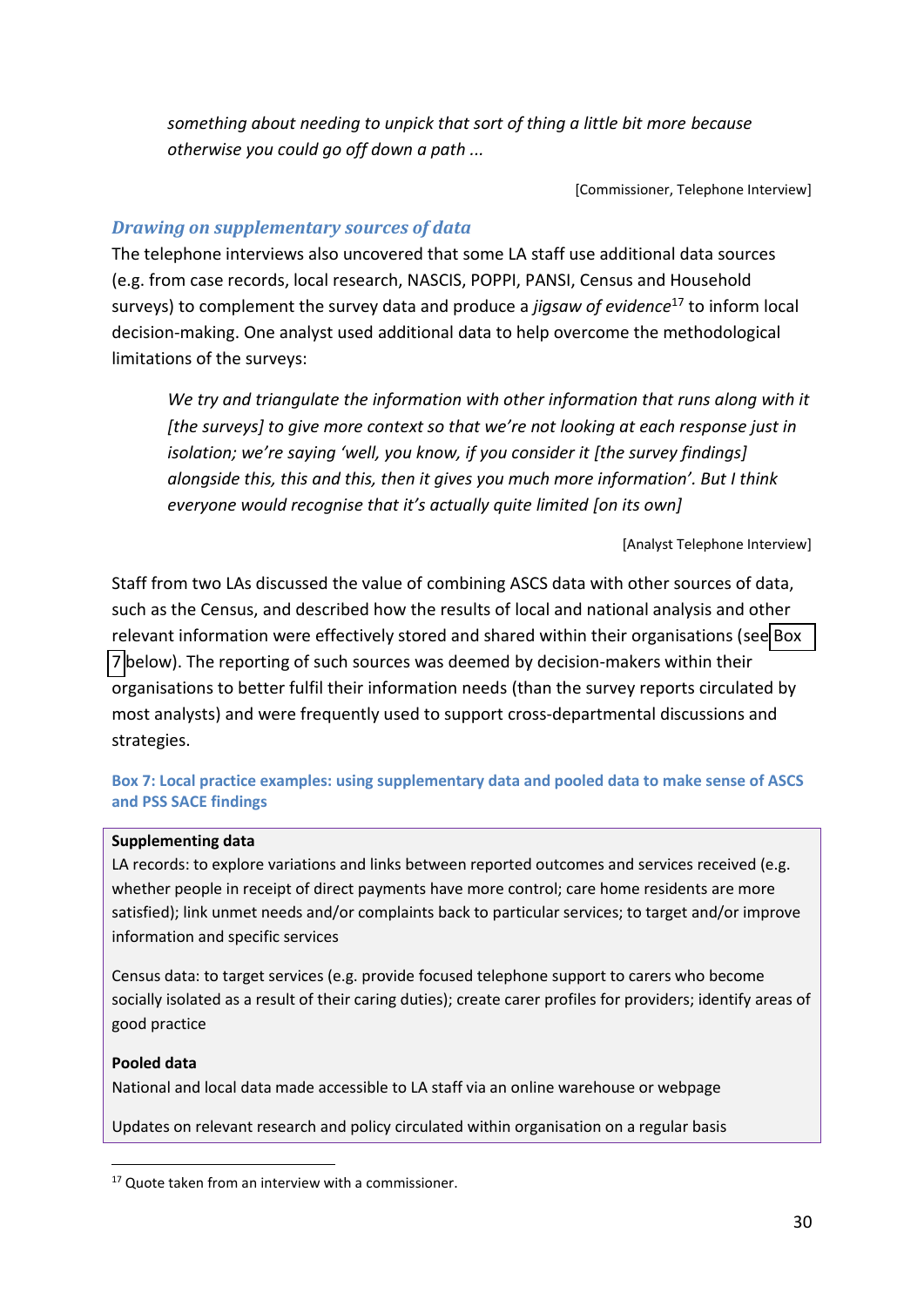# <span id="page-37-1"></span>*Engaging with LA colleagues to understand and act upon ASCS and PSS SACE findings*

Two local authorities involved in the Phase 1 activities had relevant experience in establishing links with a range of stakeholders (e.g. service leads, commissioners and managers) both within and beyond their organisations. These links were established via existing groups or meetings and were used to consider the underlying reasons for the noted trends in ASCS and PSS SACE data and, where relevant, identify areas of further analysis or investigation. Such collaborations were seen to provide insights to results and possible solutions that might not have occurred if the analysis had worked on their own. Examples of such local practice are summarised in [Box 8](#page-36-0) below.

**Box 8: Local practice examples: engaging with LA colleagues to understand and act upon ASCS and PSS SACE findings** 

### <span id="page-37-0"></span>**Within LA**

A considerable number of ASCS respondents stated that services did not make them feel safe. Feedback from front-line staff indicated that service users did not realise they had been through a safeguarding assessment and were, in fact, on a safeguarding programme. Assessment strategies were revised in response to these insights, and now service users are aware of the procedures.

District-level comparisons conducted by both organisations noted variations in reported outcomes. Discussions with service managers identified disparities in service delivery and also examples of good practice in certain district teams. These were shared with other district teams and, it is anticipated, will result in improved outcomes across all areas.

### **Beyond LA**

1

Analysts from both organisations also attended regional network meetings which provided opportunities for members to compare local variations in reported outcomes and also discuss the possible reasons underlying noted differences.

The online survey evidence is helpful in assessing how far results from the ASCS and PSS SACE surveys are feeding into local policy and practice.<sup>18</sup> We found a mixed picture:

- The majority of LA staff wanted more support. Help with interpreting the survey findings was the most common request on the MAX online survey (ASCS N=70/100; PSS SACE N = 61/100)
- Most LAs were using the data to feed into local policy and practice 'to some extent' (see [Figure 8](#page-37-1) below)
- Uses of survey data for service improvement (e.g. to inform commissioning and strategic planning) is noted by a minority of respondents.

<sup>&</sup>lt;sup>18</sup> The online survey was completed by 100 members of staff, nearly 70% of whom were responsible for the analysis and reporting of the ASCS, the PSS SACE or both.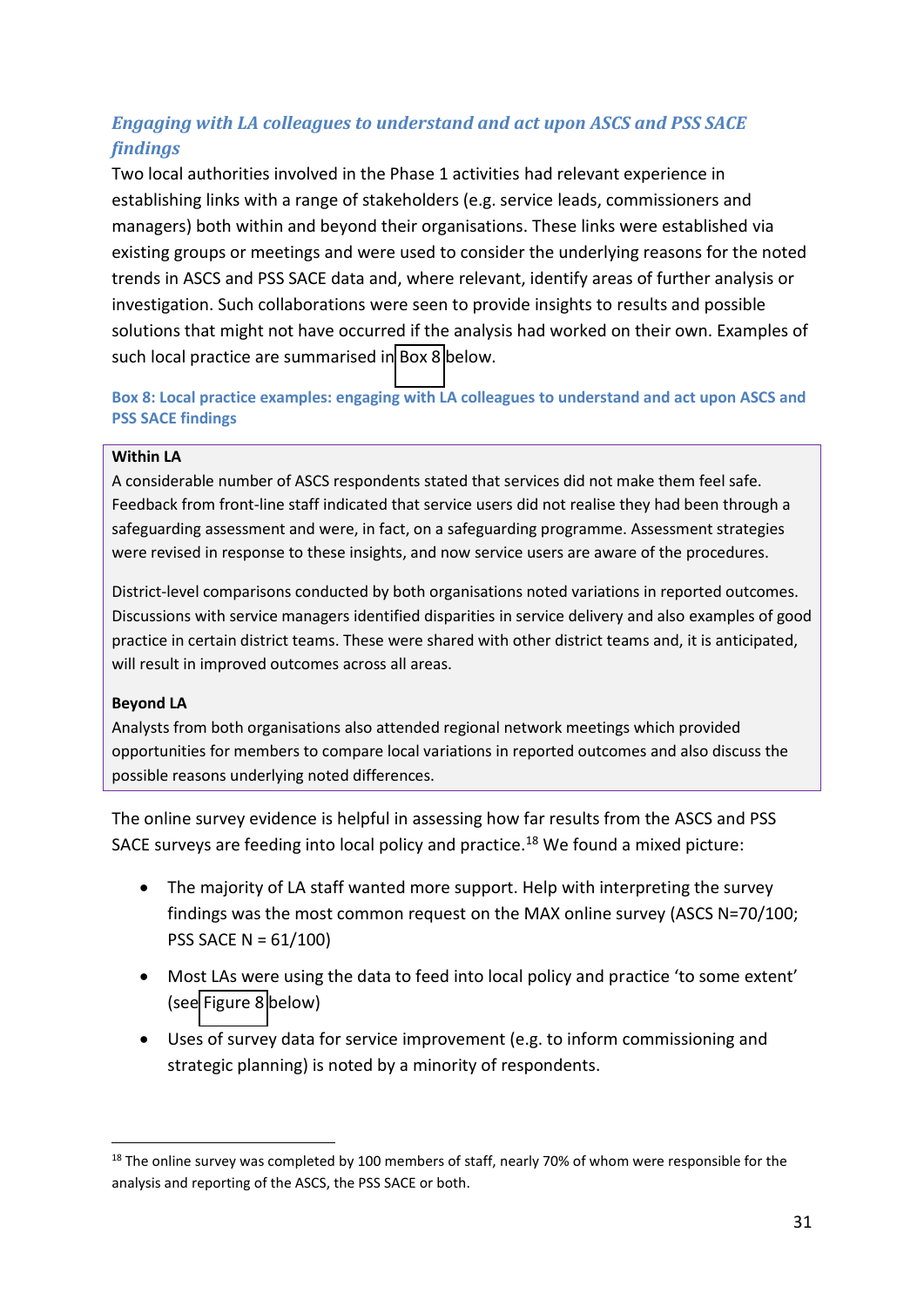**Figure 8: the extent to which ASCS and PSS SACE data feed into local policy and practice** 



Source: MAX online survey

### **Barriers associated with the interpretation and acting upon survey results phases**

A range of barriers to making sense of the survey data were identified during Phase 1 activities and can be categorised as problems with:

- The nature of the survey data: too broad or vague to be useful for informing local policy and practice
- Attribution: identifying the causes of reported outcomes
- Understanding the significance of benchmarking comparisons

### *The nature of the survey data*

A substantial sample of the online survey respondents reported that data from ASCS and PSS SACE fed into policy and practice within their organisation to some extent (ASCS N=76/100; PSS SACE N=60/93). However, many thought the survey questions were too generic and vague, and not sufficiently specific enough to inform changes in policy or practice. A third of MAX online survey respondents maintained that *けthe survey questions are not useful for informing policy and practiceげ* (ASCS: 31/100; PSS SACE: 27/91) and a range of Phase 1 participants claimed that they were unable to make sense of ASCS and PSS SACE findings as the data were too vague and did not provide sufficient contextual information (e.g. the rationale behind tick box responses). Phase 1 respondents from all staff groups commented on the issues associated with the survey data and also the survey questions, as highlighted in the blogs about the MAX online survey findings:<sup>19</sup>

*It [the survey data] tells us what people think, but not why they think it.*

[Head of Performance, online survey]

.

<sup>19</sup> <http://www.maxproject.org.uk/category/blog/>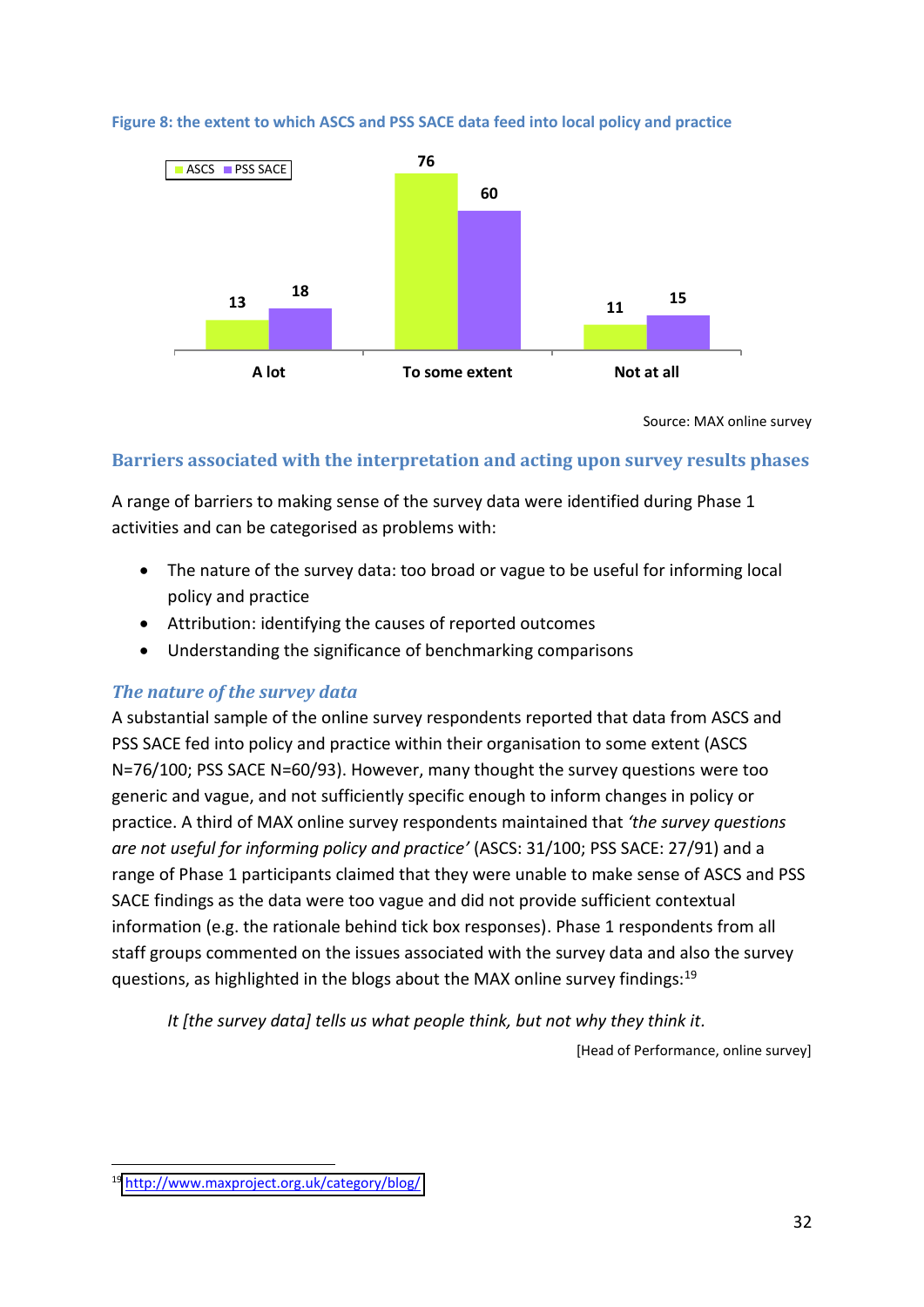### *Attribution: identifying the causes of reported outcomes*

Several analysts, managers and commissioners spoke about the need to identify the underlying causes of reported outcomes and the links between outcomes and local services:

*We need to be able to illustrate for strategic managers and commissioners the link between outcomes as measured by the survey and the controllable factors associated with service delivery that we could do something about.* 

[Manager, MAX Online Survey]

This issue is often referred to as the attribution problem<sup>20</sup> and is not unique to the ASCS and PSS SACE. Indeed, Patient Reported Outcomes Measures (PROMS) data used to assess the performance of health services have faced a similar problem (Black, 2013; Forder et al., 2013). Attribution is about making causal links between activities and outcomes, and generally requires that we establish the 'counterfactual': what would have happened had the service/activity not been provided. Only then can we infer whether the service or activity had an impact. The attribution problem was noted by one practitioner who said:

*Is it us or is it something else making the difference to people's lives. It may be nothing to do with us. It could be to do with something else completely.*  [Practitioner, Telephone Interview]

As a solution to the attribution problem, LAs conduct a range of local research and consultation to complement ASCS and PSS SACE survey findings, and often cite attribution difficulties as a justification:

<span id="page-39-0"></span>*I can understand why people want to do that [further local research] because you want it [outcomes measures] to be attributable. To be able to justify getting more funding or continuing a project or service or whatever, it has to be very clearly attributable.* 

[Analyst, Telephone Interview]

### *Understanding the significance of benchmarking comparisons*

.

Benchmarking is a useful activity, but it is sometimes difficult to understand why there are differences between peers and what is causing them. Scoring higher than peers need not imply 'better' performance because there may be differences in contextual factors. In any case, it is difficult to draw conclusions:

*The results we get are reasonably positive so when we start comparing to other [town] boroughs and with how we did last year.* So in that respect sometimes it's a *bit limited, isn't it, as to what you can take forwards.* 

[Analyst, Telephone Interview]

<sup>&</sup>lt;sup>20</sup> The Identifying the Impact of Adult Social Care (IIASC) project, also being conducted by researchers at the Quality and Outcomes of person-centred care Research Unit (QORU), is currently looking at ways of developing indicators for ASCOF based on the survey data that better reflect the action of LA inputs on reported outcomes. Further information about this project can be found on the QORU website: [http://www.qoru.ac.uk](http://www.qoru.ac.uk/)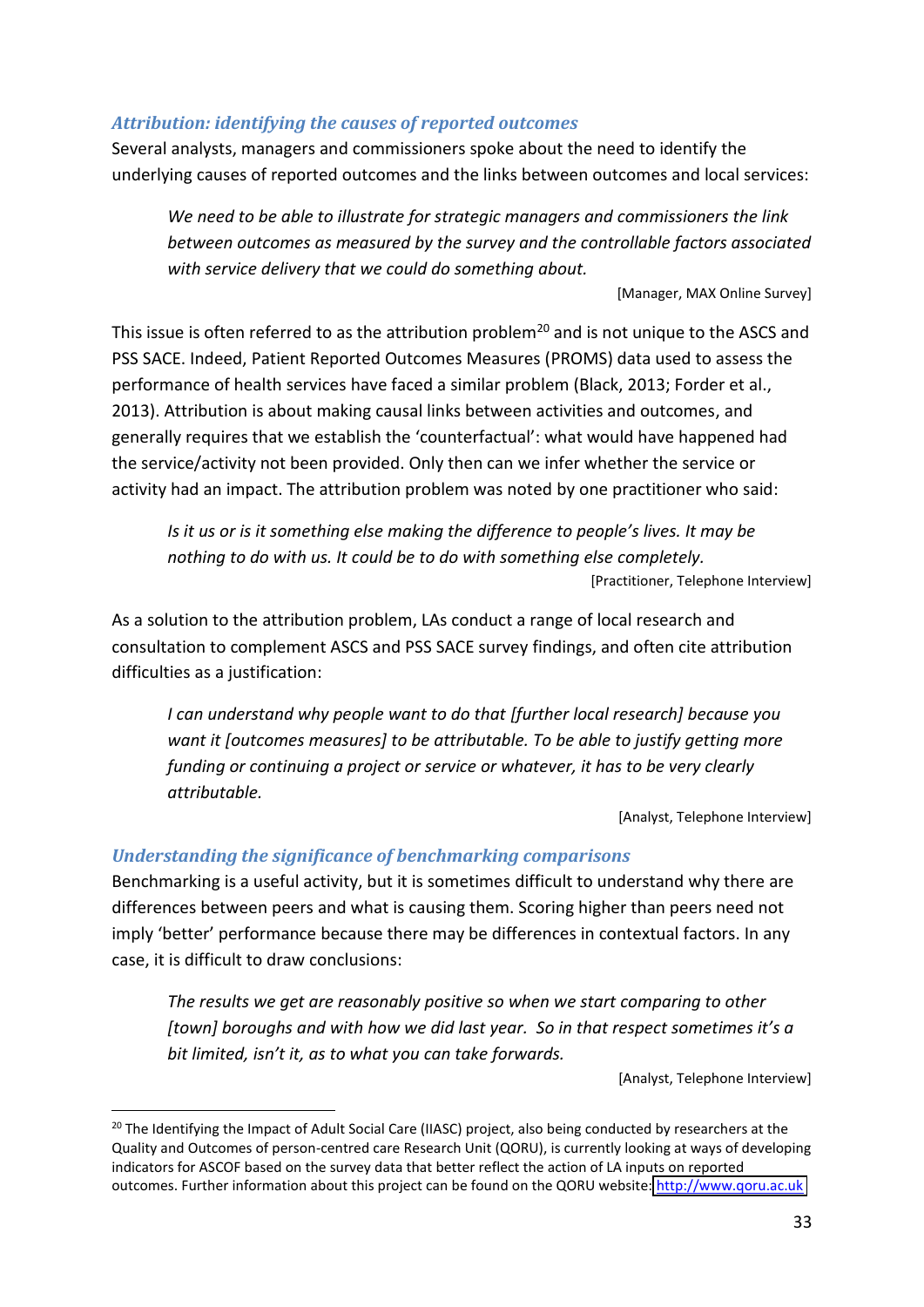<span id="page-40-0"></span>Nonetheless, the majority of LAs carry out benchmarking of ASCOF indicators and many appear to use the results of such activities to understand *what (survey) results mean*. 21 Minimal or no differences between year-on-year results were also often interpreted in similar terms and, as reported by some analysts, were seen by some potential consumers of ASCS and PSS SACE data (e.g. managers and commissioners) as evidence that the surveys were not useful or necessary. As one analyst describes:

*Getting people educated to know when there's good or bad performance is another struggle ... A good example is our carer survey: 40 per cent of our carers I think said that they were very or extremely satisfied and in the rest of our comparator group it was 33 per cent. You had people cheering and pretty much saying, 'Yay, 40 per cent, We're 7 per cent higher, oh that's significant.' And I'm thinking well, how can* anybody go round and start cheering when six out of ten aren't getting a satisfactory *level of service.* 

[Analyst, Telephone Interview]<sup>22</sup>

However, drawing conclusions about ASCOF comparisons without considering the potential impact of contextual factors on reported outcomes (for example, changes in service provision over time) can be misleading. Any assumption that action is only required when changes are negative (e.g. in relation to previous results or worse than comparator organisations) can underplay the value of the data and can potentially lead to inappropriate inaction.

### **Summary points**

Overall, Phase 1 findings illustrate how MAX has the potential to support local authorities with the final phase of the survey process within the proposed toolkits outlined in the following section.

1

<sup>&</sup>lt;sup>21</sup> Quote taken from an interview with an analyst.

 $22$  Percentages changed to protect identity of contributing analyst.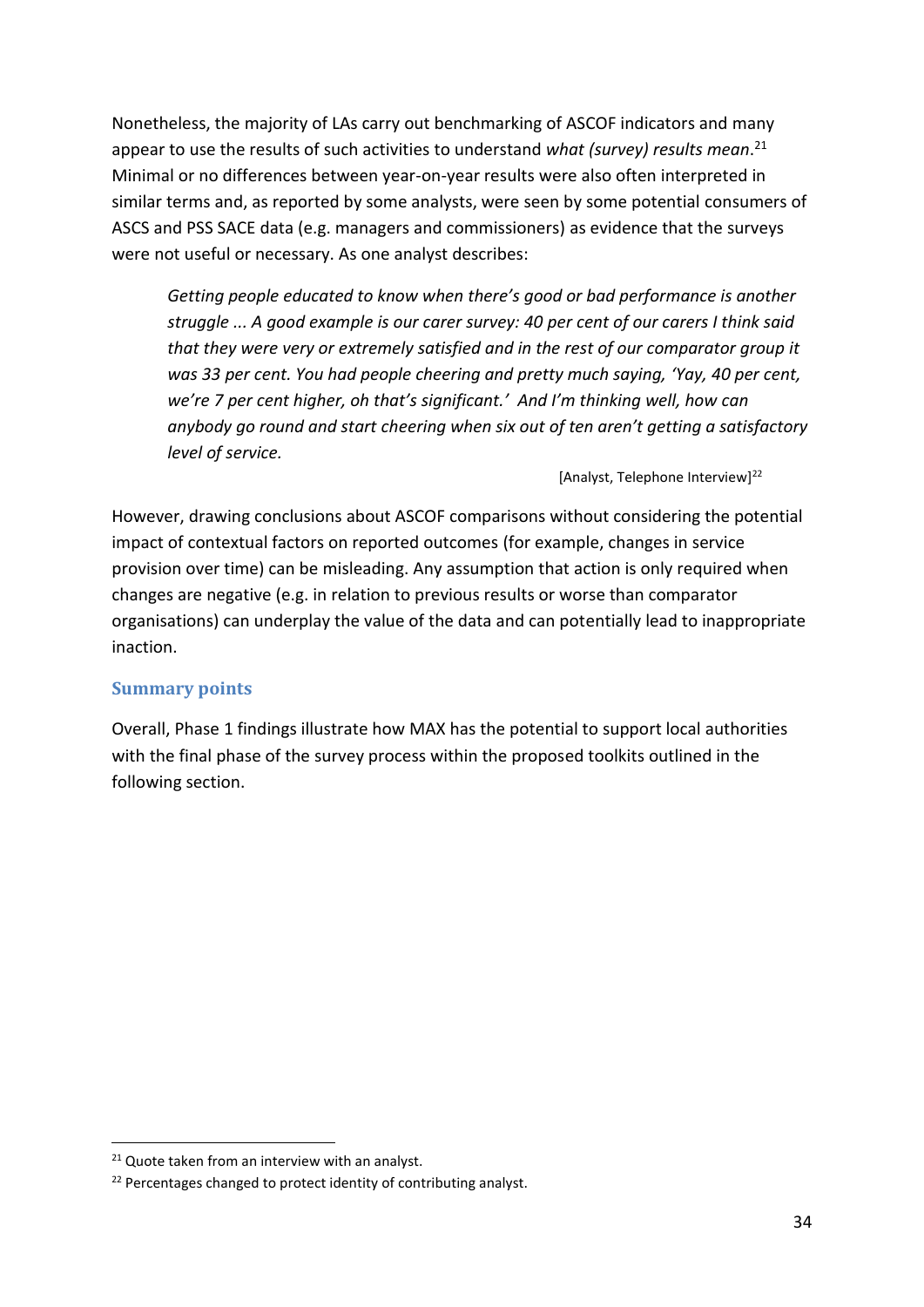# **Conclusion and next steps**

The overall aim of Phase 1 of the MAX project was to assess how local authorities are currently using ASCS and PSS SACE data, what potential further uses could be made of the data, followed by the development of a set of tools to support LAs to make greater local use of the data. Three activities were conducted: an online survey, follow-up telephone interviews with a sample of online survey respondents and, where possible, relevant colleagues within their organisation, and a review of LA-produced reports based on ASCS and PSS SACE data. Including two analysis and interpretation consultation panel workshops hosted in the early stages of the toolkit development phase of the project, 139 staff from 95 LAs have taken part in the project so far.

<span id="page-41-0"></span>In summary, the findings from these activities demonstrate that, despite facing a number of barriers, LAs generally seem to value the ASCS and PSS SACE and are using the views of service users and carers collected from the surveys, to some extent, to inform local service planning and delivery. We have identified four phases in the survey process and identified relevant practice and barriers for each in [Table 6](#page-41-0) below. A number of organisations are implementing a range of local practices and solutions to overcome these barriers, and these, where permitted, will be shared with LA colleagues via case studies, to be included in the toolkits and information-sharing events to be hosted by the MAX project team in 2015.

We plan to develop tools to support stakeholders during each phase of the survey process and help LAs maximise their use of ASCS and PSS SACE. As a result, [Table 6](#page-41-0) below outlines how the MAX toolkits could support LAs, and highlights that the initial focus will be on the development of 'how to' guides and tools to help LAs (1) analyse and interpret survey data and (2) report and interpret analysis findings. Engagement tools to identify relevant stakeholders and promote the value of ASCS and PSS SACE for informing policy and practice will then be developed to encourage more widespread involvement among key stakeholders.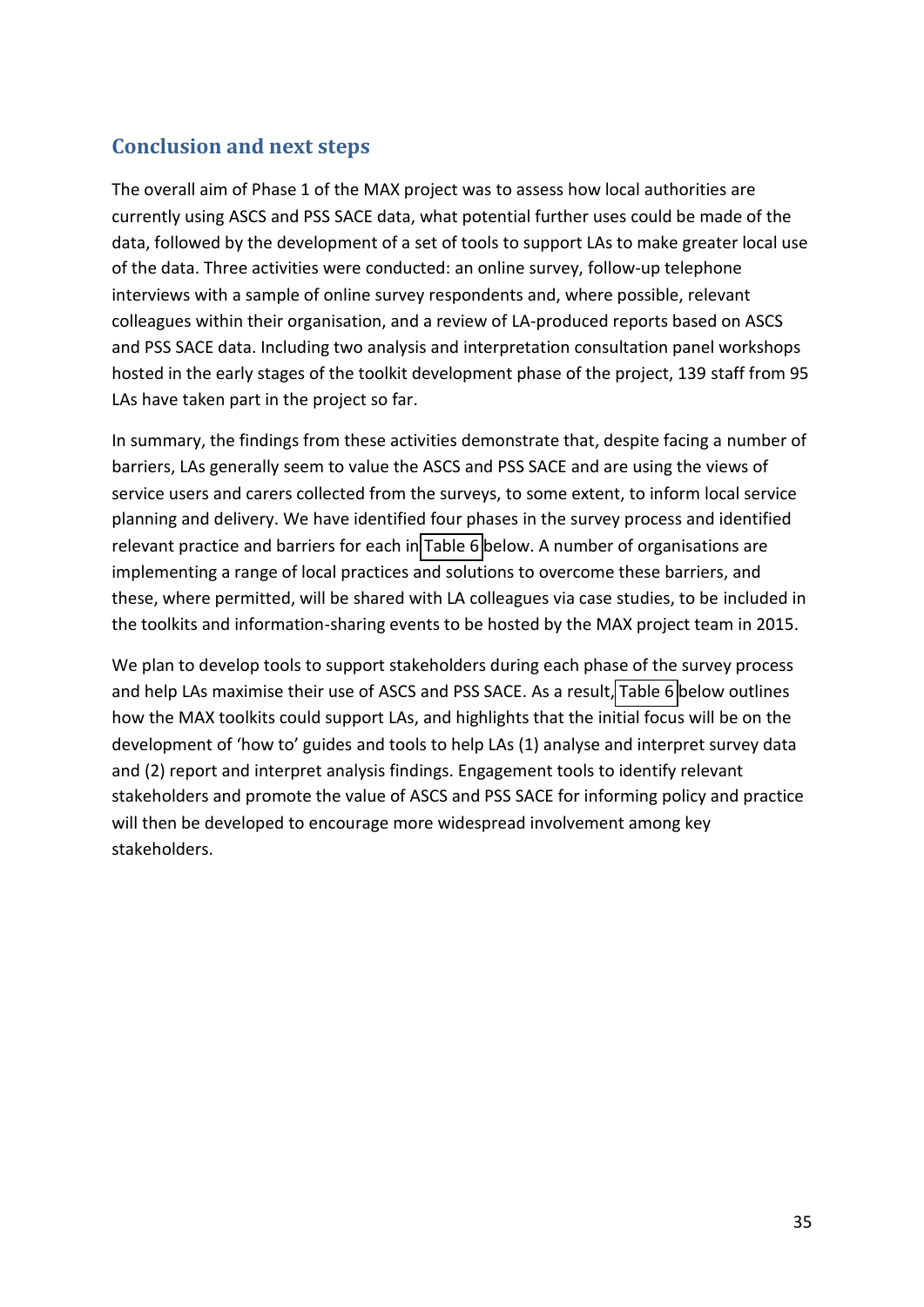<span id="page-42-1"></span>

| <b>Survey phase</b>                     | <b>Barriers and emerging themes</b>                                                                                                                                    | <b>Aims of the MAX toolkits</b>                                                                                                                                                                       |  |  |  |  |
|-----------------------------------------|------------------------------------------------------------------------------------------------------------------------------------------------------------------------|-------------------------------------------------------------------------------------------------------------------------------------------------------------------------------------------------------|--|--|--|--|
| Analysis                                | Identifying local information needs                                                                                                                                    | Support to analyse ASCS and PSS SACE data                                                                                                                                                             |  |  |  |  |
|                                         | Managing and analysing ASCS and PSS SACE data                                                                                                                          | Guidance on what to analyse and how to conduct specific analysis                                                                                                                                      |  |  |  |  |
|                                         | Being allocated sufficient time to conduct further<br>analysis                                                                                                         | Case studies to provide examples of the analysis conducted by LAs                                                                                                                                     |  |  |  |  |
| Reporting                               | Identifying and engaging with relevant audiences                                                                                                                       | Support to effectively communicate findings to different audiences                                                                                                                                    |  |  |  |  |
|                                         | within the LA                                                                                                                                                          | How to create effective reports guide: to include the dos and don'ts checklist,                                                                                                                       |  |  |  |  |
|                                         | Presenting data appropriately: fulfilling local<br>information needs while adapting to the data-                                                                       | and overview of key features of useful reports (including the use of charts and<br>tables)                                                                                                            |  |  |  |  |
|                                         | literacy levels of the intended audience                                                                                                                               | Reporting templates                                                                                                                                                                                   |  |  |  |  |
| Interpreting and<br>acting upon results | The nature of the survey data: too broad and/or<br>vague                                                                                                               | Support with interpreting the ASCS and PSS SACE analysis: demonstrating<br>what the data and findings mean for local policy and practice                                                              |  |  |  |  |
|                                         | Identifying the causes of reported outcomes                                                                                                                            | How to interpret ASCS and PSS SACE findings guide: to include details on how to<br>conduct further analysis, draw on additional sources of information, and make<br>sense of benchmarking comparisons |  |  |  |  |
|                                         | Understanding the significance of benchmarking<br>comparisons                                                                                                          |                                                                                                                                                                                                       |  |  |  |  |
| Administration                          | Knowing what local modifications to the survey<br>and/or sampling frame to make to simultaneously<br>fulfil HSCIC requirements and local information<br>needs, and how | See descriptions of engagement materials                                                                                                                                                              |  |  |  |  |
| All survey phases                       | Importance of engaging will all key stakeholders<br>(i.e. potential consumers of survey data) and                                                                      | Engagement materials (e.g. presentations and fact-sheets) that describe the<br>purpose and value of ASCS and PSS SACE                                                                                 |  |  |  |  |
|                                         | promoting the value of ASCS and PSS SACE surveys                                                                                                                       |                                                                                                                                                                                                       |  |  |  |  |
|                                         |                                                                                                                                                                        | Case studies of existing stakeholder maps and local practices that have been<br>used to promote engagement                                                                                            |  |  |  |  |

# <span id="page-42-0"></span>**Table 6: How the MAX toolkits can support local authorities at different stages of the ASCS and PSS SACE**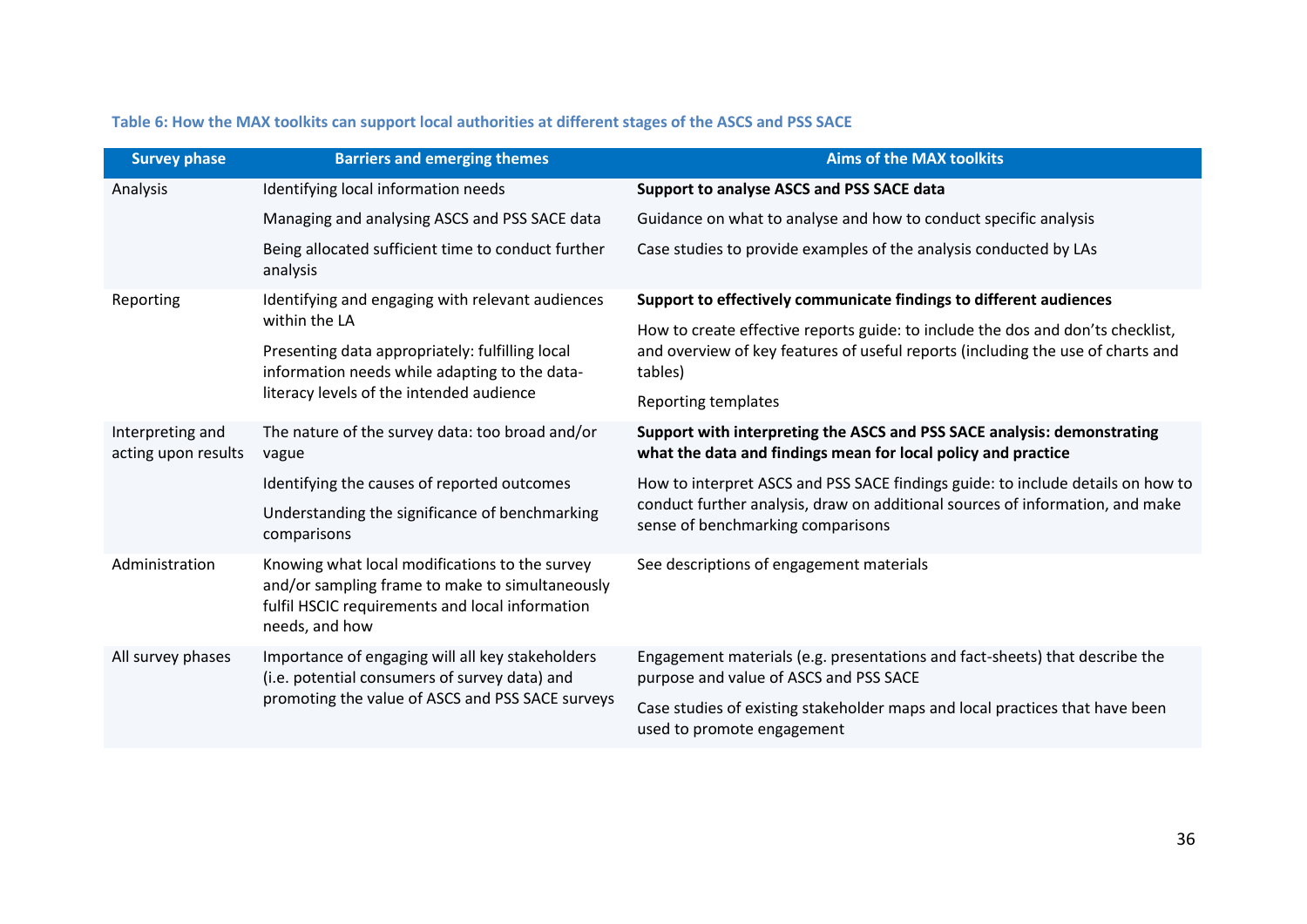# **Tools to analyse and interpret survey data**

[Table 6](#page-41-0) outlines the types of tools that could be developed to support LAs during the analysis phase to better utilise ASCS and PSS SACE data. Such tools may help LA analysts navigate the survey data and conduct more advanced statistical analysis, and by doing so demonstrate the extent to which the data can then be used locally.

The MAX team could help LAs by providing guidance on:

- How to navigate the survey data (e.g. which variables to explore first, possible relationships or differences to consider) and conduct analysis (e.g. how to handle discrepancies in data and/or small sample sizes).
- <span id="page-43-0"></span>• The research questions that could be explored when conducting specific types of basic statistical analysis (e.g. cross tabulations, chi square, thematic analysis of comments) leading to more complex modelling techniques.
- The specific questions from the analysis of the national dataset that may be both relevant and useful to LAs when interpreting their own local data.
- Support regarding methods to convey results graphically (e.g. use of charts, such as funnel and caterpillar plots).
- The different methods that could be employed to interpret the findings from their analysis of the ASCS and PSS SACE data, including more detailed analysis, the inclusion of additional questions in the survey, drawing on supplementary data, and conducting follow-up research.
- Case studies: examples of the analysis conducted by LAs.
- The potential for drawing on additional sources of information (e.g. census data) in the analysis.
- The value of conducting further analysis to aid reporting and interpretation (e.g. cross tabulations, chi square analysis, thematic analysis, more in-depth benchmarking).

Information-sharing events could also be conducted to provide training in statistical concepts and tests, as well as to highlight findings from the analysis of the national dataset that may be of relevance and use to LAs. We will explore which kinds of tools, drawing on the examples above, are the most promising and merit further development.

# **Tools to report and interpret survey analysis**

Communication through reports can depend on a number of factors, such as extracting the outcomes and messages from the survey findings that are of most relevance or interest to the target audience, illustrating or presenting the findings in an accessible and meaningful way, identifying the best means of conveying these messages or findings (e.g. face-to-face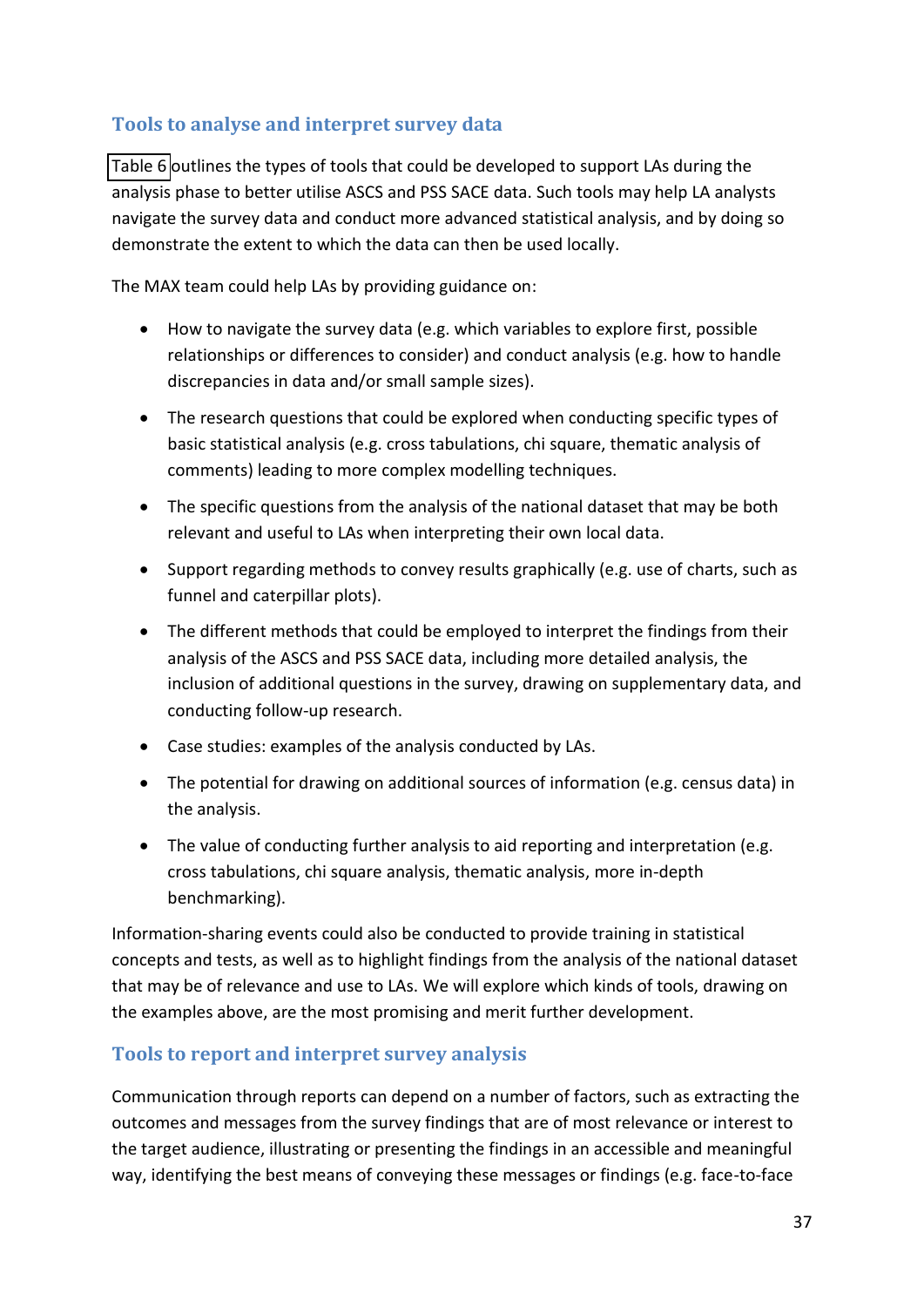<span id="page-44-0"></span>presentation or discussion, a report or short summary), and determining the appropriate length or duration of this communication. The toolkits developed by the MAX project team could support the communication and interpretation of key analysis findings by providing:

- Report templates to fulfil specific purposes
- A *How to create effective reports quide*: to include dos and don'ts checklists, and overview of key features of useful reports, such as ways of illustrating key findings to suit different audiences, information needs and purposes
- Case studies demonstrating how findings from further analysis can inform policy and practice
- Guidance on how to make sense of benchmarking data (e.g. drawing on survey data and other supplementary sources to be able to report on the noted differences)

### **Toolkit development**

The analysis, interpretation and reporting tools will be tested and refined, in collaboration with consultation panel members where applicable, during the relevant phases of the current ASCS and PSS SACE data collections and during further consultation panel workshops. The engagement and administration tools will then be similarly developed and tested during the initial stages of the following ASCS data collection. Elements of the toolkits will be promoted at various information-sharing events and dissemination plans during 2015, and the final toolkits will be launched at the end of the year.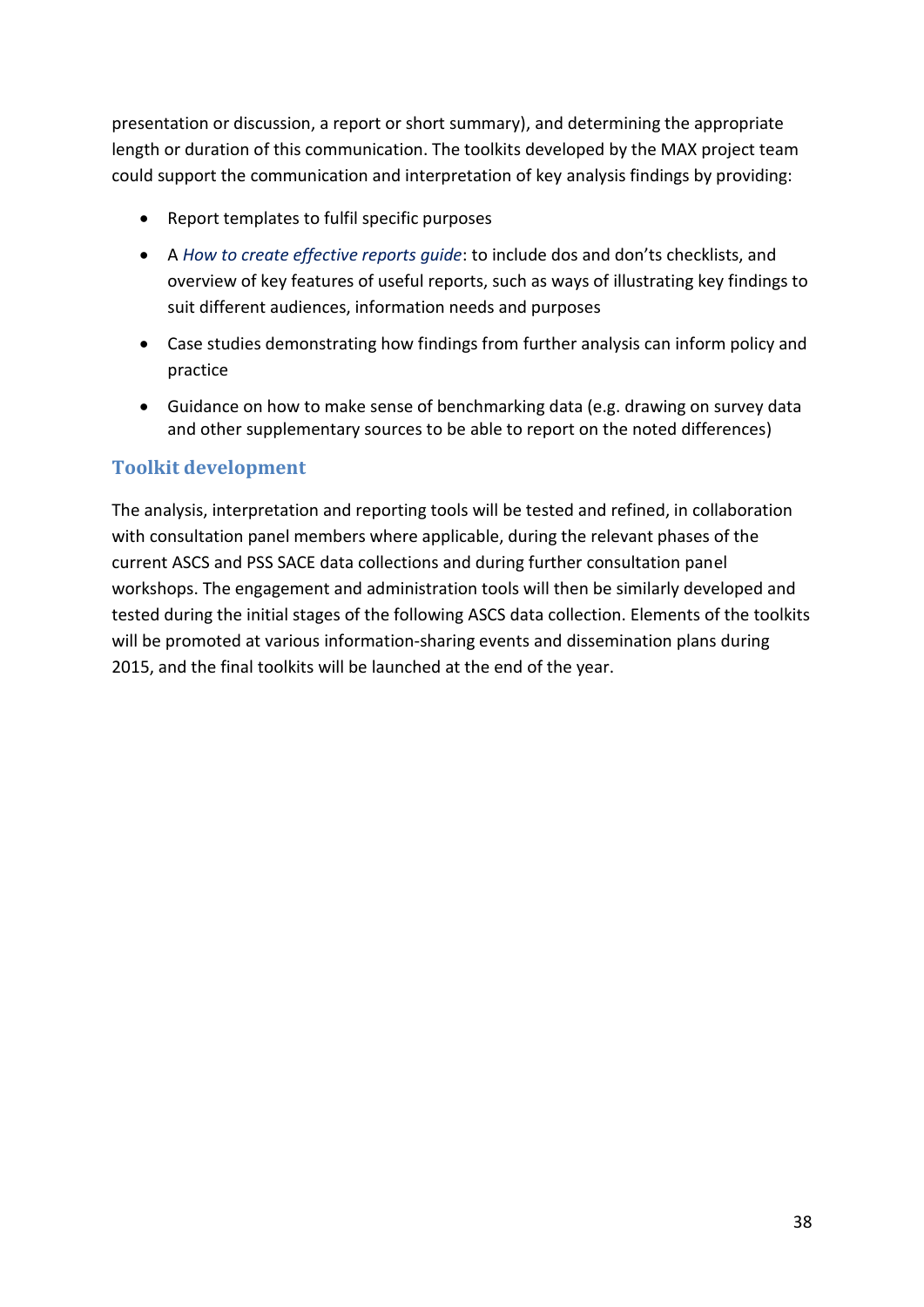### **References**

Black N (2013) Patient reported outcome measures could help transform healthcare. *BMJ* 346:f137. Available fro[m http://www.bmj.com/content/346/bmj.f167](http://www.bmj.com/content/346/bmj.f167)

Department of Health (2013) The Adult Social Care Outcomes Framework 2014/15. Department of Health. Available from:

[https://www.gov.uk/government/uploads/system/uploads/attachment\\_data/file/263783/a](https://www.gov.uk/government/uploads/system/uploads/attachment_data/file/263783/adult_social_care_framework.pdf) [dult\\_social\\_care\\_framework.pdf](https://www.gov.uk/government/uploads/system/uploads/attachment_data/file/263783/adult_social_care_framework.pdf) [Accessed 16th October 2014]

Department of Health (2012) The Adult Social Care Outcomes Framework 2012-13. Department of Health. Available from:

[https://www.gov.uk/government/uploads/system/uploads/attachment\\_data/file/141627/T](https://www.gov.uk/government/uploads/system/uploads/attachment_data/file/141627/The-Adult-Social-Care-Outcomes-Framework-2013-14.pdf) [he-Adult-Social-Care-Outcomes-Framework-2013-14.pdf](https://www.gov.uk/government/uploads/system/uploads/attachment_data/file/141627/The-Adult-Social-Care-Outcomes-Framework-2013-14.pdf) [Accessed 16th October 2014]

Fox D, Holder J & Netten A (2010) Personal Social Services Survey of Carers in England (PSS SACE): survey development project – technical report, PSSRU Discussion Paper 2643/2, Personal Social Services Research Unit, University of Kent, Canterbury. Available from: [http://www.pssru.ac.uk/pdf/dp2643\\_2.pdf](http://www.pssru.ac.uk/pdf/dp2643_2.pdf) [Accessed on 13th November 2014]

Forder J, Fernandez J-L & Fitzpatrick (2013) Some considerations relating to the attribution of NHS activity to outcomes for people with long-term conditions, PSSRU Discussion Paper, Personal Social Services Research Unit, University of Kent, Canterbury. Available from: [http://www.qoru.ac.uk/wp-content/uploads/2013/10/Some-considerations-relating-to-the](http://www.qoru.ac.uk/wp-content/uploads/2013/10/Some-considerations-relating-to-the-attribution-of-NHS-activity-to-outcomes-for-people-with-long-term-conditions.pdf)[attribution-of-NHS-activity-to-outcomes-for-people-with-long-term-conditions.pdf](http://www.qoru.ac.uk/wp-content/uploads/2013/10/Some-considerations-relating-to-the-attribution-of-NHS-activity-to-outcomes-for-people-with-long-term-conditions.pdf)  [Accessed on 10<sup>th</sup> February 2015]

Health and Social Care Information Centre (2015) *Adult Social Care Carers' Survey 2013-14, Survey Feedback Report,* Health and Social Care Information Centre. Available from [http://www.hscic.gov.uk/media/13277/Adult-Social-Care-Survey-Feedback-](http://www.hscic.gov.uk/media/13277/Adult-Social-Care-Survey-Feedback-Survey/pdf/Survey_Feedback_Report_ASCS_2012-13_v1.1.pdf)[Survey/pdf/Survey\\_Feedback\\_Report\\_ASCS\\_2012-13\\_v1.1.pdf](http://www.hscic.gov.uk/media/13277/Adult-Social-Care-Survey-Feedback-Survey/pdf/Survey_Feedback_Report_ASCS_2012-13_v1.1.pdf) [Accessed 26th March 2015]

Health and Social Care Information Centre (2014), Personal Social Services Adult Social Care Survey, England – 2013-14 Provisional Release, Health and Social Care Information Centre. Available fro[m http://www.hscic.gov.uk/catalogue/PUB14386/pss-ascs-eng-1314-prov](http://www.hscic.gov.uk/catalogue/PUB14386/pss-ascs-eng-1314-prov-rpt.pdf)[rpt.pdf](http://www.hscic.gov.uk/catalogue/PUB14386/pss-ascs-eng-1314-prov-rpt.pdf) [Accessed on 26th March 2015]

Health and Social Care Information Centre (2013a) *Personal Social Services Survey of Adult Social Care – Survey Guidance 2013-14*, Health and Social Care Information Centre. Available from [http://www.hscic.gov.uk/media/12800/Adult-Social-Care-Survey-Guidance-2013-14](http://www.hscic.gov.uk/media/12800/Adult-Social-Care-Survey-Guidance-2013-14-v10/pdf/Adult_Social_Care_Survey_Guidance_2013-14_v1.0.pdf) [v10/pdf/Adult\\_Social\\_Care\\_Survey\\_Guidance\\_2013-14\\_v1.0.pdf](http://www.hscic.gov.uk/media/12800/Adult-Social-Care-Survey-Guidance-2013-14-v10/pdf/Adult_Social_Care_Survey_Guidance_2013-14_v1.0.pdf) [Accessed on 16th October 2014]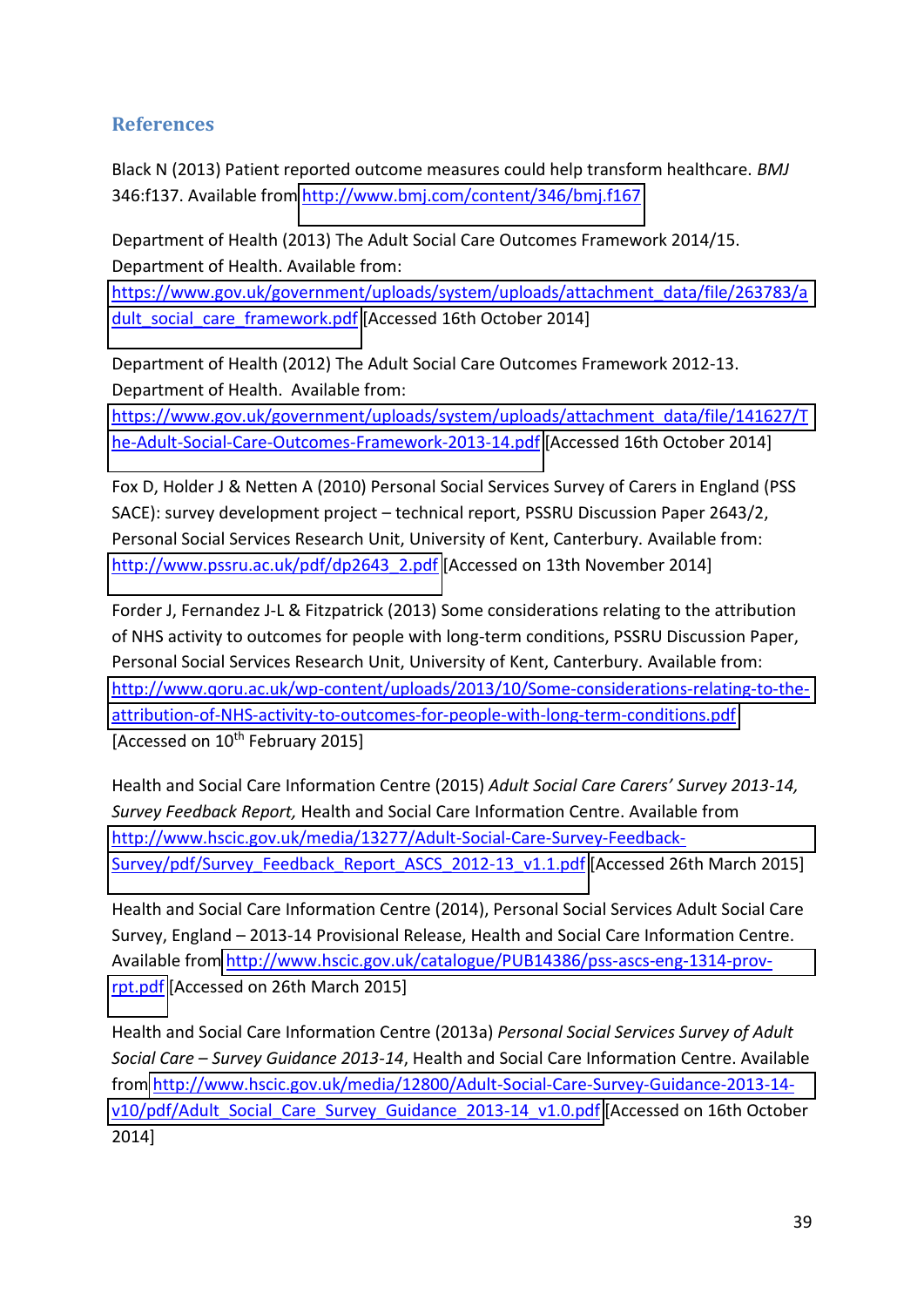<span id="page-46-0"></span>Health and Social Care Information Centre (2013a) *Personal Social Services Survey of Adult Carers in England. 2012-13, Final Report, experimental statistics,* Health and Social Care Information Centre. Available from [http://www.hscic.gov.uk/catalogue/PUB12630/per-soc](http://www.hscic.gov.uk/catalogue/PUB12630/per-soc-ser-sur-ad-car-eng-2012-13-fin-rep.pdf)[ser-sur-ad-car-eng-2012-13-fin-rep.pdf](http://www.hscic.gov.uk/catalogue/PUB12630/per-soc-ser-sur-ad-car-eng-2012-13-fin-rep.pdf) [Accessed on 16th October 2014]

Health and Social Care Information Centre (2013b) *Personal Social Services Survey of Adult Carers in England 2012-13, Provisional Report, England 2013-13, experimental statistic*s, Health and Social Care Information Centre. Available from [http://www.hscic.gov.uk/catalogue/PUB10963/per-soc-ser-sur-adu-car-eng-2012-13-prv](http://www.hscic.gov.uk/catalogue/PUB10963/per-soc-ser-sur-adu-car-eng-2012-13-prv-rep.pdf)[rep.pdf](http://www.hscic.gov.uk/catalogue/PUB10963/per-soc-ser-sur-adu-car-eng-2012-13-prv-rep.pdf) [Accessed on 16th October 2014]

Health and Social Care Information Centre (2013d) *Adult Social Care Survey 2012-13, Survey Feedback Report,* Health and Social Care Information Centre. Available from [http://www.hscic.gov.uk/media/13277/Adult-Social-Care-Survey-Feedback-](http://www.hscic.gov.uk/media/13277/Adult-Social-Care-Survey-Feedback-Survey/pdf/Survey_Feedback_Report_ASCS_2012-13_v1.1.pdf)[Survey/pdf/Survey\\_Feedback\\_Report\\_ASCS\\_2012-13\\_v1.1.pdf](http://www.hscic.gov.uk/media/13277/Adult-Social-Care-Survey-Feedback-Survey/pdf/Survey_Feedback_Report_ASCS_2012-13_v1.1.pdf) [Accessed on 28th January 2015]

Health and Social Care Information Centre (2013e) *Adult Social Care Carers' Survey 2012-13, Survey Feedback Report,* Health and Social Care Information Centre. Available from [http://www.hscic.gov.uk/media/13278/Carers-Survey-Feedback-](http://www.hscic.gov.uk/media/13278/Carers-Survey-Feedback-Survey/pdf/Survey_Feedback_Report_Carers_2012-13_v1.1.pdf)[Survey/pdf/Survey\\_Feedback\\_Report\\_Carers\\_2012-13\\_v1.1.pdf](http://www.hscic.gov.uk/media/13278/Carers-Survey-Feedback-Survey/pdf/Survey_Feedback_Report_Carers_2012-13_v1.1.pdf) [Accessed on 28th January 2015]

Health and Social Care Information Centre (2012) *Personal Social Services Survey of Adult Carers in England 2012-13, Guidance Document*, Health and Social Care Information Centre. Available fro[m http://www.hscic.gov.uk/media/10137/Carers-survey-guidance-2012-](http://www.hscic.gov.uk/media/10137/Carers-survey-guidance-2012-13/pdf/Carers_survey_guidance_2012_13_v6.pdf) [13/pdf/Carers\\_survey\\_guidance\\_2012\\_13\\_v6.pdf](http://www.hscic.gov.uk/media/10137/Carers-survey-guidance-2012-13/pdf/Carers_survey_guidance_2012_13_v6.pdf) [Accessed on 16th October 2014]

Malley J & Fernández J-L (2014) Patterns and effects of non-response in the English Adult Social Care Survey, journal submission in progress.

Malley J, Fox D & Netten A (2010) Developing a carers' performance indicator, PSSRU Discussion Paper 2734 Personal Social Services Research Unit, University of Kent, Canterbury. Available from:<http://www.pssru.ac.uk/pdf/dp2734.pdf>[Accessed 13th November 2014]

Netten A, Beadle-Brown J, Caiels J, Forder J, Malley J, Smith N, Towers A-M, Trukeschitz B, Welch L & Windle K (2011) Adult Social Care Outcomes Toolkit Main Guidance V2.1, PSSRU Discussion Paper 2716/3, Personal Social Services Research Unit, University of Kent, Canterbury. Available from: [http://www.pssru.ac.uk/ascot/downloads/guidance/main](http://www.pssru.ac.uk/ascot/downloads/guidance/main-guidance-v2.pdf)[guidance-v2.pdf](http://www.pssru.ac.uk/ascot/downloads/guidance/main-guidance-v2.pdf) [Accessed 16th October 2014]

Ritchie J, Spencer L & O'Connor W (2003) Carrying out Qualitative Analysis in Ritchie J & Lewis J (eds) *Qualitative Research Practice: A Guide for Social Science Students*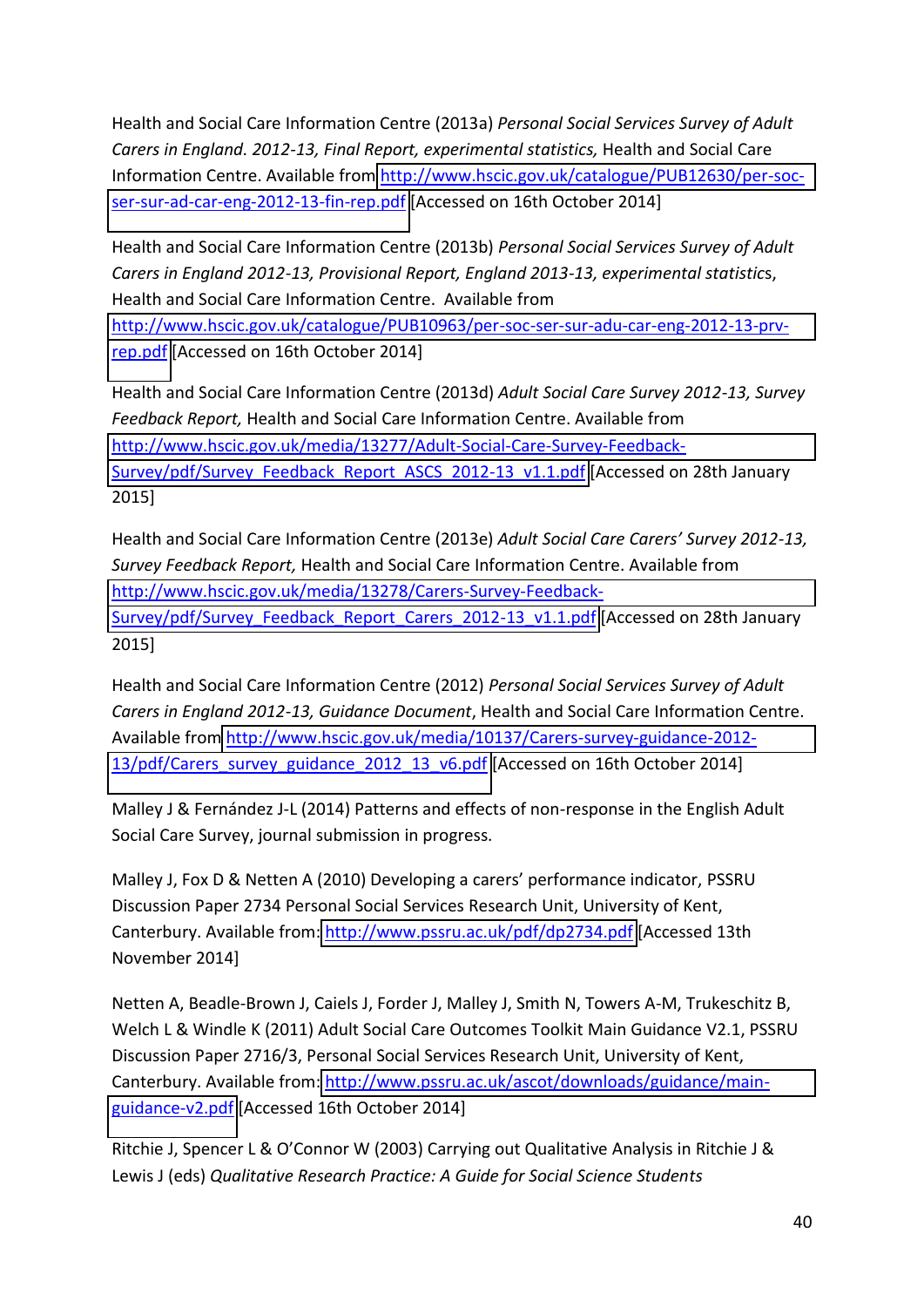# **Appendix 1: The Adult Social Care Outcomes Framework: indicators populated by ASCS and PSS SACE data**

<span id="page-47-0"></span>

| <b>Indicator</b> | <b>Outcomes Measure</b>                                                                                                        | <b>Survey</b>   |
|------------------|--------------------------------------------------------------------------------------------------------------------------------|-----------------|
| $1A^*$           | Social care-related quality of life                                                                                            | <b>ASCS</b>     |
| 1B               | The proportion of people who use services who have control over<br>their daily life*                                           | <b>Both</b>     |
| $1D+$            | Carer-reported quality of life                                                                                                 | <b>PSS SACE</b> |
| $11 \star$       | Proportion of people who use services and their carers who<br>reported that they had as much social contact as they would like | <b>Both</b>     |
| 3A               | Overall satisfaction of people who use service with their care and<br>support                                                  | <b>ASCS</b>     |
| 3B               | Overall satisfaction of carers with social services                                                                            | <b>PSS SACE</b> |
| 3C               | The proportion of carers who report that they have been included or<br>consulted in discussions about the person they care for | <b>PSS SACE</b> |
| 3D               | The proportion of people who use services and carers who find it<br>easy to find information about services                    | <b>Both</b>     |
| 4A               | The proportion of people who use services who feel safe*                                                                       | <b>ASCS</b>     |
| 4B               | The proportion of people who use services who say that those<br>services have made them feel safe and secure                   | <b>ASCS</b>     |

<span id="page-47-1"></span>\* Measures drawn from the Adult Social Outcomes Toolkits (ASCOT), which was developed by researchers at the Personal Social Services Research Unit (PSSRU) (Netten et al., 2012) and covers eight domains: Control (Q3a), Personal cleanliness & comfort (Q4a), Food and drink (Q5a), Accommodation cleanliness & comfort (Q6a), Safety (Q7a), Social participation (Q8a), Occupation (Q9a) and Dignity (Q11). Refer t[o http://www.pssru.ac.uk/ascot/](http://www.pssru.ac.uk/ascot/) for further information

 Measures drawn from research also conducted by researchers at PSSRU which identified seven domains of importance to carers: occupation, control, personal care, safety, social participation, and encouragement and support (Malley et al., 2010; Fox et al., 2010)

Indicator added to the ASCOF 2014 and to be populated by existing ASCS data.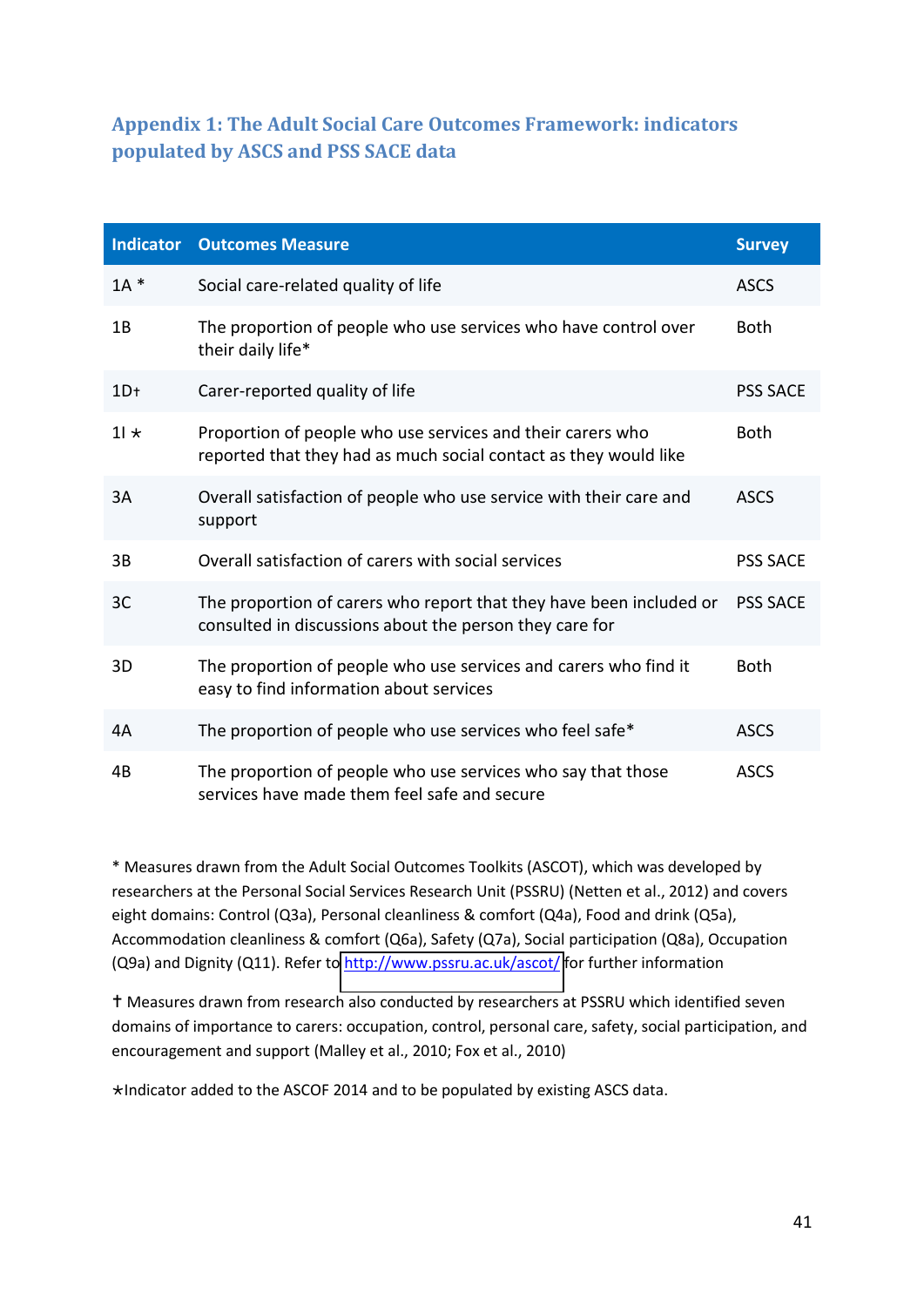# <span id="page-48-0"></span>**Appendix 2: Representativeness of MAX participants by activity: LA type and region**

<span id="page-48-1"></span>

|                                                             | Inner London   | <b>Duter London</b> | Metropolitan | Shire | Unitary     | Total | East           | E. Mids   | London  | N. East                 | N. West                 | S. East        | S. West        | W. Mids      | Y&H          | Total |
|-------------------------------------------------------------|----------------|---------------------|--------------|-------|-------------|-------|----------------|-----------|---------|-------------------------|-------------------------|----------------|----------------|--------------|--------------|-------|
| Document<br>review                                          | $\mathbf{1}$   | $\overline{2}$      | 4            | 5     | 6           | 18    | $\mathbf{1}$   | 0         | 3       | $\mathbf 1$             | $\overline{\mathbf{4}}$ | $\overline{2}$ | 5              | $\mathbf 1$  | $\mathbf{1}$ | 18    |
| Online survey                                               | 6              | 11                  | 19           | 23    | 24          | 83    | 5              | 4         | 17      | 3                       | 15                      | 12             | 10             | 10           | 8            | 83    |
| Telephone<br>interview                                      | $\overline{3}$ | 3                   | 3            | 5     | $2^{\circ}$ | 16    | $\mathbf{1}$   | 0         | 6       | $\mathbf{1}$            | 3                       | $\pmb{0}$      | 3              | $\mathbf{1}$ | $\mathbf{1}$ | 16    |
| Consultation<br>panel workshop                              | 3              | 5                   | 13           | 8     | $2^{\circ}$ | 31    | $\overline{2}$ | $\pmb{0}$ | $\bf 8$ | $\mathbf{1}$            | 11                      | $\overline{3}$ | $\overline{2}$ | $\mathbf{1}$ | 3            | 31    |
| <b>Total LAs who</b><br>participated in<br>MAX activities + | 8              | 12                  | 23           | 26    | 26          | 95    | 6              | 4         | 20      | $\overline{\mathbf{3}}$ | 19                      | 15             | 10             | 10           | 8            | 95    |
| <b>Total LAs in</b><br><b>England</b>                       | 13             | 19                  | 36           | 29    | 55          | 152   | 11             | 9         | 35      | 12                      | 23                      | 18             | 15             | 14           | 15           | 152   |

### **Table 7: Representativeness of MAX participants by LA REGION and TYPE (N = 152 LAs) by MAX research activity and by all activities (N = 95 LAs)**

t Totals adjusted to reflect the LA participation in more than one activity or the inclusion of more than one member of staff from one LA in the same activity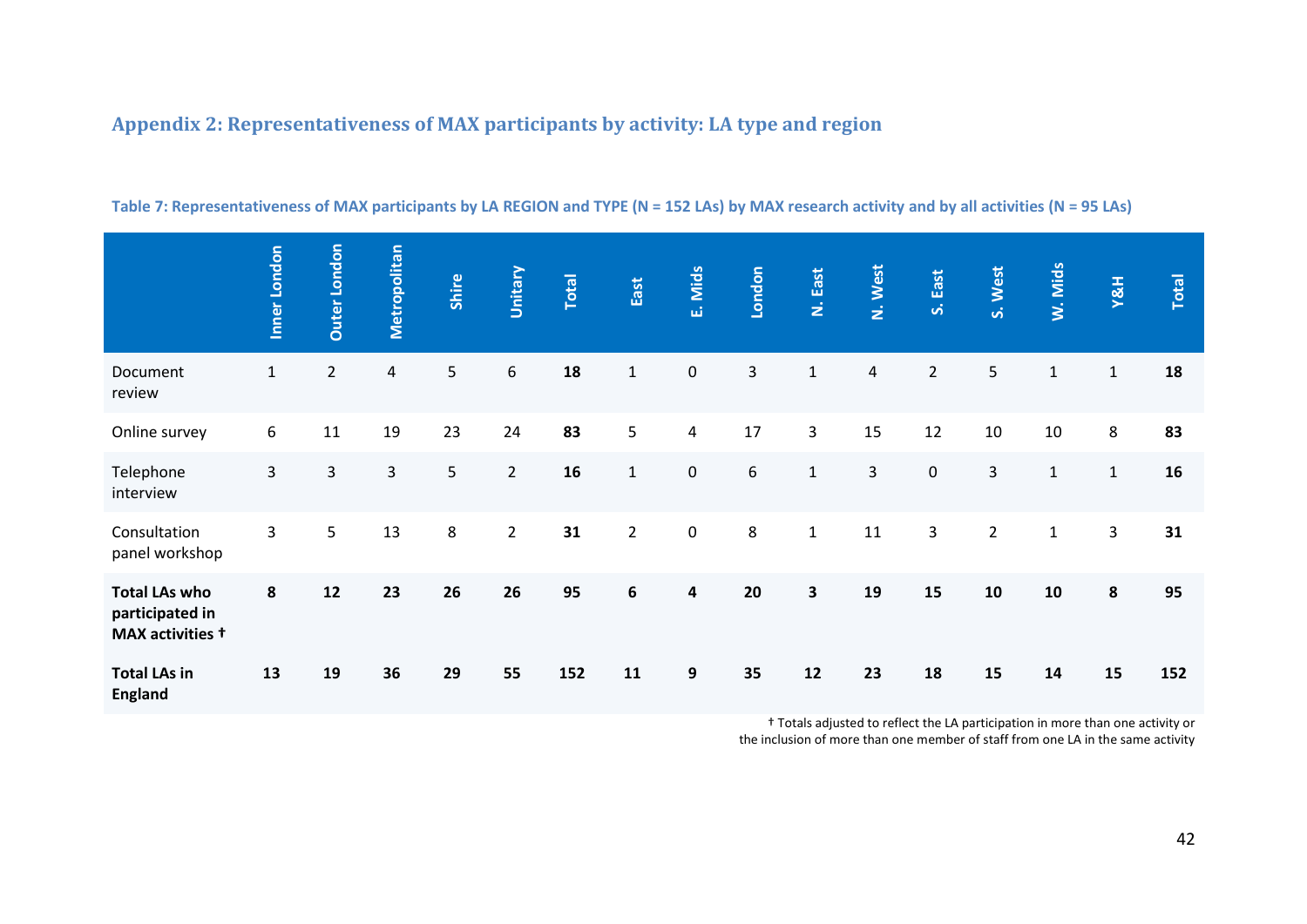# <span id="page-49-0"></span>**Appendix 3: Overview of report features used to classify LA reports included in the MAX document review**

### **Table 8: Overview of report types used to classify and compare LA reports included in the MAX document review**

|                             | <b>Key features</b>                                                                                                                                                        | <b>Purpose</b>                                                                                                                                                                                     | <b>Audience</b>                                                                     |
|-----------------------------|----------------------------------------------------------------------------------------------------------------------------------------------------------------------------|----------------------------------------------------------------------------------------------------------------------------------------------------------------------------------------------------|-------------------------------------------------------------------------------------|
| $\frac{1}{2}$               | Tended to be long and<br>comprehensive, containing<br>detailed descriptions of the<br>survey findings and outcomes of<br>further analysis, if any was<br>conducted         | To convey 'headline' findings,<br>benchmark trends in outcomes<br>both within and beyond the<br>organisation and, in a few cases,<br>identify key areas for service<br>development and improvement | Primarily senior<br>managers and<br>performance<br>teams within the<br>organisation |
| SUMMARY                     | Usually shorter, condensed<br>versions of the full report and<br>were often called the Executive<br>Summary                                                                | To provide a brief synopsis of the<br>main findings (limited to<br>quantitative results in the ASCS<br>summaries). Often served as an<br>accompaniment to full report <sup>23</sup>                | LA staff and the<br>public                                                          |
| ASCOF                       | Succinct reports focusing solely<br>on the questions in the surveys<br>used to populate the Adult Social<br>Care Outcomes Framework<br>(ASCOF) indicator set <sup>24</sup> | To report benchmarking<br>comparisons (e.g. year-on-year,<br>national, regional and/or<br>comparator LAs)                                                                                          | LA staff and, in<br>one LA, the public                                              |
| <b>ANALYSIS</b><br>SPECIFIC | Succinct reports focusing solely<br>on the outcomes of specific<br>analysis                                                                                                | To convey results of specific<br>analysis - either specifically<br>requested by LA managers or<br>initiated by analyst to highlight a<br>particular point                                          | Primarily senior<br>managers and<br>performance<br>teams within the<br>organisation |

1

<sup>&</sup>lt;sup>23</sup> Two LAs produced 'stand-alone' summaries: one, an overview of key findings for the senior management team; and the other an easy-read summary of their full report for external circulation.

<sup>&</sup>lt;sup>24</sup> Despite their narrow focus, the majority of these reports were not referred to as 'ASCOF reports' by the LAs that produced them and were treated as a summary of key findings or initial analysis of the survey data. None of the four ASCS ASCOF reports and only two of the four PSS SACE reports submitted for review were accompanied by full or summary reports - although one report did emphasise the plans to produce a more comprehensive report in due course - which suggests that some organisations may only be interested in these measures.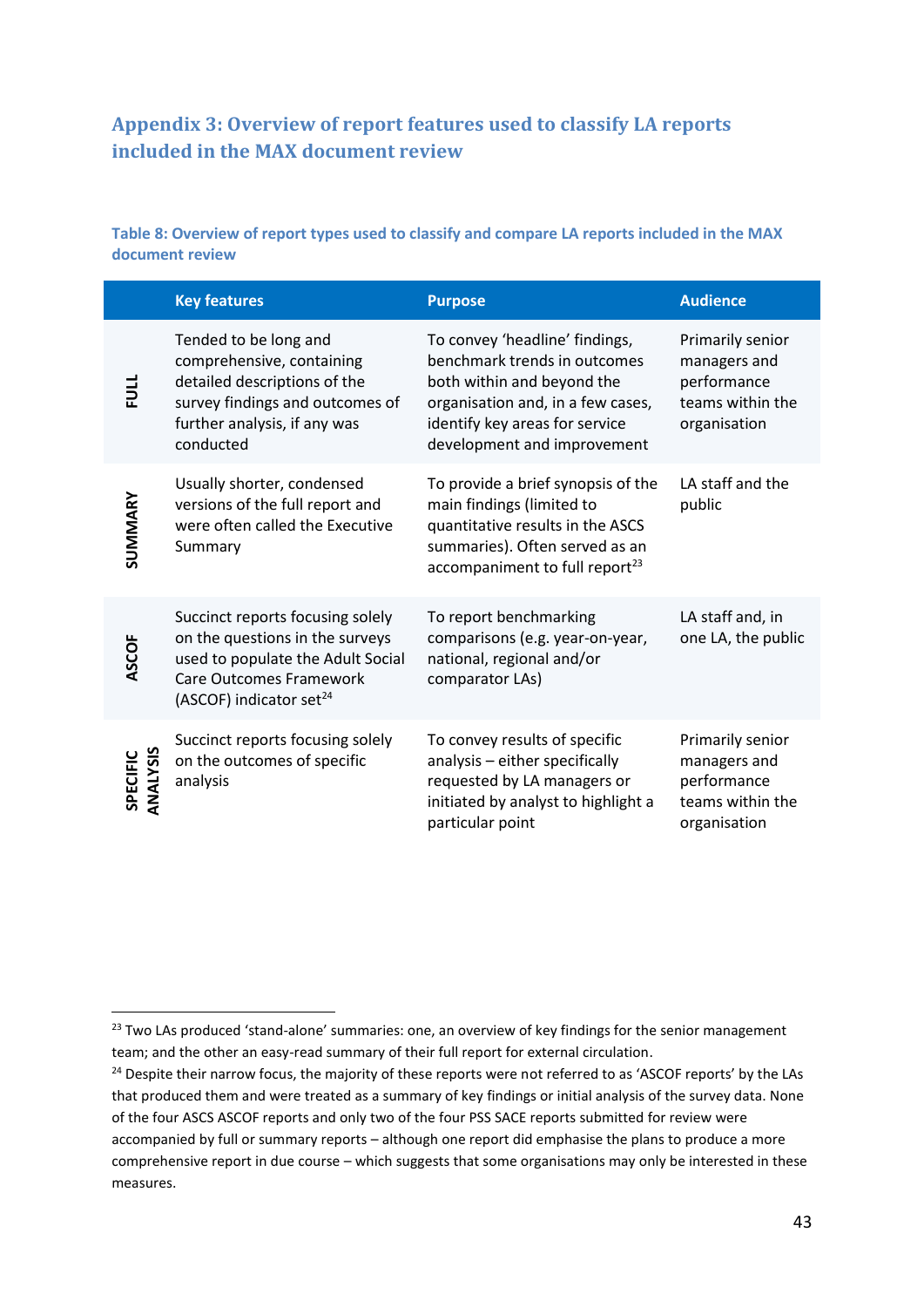<span id="page-50-0"></span>**Table 9: Overview of key features used to classify and compare reports included in the MAX document review** 

| <b>Feature</b>                    | <b>Examples</b>                                                                                                                                                                                                 |
|-----------------------------------|-----------------------------------------------------------------------------------------------------------------------------------------------------------------------------------------------------------------|
| Survey                            | ASCS   PSS SACE                                                                                                                                                                                                 |
| Type of report                    | Internal or external: Classified into four types: (1) Full report; (2)<br>Summary; (3) ASCOF indicators; (4) Specific analysis <sup>25</sup>                                                                    |
| Circulation                       | Internal   External                                                                                                                                                                                             |
| Purpose                           | To convey the key survey findings to staff within the LA or to survey<br>respondents, service users and/or carers   To provide more in-depth<br>analysis (e.g. of ASCOF measures, further statistical analysis) |
| Intended audience                 | Senior management teams within local authority   Survey respondents<br>and members of the public                                                                                                                |
| Key features                      | Number of pages, charts and tables                                                                                                                                                                              |
| Types of analysis                 | Frequencies/percentages  <br>Relationships between variables<br>Differences between groups  <br>Benchmarking of ASCOF scores  <br><b>Respondent comments</b>                                                    |
| Local modifications               | Evidence that additional questions or comments boxes have been<br>added to the survey   changes to the sampling frame (e.g. to facilitate<br>further analysis)                                                  |
| Use of additional data<br>sources | Evidence that additional data had been used to provide context (e.g.<br>from LA records, local research, population segmentation tools)                                                                         |
| References                        | Next steps (i.e. planned response to key findings)   Links to other<br>relevant reports                                                                                                                         |

.

<sup>&</sup>lt;sup>25</sup> Se[e Table 8](#page-48-1) for a full description of the report types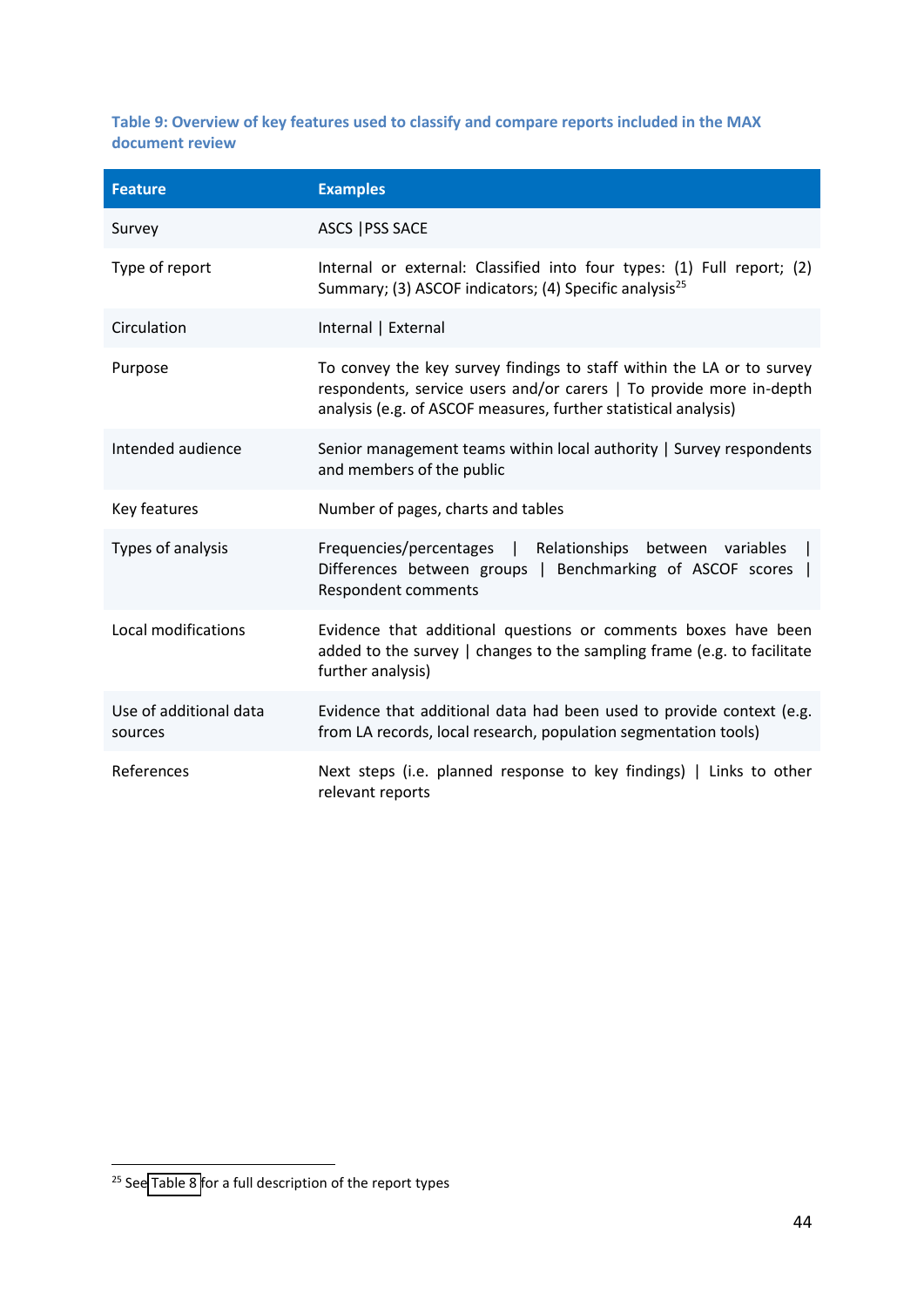# <span id="page-51-0"></span>**Appendix 4: Overview of key themes used to analyse responses to the MAX online survey**

| <b>Theme</b>                                    | <b>Categories</b>                                                                                                                                                                                                                              |
|-------------------------------------------------|------------------------------------------------------------------------------------------------------------------------------------------------------------------------------------------------------------------------------------------------|
| Survey                                          | ASCS   PSS SACE                                                                                                                                                                                                                                |
| Respondent job<br>classification                | Analyst   Manager   Commissioner   Practitioner                                                                                                                                                                                                |
| Views of ASCS and PSS<br><b>SACE</b>            | Useful for collecting service user and carer views   Too time-<br>consuming   Use of resources                                                                                                                                                 |
| Local use of ASCS and PSS<br><b>SACE data</b>   | Operational management   Commissioning   Internal reporting and<br>benchmarking   Accountability   Business plans   Provide feedback  <br>Other   To inform and/ or change local policy and practice                                           |
| Use of local research                           | [open-ended question]                                                                                                                                                                                                                          |
| Challenges to using ASCS<br>and PSS SACE data   | Resources   Time   Sample size   Support from senior managers  <br>Analyst skills   Front-line staff interest   Usefulness of survey questions<br>for local policy and practice   Fit between surveys and local research<br>priorities   Other |
| Facilitators to using ASCS<br>and PSS SACE data | [open-ended question]                                                                                                                                                                                                                          |
| Additional support<br>required                  | Sampling   Administration   Data entry   Data analysis   Interpreting<br>findings   Producing written reports   Communicating findings to<br>different audiences   Development of survey questions   Other                                     |

Questions were also added to the survey to allow respondents to express their interest in participating in other research activities, in particular the follow up telephone interviews, document review and consultation panel workshops.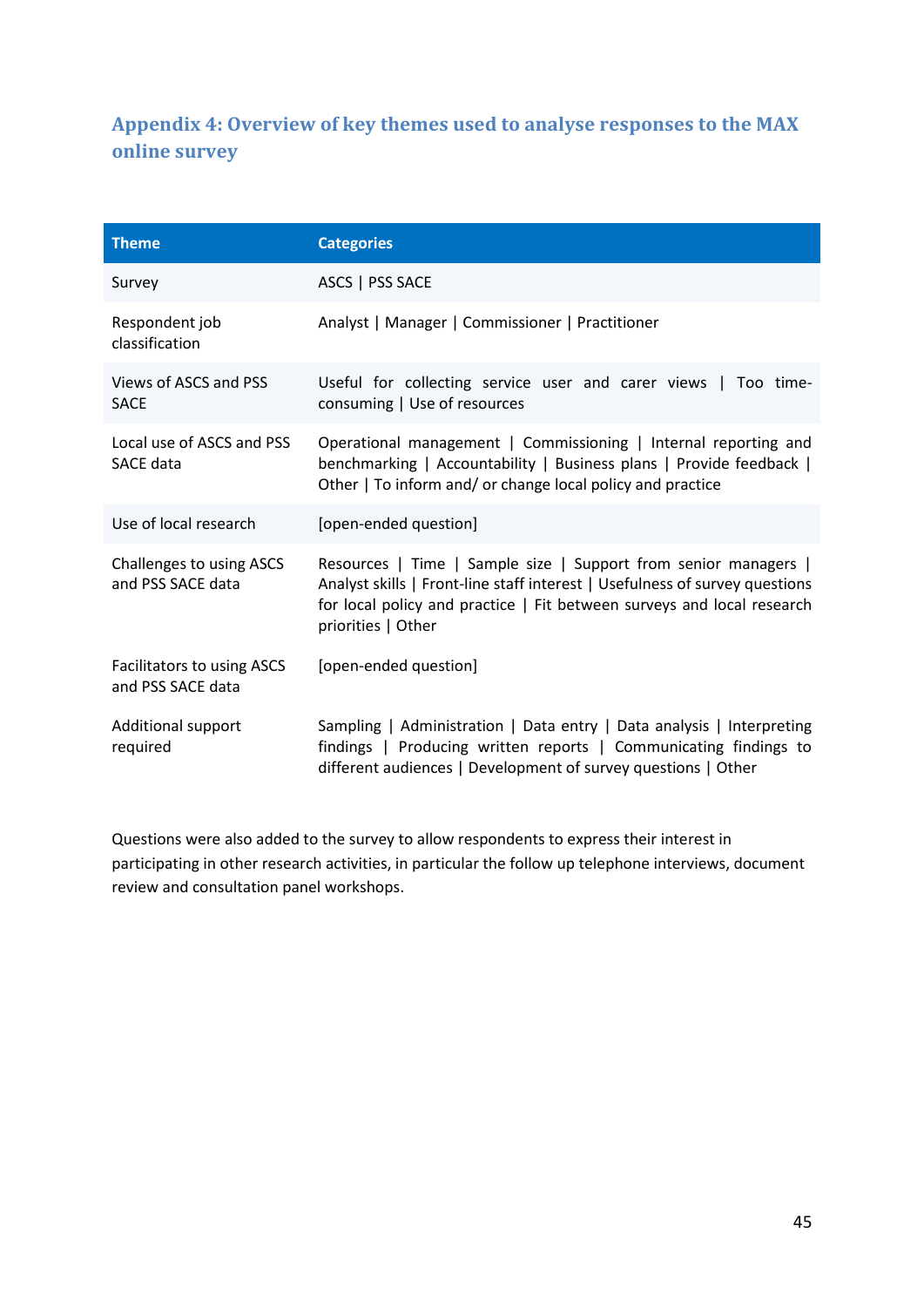# **Appendix 5: The MAX online survey (conducted via Survey Monkey)**



### **Thank you for your interest in the MAX project.**

An invitation to complete this online survey has been sent to the Survey Lead at every Local Authority (LA) in England. The aim is to obtain an overview of the ways in which LAs currently analyse, report and use the Adult Social Care Survey (ASCS) and Personal Social Services Survey of Carers in England (PSS SACE) data to support policy and practice, as well as their thoughts on areas where further support would be useful. **We encourage you to take part to ensure that the toolkits we develop are useful for you and your organisation.** 

Before deciding on whether you would like to take part in our online questionnaire, please read the accompanying information sheet and feel free to contact us at [maxproject@kent.ac.uk](mailto:maxproject@kent.ac.uk) or on 01227 823963 if you have any questions.

### **Participation Requirements**

The online survey consists of 19 questions and should take approximately 20 minutes to complete. You will also be provided with opportunities to write additional comments and identify areas where you feel that further support would be useful. Please feel free to write as little or as much as you wish. You will also be asked to recommend other colleagues who would be happy to take part in a follow up telephone interview and to indicate your interest in participating in other project activities.

Please remember **participation in this survey is not compulsory but your feedback would be very much appreciated** and will help us to understand what support, if any, Local Authorities need to make use of the ASCS and PSS SACE data in the future.

### **Taking part in this survey, or choosing not to, will not affect your employment.**

More information about the project is available from our project website: [www.maxproject.org.uk](http://www.maxproject.org.uk/)

**Terms:** Please note that, unless otherwise stated, the term 'survey' is used to denote the ASCS or PSS SACE survey rather than the online survey you are completing.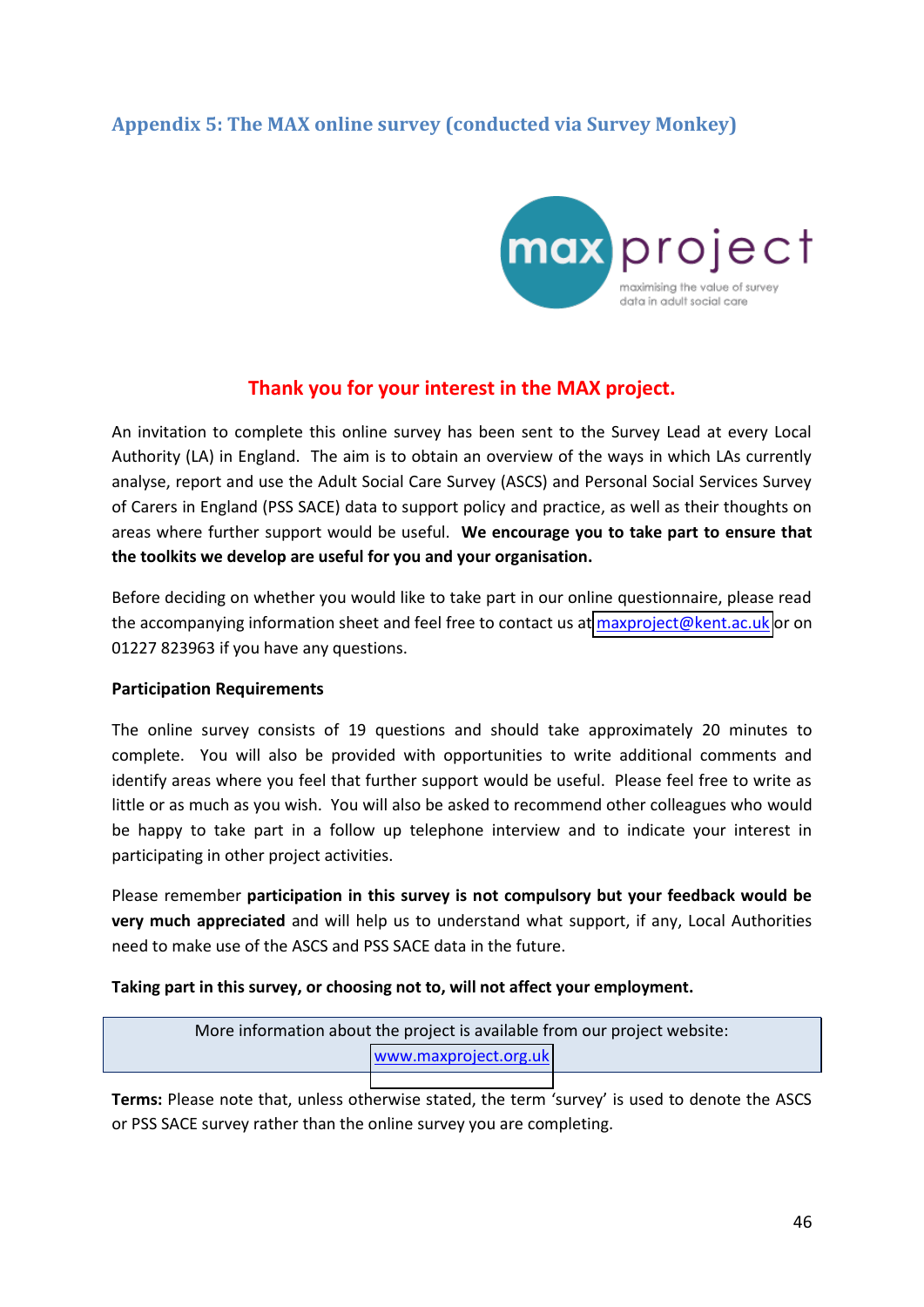### **DATA PROTECTION AND PRIVACY**

### **Please note that your response form will be pseudonymised upon receipt.**

Your personal information will be removed from the form and stored on a separate database, and your form will be marked with a unique ID. If you choose to participate in other MAX research activities or wish to hear about the survey results, this ID will be used to link your responses to your personal details and will also enable us to contact you. Both the form and the database will be separately stored in password protected files and will only be accessed by members of the MAX project team. Whilst your responses will be stored in pseudonymised form, they will be reported in an anonymised and aggregated form which means that it will highly unlikely that you will be identified.

### **Your comments will also be treated in confidence.**

No parts of this response form will be circulated or discussed beyond the project team. So, in other words, your thoughts will not be shared with your managers and colleagues.

### **Quotes used in reports will have all identifiable information removed.**

No personal information (e.g. your name, position) will be reported which means that it will be reasonably unlikely for you to be identified from your responses alone.

Full details about how your responses will be used and reported are provided in the **MAX PROJECT PRIVACY POLICY** which can be found here [http://www.maxproject.org.uk/max](http://www.maxproject.org.uk/max-privacy-policy/)[privacy-policy/](http://www.maxproject.org.uk/max-privacy-policy/) Alternatively, please email the MAX project team on [maxproject@kent.ac.uk](mailto:maxproject@kent.ac.uk) or call Clara Heath on 01227 823963.

### **PERSONAL DETAILS**

| Name:                   |  |  |  |
|-------------------------|--|--|--|
| <b>Local Authority:</b> |  |  |  |
| <b>Position:</b>        |  |  |  |
| Department:             |  |  |  |
| <b>Email Address:</b>   |  |  |  |
|                         |  |  |  |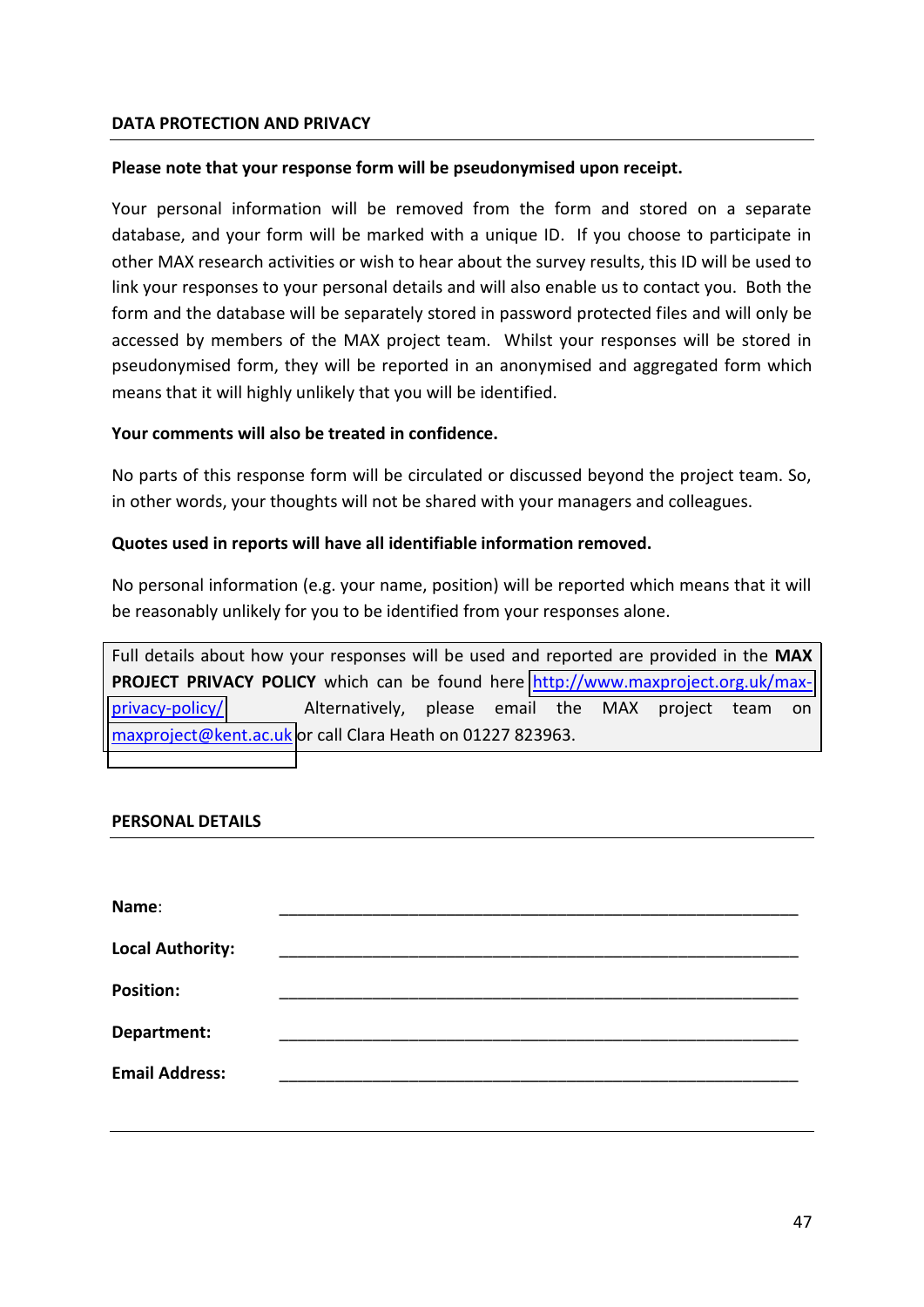### **YOUR VIEW OF THE ASCS AND PSS SACE**

### **We are interested in knowing how the ASCS and PSS SACE are viewed within local authorities.**

The following statements express views that people in your organisation may hold. Please indicate to what extent you agree or disagree with the following statements about people in your organisation.

### In general, people in my organisation think that...

|                                                                                            | <b>Strongly</b><br>Agree | Agree | <b>Disagree</b> | <b>Strongly</b><br><b>Disagree</b> |
|--------------------------------------------------------------------------------------------|--------------------------|-------|-----------------|------------------------------------|
| the ASCS and PSS SACE provide useful<br>information about the views of users and<br>carers |                          |       |                 |                                    |
| conducting the ASCS and PSS SACE is too time<br>consuming                                  |                          |       |                 |                                    |
| money invested in the ASCS and PSS SACE<br>could be better spent on frontline services     |                          |       |                 |                                    |

### **To what extent do you think the ASCS and PSS SACE feed in to policy and practice within your organisation?**

|                 | A lot | To some extent | Not at all |
|-----------------|-------|----------------|------------|
| <b>ASCS</b>     |       |                |            |
| <b>PSS SACE</b> |       |                |            |

Why do you think the ASCS and PSS SACE do or don't feed into policy and practice in your **organisation?** 

\_\_\_\_\_\_\_\_\_\_\_\_\_\_\_\_\_\_\_\_\_\_\_\_\_\_\_\_\_\_\_\_\_\_\_\_\_\_\_\_\_\_\_\_\_\_\_\_\_\_\_\_\_\_\_\_\_\_\_\_\_\_\_\_\_\_\_\_\_\_\_\_\_\_\_

\_\_\_\_\_\_\_\_\_\_\_\_\_\_\_\_\_\_\_\_\_\_\_\_\_\_\_\_\_\_\_\_\_\_\_\_\_\_\_\_\_\_\_\_\_\_\_\_\_\_\_\_\_\_\_\_\_\_\_\_\_\_\_\_\_\_\_\_\_\_\_\_\_\_\_

\_\_\_\_\_\_\_\_\_\_\_\_\_\_\_\_\_\_\_\_\_\_\_\_\_\_\_\_\_\_\_\_\_\_\_\_\_\_\_\_\_\_\_\_\_\_\_\_\_\_\_\_\_\_\_\_\_\_\_\_\_\_\_\_\_\_\_\_\_\_\_\_\_\_\_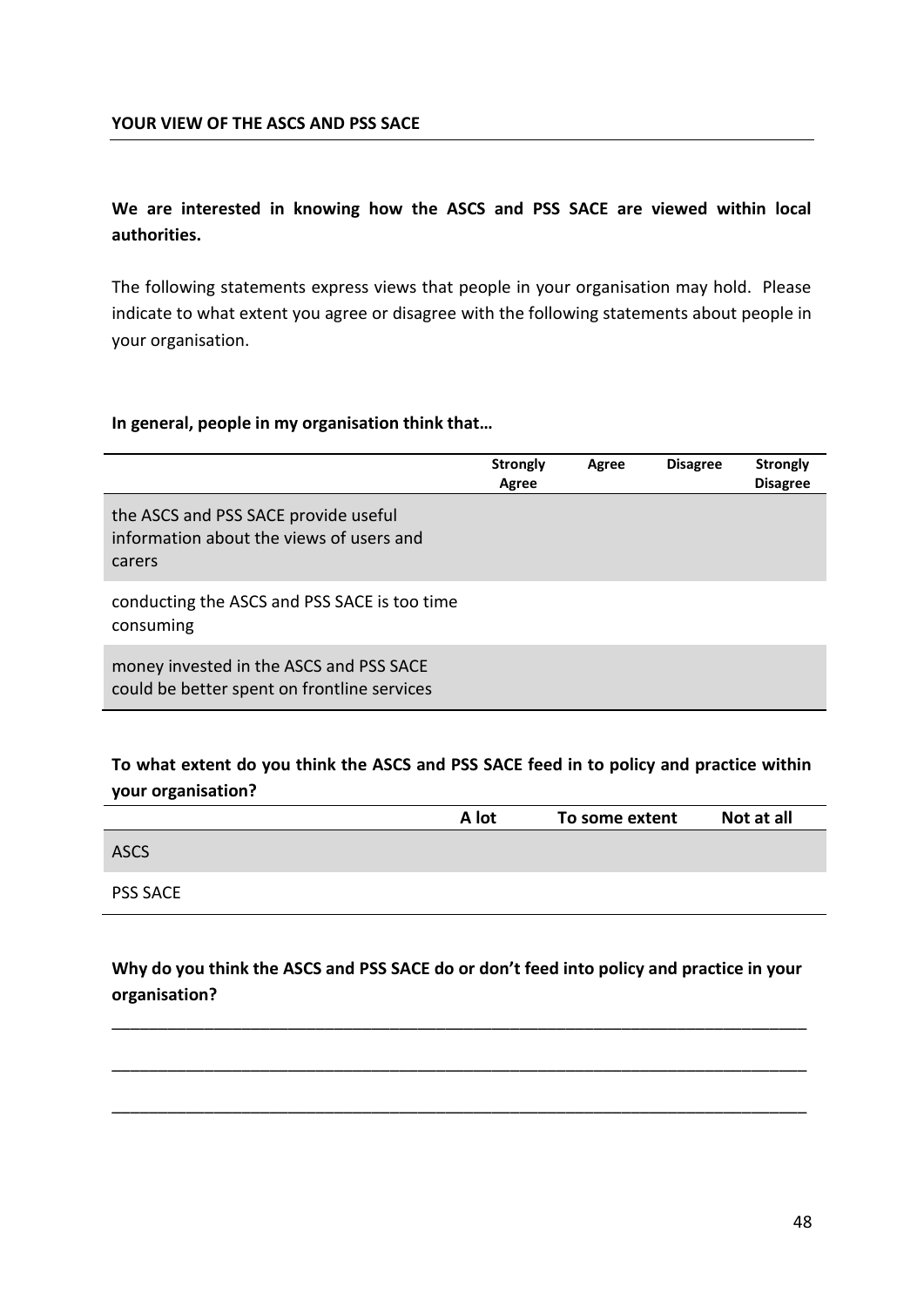### **USE OF SURVEY DATA WITHIN YOUR ORGANISATION**

We are interested in knowing how your organisation uses the ASCS and/or PSS SACE data to guide local decision- and policy-making. This is to help us gain an overview and understanding of the current impact of the ASCS and PSS SACE data on local policy and practice. Please note that these questions are about the additional analysis you, or someone within your local authority, conducts for use within your own organisation (i.e. not the analysis you conduct for government returns)

**With the exception of the data return to the Government (via the Information Centre), how does your organisation use the data from the ASCS and PSS SACE locally?** *Please tick all that apply*

|                                                                                                            | <b>ASCS</b> | <b>PSS SACE</b> |
|------------------------------------------------------------------------------------------------------------|-------------|-----------------|
| We do not use the survey data for local purposes                                                           |             |                 |
| To improve operational management and outcomes for users and<br>carers                                     |             |                 |
| To commission services                                                                                     |             |                 |
| For internal reporting purposes (e.g. performance monitoring)                                              |             |                 |
| For accountability purposes, demonstrating outcomes in publicly<br>available reports (e.g. local accounts) |             |                 |
| For business plans (e.g. Joint Strategic Needs Assessments)                                                |             |                 |
| To provide feedback to service users and carers about their views on<br>their services                     |             |                 |
| Other (please specify in the space below)                                                                  |             |                 |
|                                                                                                            |             |                 |
|                                                                                                            |             |                 |
|                                                                                                            |             |                 |
|                                                                                                            |             |                 |

\_\_\_\_\_\_\_\_\_\_\_\_\_\_\_\_\_\_\_\_\_\_\_\_\_\_\_\_\_\_\_\_\_\_\_\_\_\_\_\_\_\_\_\_\_\_\_\_\_\_\_\_\_\_\_\_\_\_\_\_\_\_\_\_\_\_\_\_\_\_\_\_\_\_\_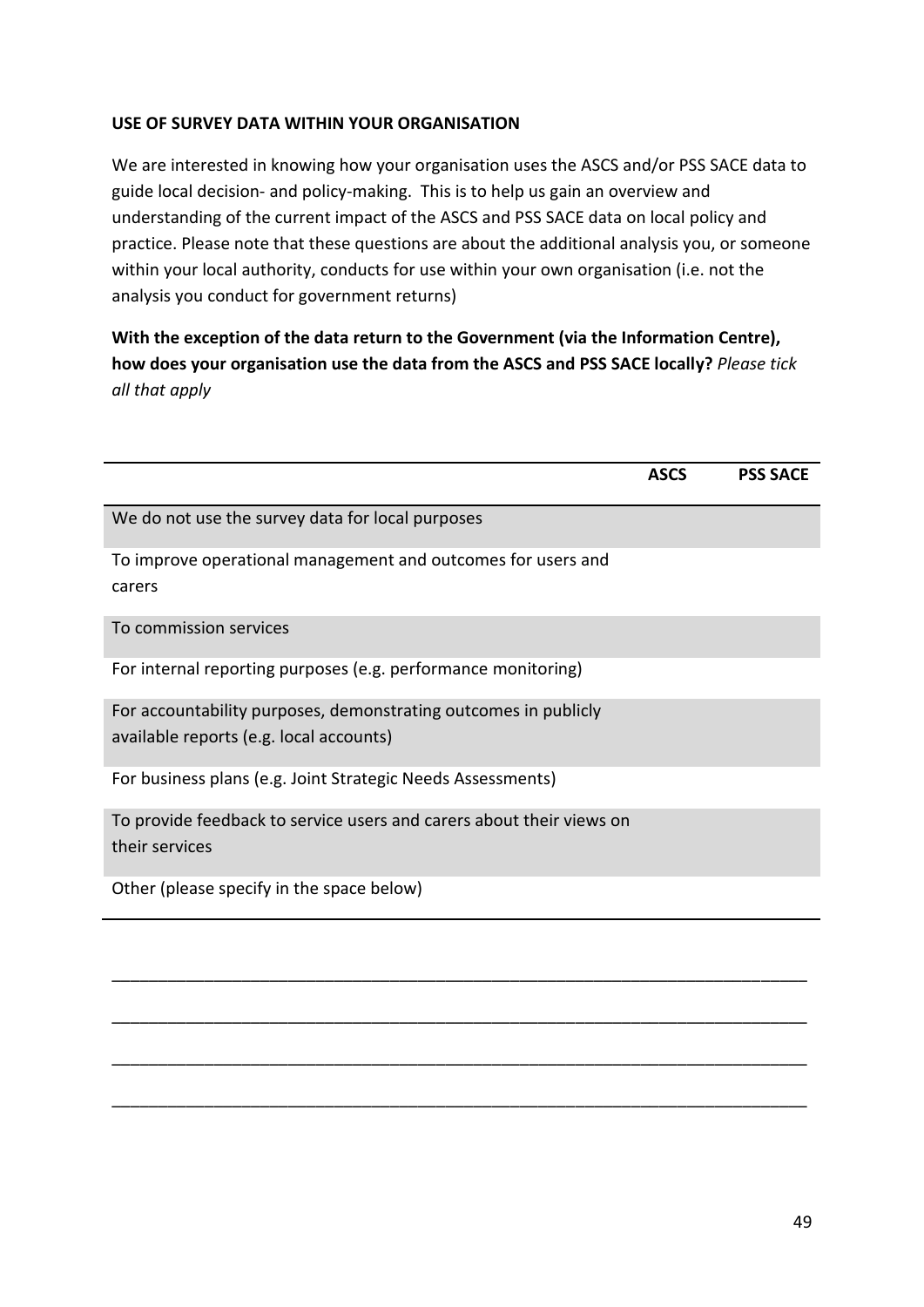### **Can you think of any examples where the results of either survey (ASCS or PSS SACE) have been used to change policy or practice in your organisation?**

\_\_\_\_\_\_\_\_\_\_\_\_\_\_\_\_\_\_\_\_\_\_\_\_\_\_\_\_\_\_\_\_\_\_\_\_\_\_\_\_\_\_\_\_\_\_\_\_\_\_\_\_\_\_\_\_\_\_\_\_\_\_\_\_\_\_\_\_\_\_\_\_\_\_\_

\_\_\_\_\_\_\_\_\_\_\_\_\_\_\_\_\_\_\_\_\_\_\_\_\_\_\_\_\_\_\_\_\_\_\_\_\_\_\_\_\_\_\_\_\_\_\_\_\_\_\_\_\_\_\_\_\_\_\_\_\_\_\_\_\_\_\_\_\_\_\_\_\_\_\_

\_\_\_\_\_\_\_\_\_\_\_\_\_\_\_\_\_\_\_\_\_\_\_\_\_\_\_\_\_\_\_\_\_\_\_\_\_\_\_\_\_\_\_\_\_\_\_\_\_\_\_\_\_\_\_\_\_\_\_\_\_\_\_\_\_\_\_\_\_\_\_\_\_\_\_

\_\_\_\_\_\_\_\_\_\_\_\_\_\_\_\_\_\_\_\_\_\_\_\_\_\_\_\_\_\_\_\_\_\_\_\_\_\_\_\_\_\_\_\_\_\_\_\_\_\_\_\_\_\_\_\_\_\_\_\_\_\_\_\_\_\_\_\_\_\_\_\_\_\_\_

Yes

No

If yes, please provide examples below:

**Does your organisation conduct /commission / make use of any other research to address local priorities? Please tell us more about this research in the box below, explaining its purpose, impact and the type of data collected.** 

\_\_\_\_\_\_\_\_\_\_\_\_\_\_\_\_\_\_\_\_\_\_\_\_\_\_\_\_\_\_\_\_\_\_\_\_\_\_\_\_\_\_\_\_\_\_\_\_\_\_\_\_\_\_\_\_\_\_\_\_\_\_\_\_\_\_\_\_\_\_\_\_\_\_\_

\_\_\_\_\_\_\_\_\_\_\_\_\_\_\_\_\_\_\_\_\_\_\_\_\_\_\_\_\_\_\_\_\_\_\_\_\_\_\_\_\_\_\_\_\_\_\_\_\_\_\_\_\_\_\_\_\_\_\_\_\_\_\_\_\_\_\_\_\_\_\_\_\_\_\_

\_\_\_\_\_\_\_\_\_\_\_\_\_\_\_\_\_\_\_\_\_\_\_\_\_\_\_\_\_\_\_\_\_\_\_\_\_\_\_\_\_\_\_\_\_\_\_\_\_\_\_\_\_\_\_\_\_\_\_\_\_\_\_\_\_\_\_\_\_\_\_\_\_\_\_

\_\_\_\_\_\_\_\_\_\_\_\_\_\_\_\_\_\_\_\_\_\_\_\_\_\_\_\_\_\_\_\_\_\_\_\_\_\_\_\_\_\_\_\_\_\_\_\_\_\_\_\_\_\_\_\_\_\_\_\_\_\_\_\_\_\_\_\_\_\_\_\_\_\_\_

\_\_\_\_\_\_\_\_\_\_\_\_\_\_\_\_\_\_\_\_\_\_\_\_\_\_\_\_\_\_\_\_\_\_\_\_\_\_\_\_\_\_\_\_\_\_\_\_\_\_\_\_\_\_\_\_\_\_\_\_\_\_\_\_\_\_\_\_\_\_\_\_\_\_\_

### **CHALLENGES TO USING ASCS AND PSS SACE DATA**

**There are many factors that may enable or prevent local authorities from making use of the survey data to change policy or practice locally. Please indicate to what extent you agree or disagree with the following statements regarding the ASCS within your organisation.** 

Terms: Please note that the term 'resources' is used here to refer to the access to and / or availability of any forms of support you feel are needed to complete the task at hand – in this case, the analysis, reporting and action upon ASCS and PSS SACE data. Such forms of support can include access to relevant support staff (e.g. data inputters) and for the required amount of time, the unrestricted use of appropriate software and analytical tools, and training and guidance (e.g. from more experienced members of staff) when needed. Please feel free to list any other 'resources' you think are relevant to these tasks in the comments section.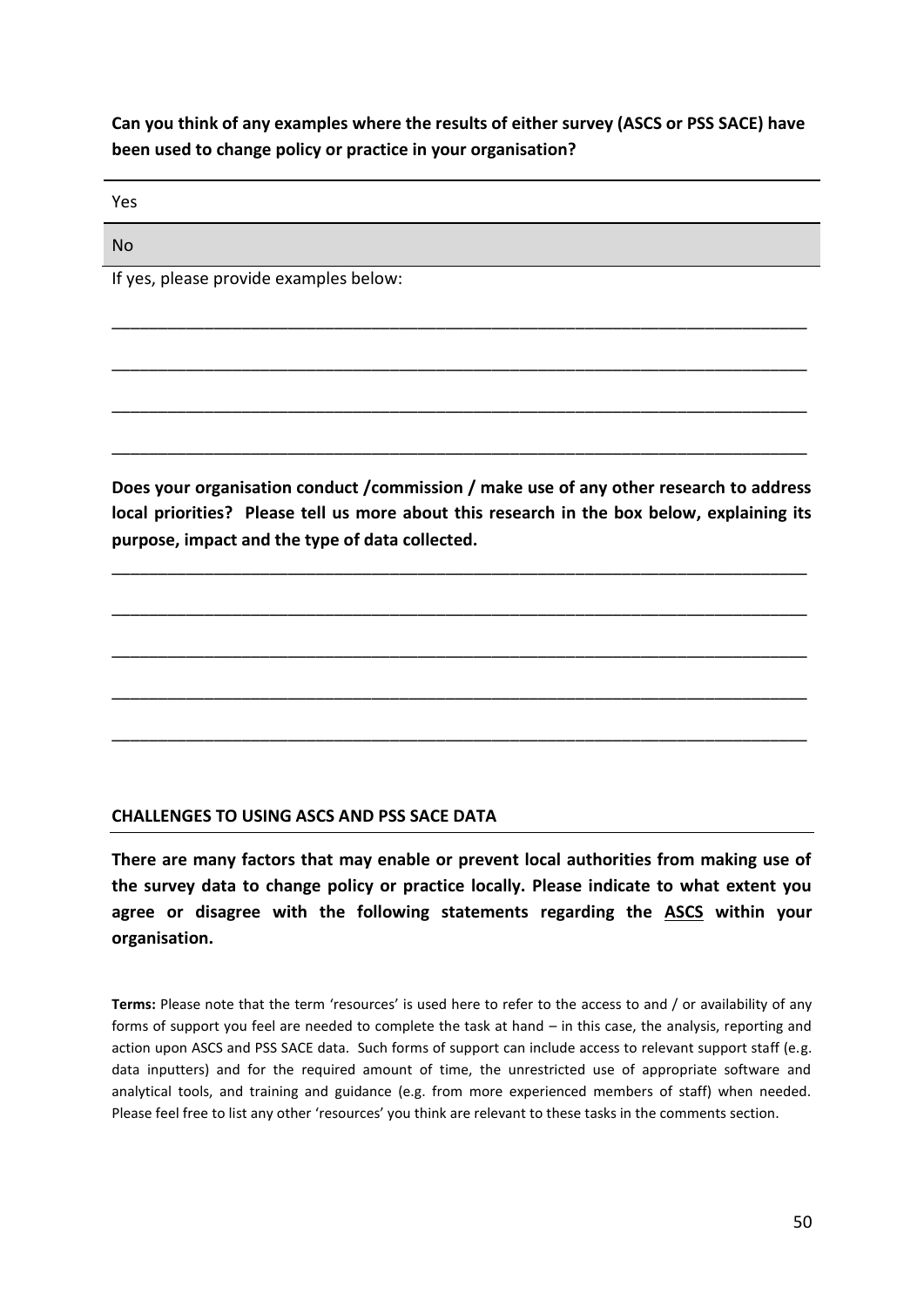| <b>ASCS</b>                                                                                                                              | <b>Strongly</b><br><b>Agree</b> | Agree | <b>Disagree</b> | <b>Strongly</b><br><b>Disagree</b> |
|------------------------------------------------------------------------------------------------------------------------------------------|---------------------------------|-------|-----------------|------------------------------------|
| My organisation dedicates sufficient resources<br>to analyse and report data (beyond what is<br>required for completing the data return) |                                 |       |                 |                                    |
| There is adequate time to analyse and report<br>the data (beyond what is required for<br>completing the data return)                     |                                 |       |                 |                                    |
| The sample size is too small to answer the<br>questions we're interested in                                                              |                                 |       |                 |                                    |
| Senior management does not see the value of<br>using the surveys                                                                         |                                 |       |                 |                                    |
| Analysts in our organisation have the right<br>knowledge and skills to use the survey data                                               |                                 |       |                 |                                    |
| Front-line staff (e.g. social workers) are not<br>interested in the survey                                                               |                                 |       |                 |                                    |
| The survey is seen as important by analysts /<br>research staff                                                                          |                                 |       |                 |                                    |
| The survey questions are not useful for<br>informing policy and practice                                                                 |                                 |       |                 |                                    |
| The survey is a good fit with local research<br>priorities                                                                               |                                 |       |                 |                                    |

**Please indicate to what extent you agree or disagree with the following statements regarding the PSS SACE within your organisation.**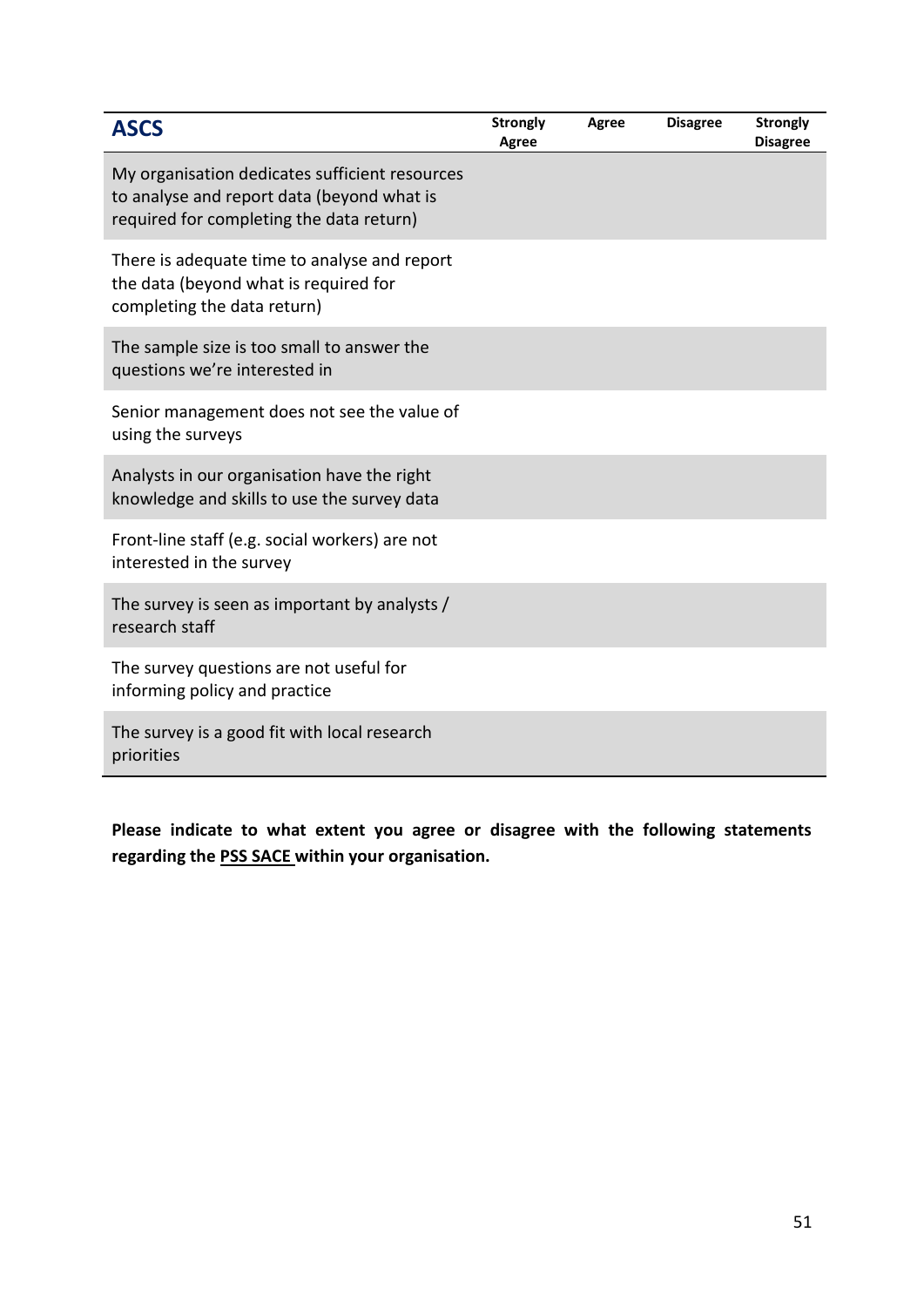| <b>PSS SACE</b>                                                                                                                          | <b>Strongly</b><br>Agree | Agree | <b>Disagree</b> | <b>Strongly</b><br><b>Disagree</b> |
|------------------------------------------------------------------------------------------------------------------------------------------|--------------------------|-------|-----------------|------------------------------------|
| My organisation dedicates sufficient resources<br>to analyse and report data (beyond what is<br>required for completing the data return) |                          |       |                 |                                    |
| There is adequate time to analyse and report<br>the data(beyond what is required for<br>completing the data return)                      |                          |       |                 |                                    |
| The sample size is too small to answer the<br>questions we're interested in                                                              |                          |       |                 |                                    |
| Senior management does not see the value of<br>using the surveys                                                                         |                          |       |                 |                                    |
| Analysts in our organisation have the right<br>knowledge and skills to use the survey data                                               |                          |       |                 |                                    |
| Front-line staff (e.g. social workers) are not<br>interested in the survey                                                               |                          |       |                 |                                    |
| The survey is seen as important by analysts /<br>research staff                                                                          |                          |       |                 |                                    |
| The survey questions are not useful for<br>informing policy and practice                                                                 |                          |       |                 |                                    |
| The survey is a good fit with local research<br>priorities                                                                               |                          |       |                 |                                    |

**Can you think of any other factors that enable or prevent your organisation from making use of the ASCS / PSS SACE data to influence policy and practice locally?** Please provide *details below:*

\_\_\_\_\_\_\_\_\_\_\_\_\_\_\_\_\_\_\_\_\_\_\_\_\_\_\_\_\_\_\_\_\_\_\_\_\_\_\_\_\_\_\_\_\_\_\_\_\_\_\_\_\_\_\_\_\_\_\_\_\_\_\_\_\_\_\_\_\_\_\_\_\_\_\_

\_\_\_\_\_\_\_\_\_\_\_\_\_\_\_\_\_\_\_\_\_\_\_\_\_\_\_\_\_\_\_\_\_\_\_\_\_\_\_\_\_\_\_\_\_\_\_\_\_\_\_\_\_\_\_\_\_\_\_\_\_\_\_\_\_\_\_\_\_\_\_\_\_\_\_

\_\_\_\_\_\_\_\_\_\_\_\_\_\_\_\_\_\_\_\_\_\_\_\_\_\_\_\_\_\_\_\_\_\_\_\_\_\_\_\_\_\_\_\_\_\_\_\_\_\_\_\_\_\_\_\_\_\_\_\_\_\_\_\_\_\_\_\_\_\_\_\_\_\_\_

\_\_\_\_\_\_\_\_\_\_\_\_\_\_\_\_\_\_\_\_\_\_\_\_\_\_\_\_\_\_\_\_\_\_\_\_\_\_\_\_\_\_\_\_\_\_\_\_\_\_\_\_\_\_\_\_\_\_\_\_\_\_\_\_\_\_\_\_\_\_\_\_\_\_\_

\_\_\_\_\_\_\_\_\_\_\_\_\_\_\_\_\_\_\_\_\_\_\_\_\_\_\_\_\_\_\_\_\_\_\_\_\_\_\_\_\_\_\_\_\_\_\_\_\_\_\_\_\_\_\_\_\_\_\_\_\_\_\_\_\_\_\_\_\_\_\_\_\_\_\_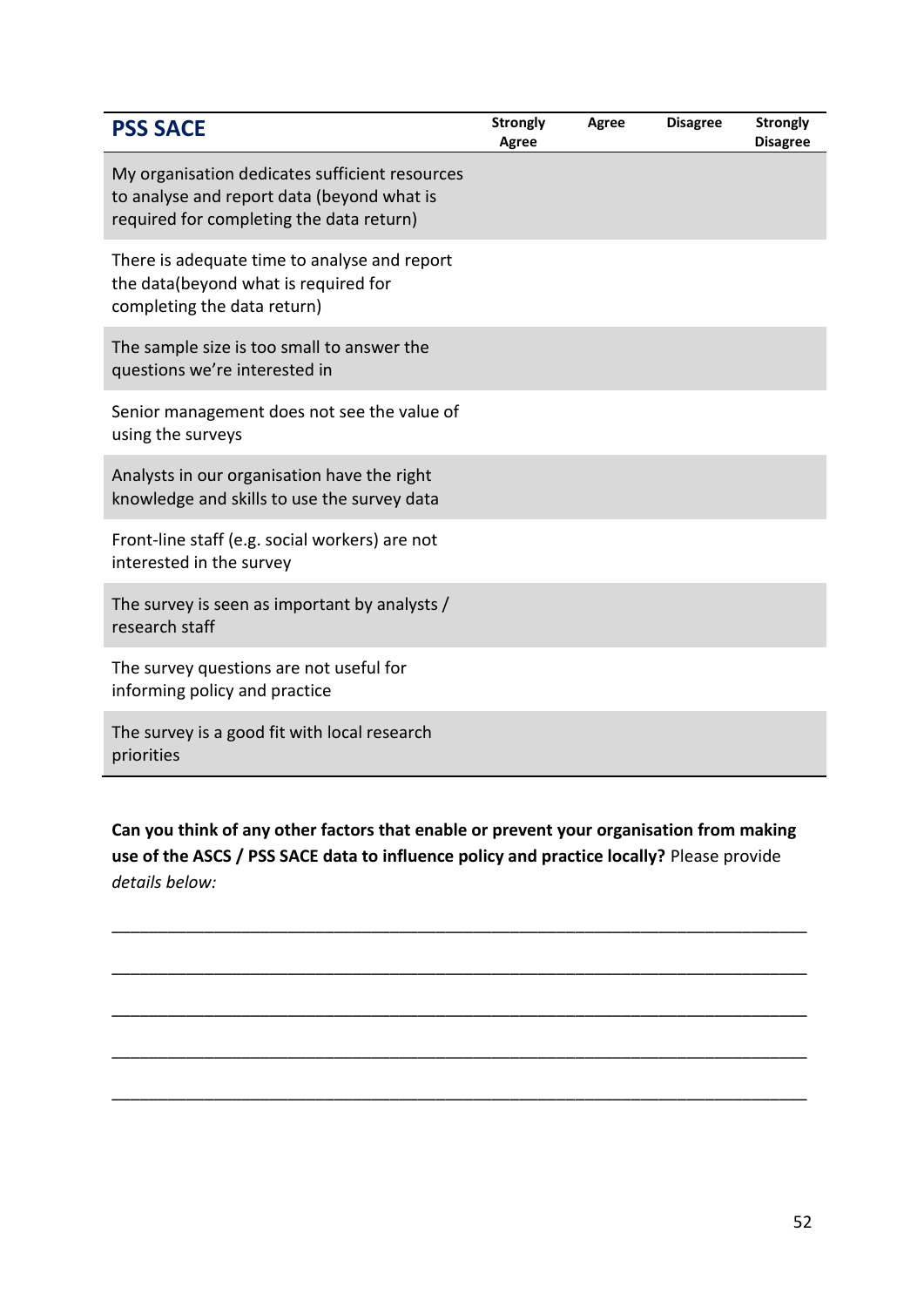### **ADDITIONAL SUPPORT**

We would like to know about the type of additional support that would help local authorities make greater use of the ASCS and PSS SACE data. This is to ensure that the toolkits developed during this project address a wide range of practical and theoretical issues, and are useful and applicable to the LAs that will use them.

**What aspects of the survey or research process do you want the toolkit to help you with or provide more information about?** *Please tick all that apply*

|                                               | <b>ASCS</b> | <b>PSS SACE</b> |
|-----------------------------------------------|-------------|-----------------|
| Sampling                                      |             |                 |
| Administration of the survey                  |             |                 |
| Data entry                                    |             |                 |
| Data analysis                                 |             |                 |
| Interpreting findings                         |             |                 |
| Producing written reports                     |             |                 |
| Communicating findings to different audiences |             |                 |
| Development of the survey questions           |             |                 |

**Are there any areas, other than those listed above, where you would benefit from more support, guidance or information?** *Please list them in the space below*

\_\_\_\_\_\_\_\_\_\_\_\_\_\_\_\_\_\_\_\_\_\_\_\_\_\_\_\_\_\_\_\_\_\_\_\_\_\_\_\_\_\_\_\_\_\_\_\_\_\_\_\_\_\_\_\_\_\_\_\_\_\_\_\_\_\_\_\_\_\_\_\_\_\_\_

\_\_\_\_\_\_\_\_\_\_\_\_\_\_\_\_\_\_\_\_\_\_\_\_\_\_\_\_\_\_\_\_\_\_\_\_\_\_\_\_\_\_\_\_\_\_\_\_\_\_\_\_\_\_\_\_\_\_\_\_\_\_\_\_\_\_\_\_\_\_\_\_\_\_\_

\_\_\_\_\_\_\_\_\_\_\_\_\_\_\_\_\_\_\_\_\_\_\_\_\_\_\_\_\_\_\_\_\_\_\_\_\_\_\_\_\_\_\_\_\_\_\_\_\_\_\_\_\_\_\_\_\_\_\_\_\_\_\_\_\_\_\_\_\_\_\_\_\_\_\_

**Can you think of examples of tools, guidance and / or advice that you would help you and could be provided in the toolkit?** *Please describe them in the space below*

\_\_\_\_\_\_\_\_\_\_\_\_\_\_\_\_\_\_\_\_\_\_\_\_\_\_\_\_\_\_\_\_\_\_\_\_\_\_\_\_\_\_\_\_\_\_\_\_\_\_\_\_\_\_\_\_\_\_\_\_\_\_\_\_\_\_\_\_\_\_\_\_\_\_\_

\_\_\_\_\_\_\_\_\_\_\_\_\_\_\_\_\_\_\_\_\_\_\_\_\_\_\_\_\_\_\_\_\_\_\_\_\_\_\_\_\_\_\_\_\_\_\_\_\_\_\_\_\_\_\_\_\_\_\_\_\_\_\_\_\_\_\_\_\_\_\_\_\_\_\_

\_\_\_\_\_\_\_\_\_\_\_\_\_\_\_\_\_\_\_\_\_\_\_\_\_\_\_\_\_\_\_\_\_\_\_\_\_\_\_\_\_\_\_\_\_\_\_\_\_\_\_\_\_\_\_\_\_\_\_\_\_\_\_\_\_\_\_\_\_\_\_\_\_\_\_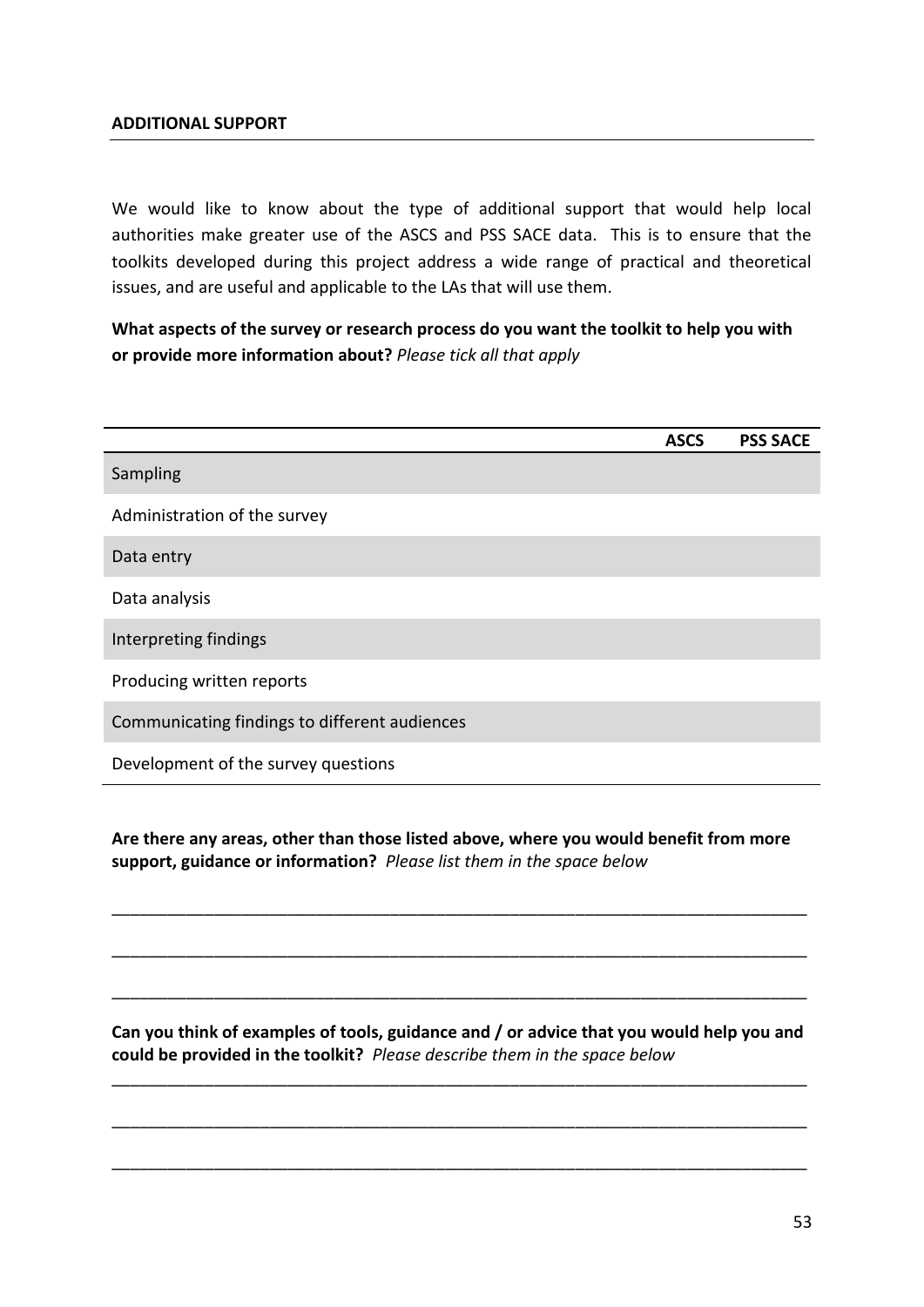**Can you think of examples of tools, guidance and / or advice that you would help you and could be provided in the toolkit?** *Please describe them in the space below*

\_\_\_\_\_\_\_\_\_\_\_\_\_\_\_\_\_\_\_\_\_\_\_\_\_\_\_\_\_\_\_\_\_\_\_\_\_\_\_\_\_\_\_\_\_\_\_\_\_\_\_\_\_\_\_\_\_\_\_\_\_\_\_\_\_\_\_\_\_\_\_\_\_\_\_

\_\_\_\_\_\_\_\_\_\_\_\_\_\_\_\_\_\_\_\_\_\_\_\_\_\_\_\_\_\_\_\_\_\_\_\_\_\_\_\_\_\_\_\_\_\_\_\_\_\_\_\_\_\_\_\_\_\_\_\_\_\_\_\_\_\_\_\_\_\_\_\_\_\_\_

\_\_\_\_\_\_\_\_\_\_\_\_\_\_\_\_\_\_\_\_\_\_\_\_\_\_\_\_\_\_\_\_\_\_\_\_\_\_\_\_\_\_\_\_\_\_\_\_\_\_\_\_\_\_\_\_\_\_\_\_\_\_\_\_\_\_\_\_\_\_\_\_\_\_\_

\_\_\_\_\_\_\_\_\_\_\_\_\_\_\_\_\_\_\_\_\_\_\_\_\_\_\_\_\_\_\_\_\_\_\_\_\_\_\_\_\_\_\_\_\_\_\_\_\_\_\_\_\_\_\_\_\_\_\_\_\_\_\_\_\_\_\_\_\_\_\_\_\_\_\_

**Do you have any further comments that you think it would be useful to share with us about the use of the ASCS and PSS SACE data in your organisation?** *Please give details in the space below*

\_\_\_\_\_\_\_\_\_\_\_\_\_\_\_\_\_\_\_\_\_\_\_\_\_\_\_\_\_\_\_\_\_\_\_\_\_\_\_\_\_\_\_\_\_\_\_\_\_\_\_\_\_\_\_\_\_\_\_\_\_\_\_\_\_\_\_\_\_\_\_\_\_\_\_\_\_\_\_\_\_\_

\_\_\_\_\_\_\_\_\_\_\_\_\_\_\_\_\_\_\_\_\_\_\_\_\_\_\_\_\_\_\_\_\_\_\_\_\_\_\_\_\_\_\_\_\_\_\_\_\_\_\_\_\_\_\_\_\_\_\_\_\_\_\_\_\_\_\_\_\_\_\_\_\_\_\_\_\_\_\_\_\_\_

\_\_\_\_\_\_\_\_\_\_\_\_\_\_\_\_\_\_\_\_\_\_\_\_\_\_\_\_\_\_\_\_\_\_\_\_\_\_\_\_\_\_\_\_\_\_\_\_\_\_\_\_\_\_\_\_\_\_\_\_\_\_\_\_\_\_\_\_\_\_\_\_\_\_\_\_\_\_\_\_\_\_

\_\_\_\_\_\_\_\_\_\_\_\_\_\_\_\_\_\_\_\_\_\_\_\_\_\_\_\_\_\_\_\_\_\_\_\_\_\_\_\_\_\_\_\_\_\_\_\_\_\_\_\_\_\_\_\_\_\_\_\_\_\_\_\_\_\_\_\_\_\_\_\_\_\_\_\_\_\_\_\_\_\_

### **FURTHER INVOLVEMENT**

### **Would you be happy to share examples of reports that have made use of the ASCS or PSS SACE data with the MAX project team?**

We will review the reports to understand how the data are being analysed and the types of questions the data are used to address. We assure you that we will treat any documents you send us as **confidential** (unless you state otherwise).

|     | <b>ASCS</b> | <b>PSS SACE</b> |
|-----|-------------|-----------------|
| Yes |             |                 |
| No  |             |                 |

Please forward any reports to [maxproject@kent.ac.uk](mailto:maxproject@kent.ac.uk) or call the MAX project team to discuss 01227 823963.

In order to ensure the toolkits developed during this project address a wide range of practical and theoretical issues, and will be both useful and applicable to the Local Authorities (LAs) who will use them, we would like to gather feedback from as many LA representatives as possible using short telephone interviews.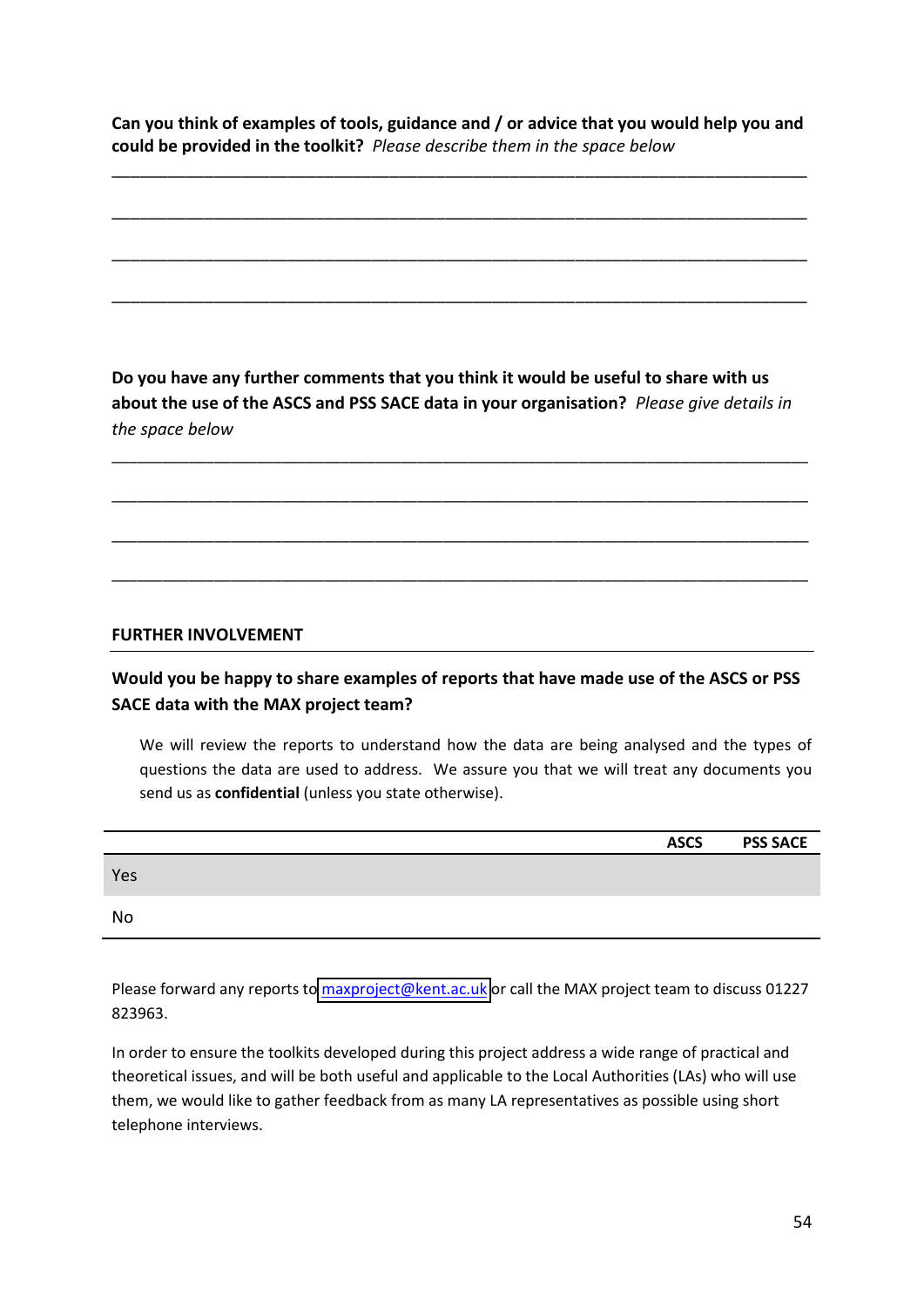### **Would you be interested in taking part in a follow-up telephone interview so that we can explore the themes in this survey in more depth?**

The interview will take between 30-45 minutes and will be arranged at a time convenient for you during June or July. Please refer to the MAX website [www.maxproject.org.uk](http://www.maxproject.org.uk/) or contact the project team [maxproject@kent.ac.uk](mailto:maxproject@kent.ac.uk) for more information.

|     | <b>ASCS</b> | <b>PSS SACE</b> |
|-----|-------------|-----------------|
| Yes |             |                 |
| No  |             |                 |
|     |             |                 |

### **Do you have any colleagues who would be interested in taking part in a follow-up telephone interview so that we can explore the themes in this survey in more depth?**

Please do discuss this project with your colleagues and let us know of anyone that would like to find out more:

| <b>Name of Colleague:</b>     |  |  |  |
|-------------------------------|--|--|--|
| <b>Position / Department:</b> |  |  |  |
| <b>Email Address:</b>         |  |  |  |

I confirm that I have spoken to this colleague and that they are happy for you to contact them  $\Box$ 

### **Would you be interested in being on the project consultation panel?**

We will consult with this panel three times over the course of the project to look at different elements of the toolkit as it develops, and we will ask you to comment upon its content and usability. We will hold workshops to facilitate consultation. You will not be required to attend every workshop and will be reimbursed travel and subsistence costs. Please refer to the MAX website [www.maxproject.org.uk](http://www.maxproject.org.uk/) or contact the project team [maxproject@kent.ac.uk](mailto:maxproject@kent.ac.uk) for more information.

|     | <b>ASCS</b> | <b>PSS SACE</b> |
|-----|-------------|-----------------|
| Yes |             |                 |
| No  |             |                 |

Finally, we encourage you to look regularly at our website [www.maxproject.org.uk.](http://www.maxproject.org.uk/) It has lots of details about the various ways you can get involved in the project and we will be blogging emerging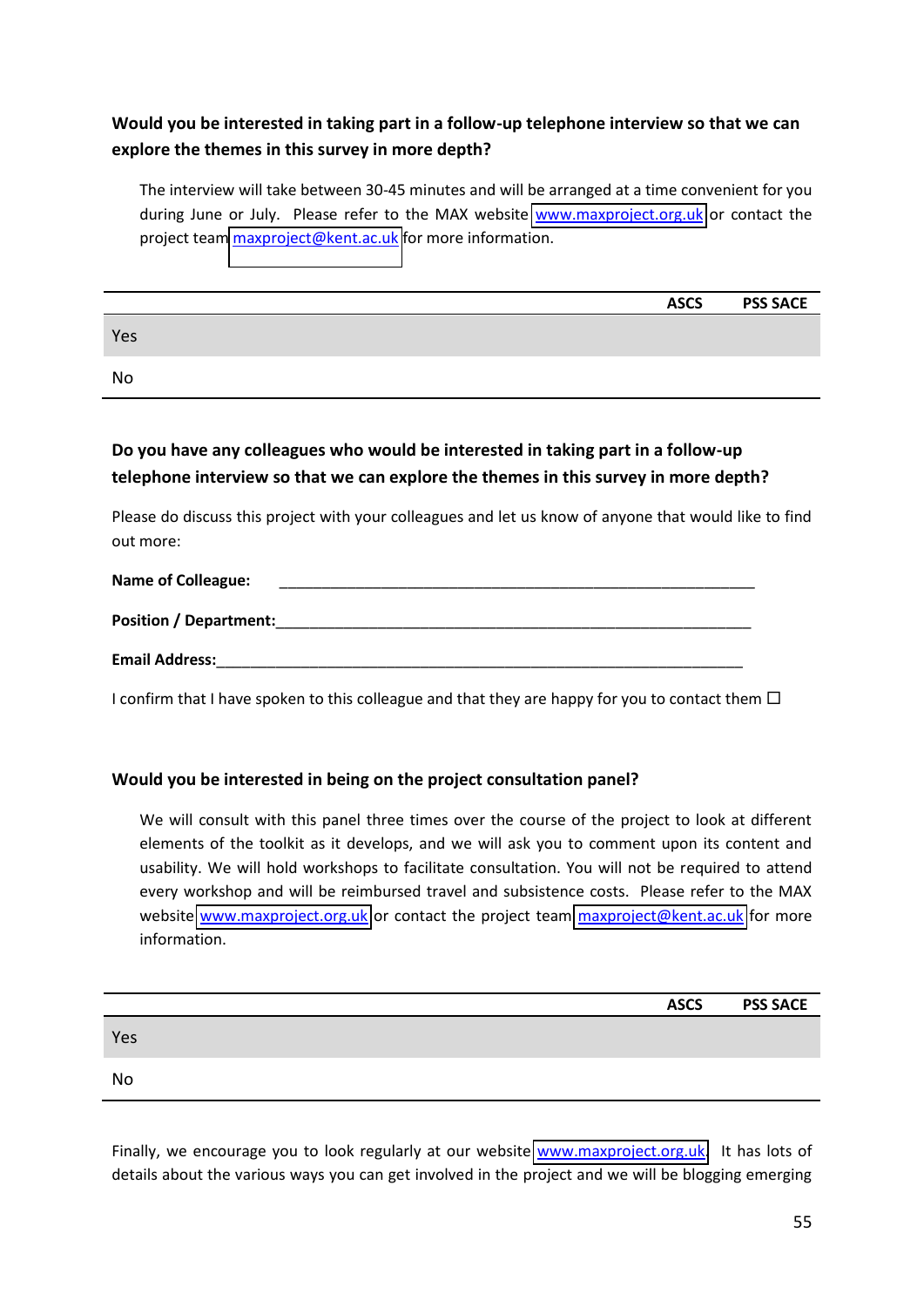<span id="page-62-0"></span>findings from the research and ideas for elements of the toolkit. We'd be really interested to hear your thoughts on what we post.

We'll be posting all results from the survey on our website shortly, but if you would like us to send you an email to let you know when the results have been posted, please indicate below:

Yes, please send me an email

No, don't send me an email

# **Many thanks for taking part in this survey.**

Your contribution is very much appreciated and will be used to guide the development of the ASCS and PSS SACE toolkits.

Please be assured that your personal information will be removed from this survey and be replaced with a unique ID prior to being placed in secure storage. Only the MAX project team will have access to your file and your confidentiality will be maintained at all times. Your responses will always be reported in a fully anonymised form.

If you have any questions about this survey or the MAX project please email the MAX team at [maxproject@kent.ac.uk](mailto:maxproject@kent.ac.uk) or call Clara Heath on 01227 823963.